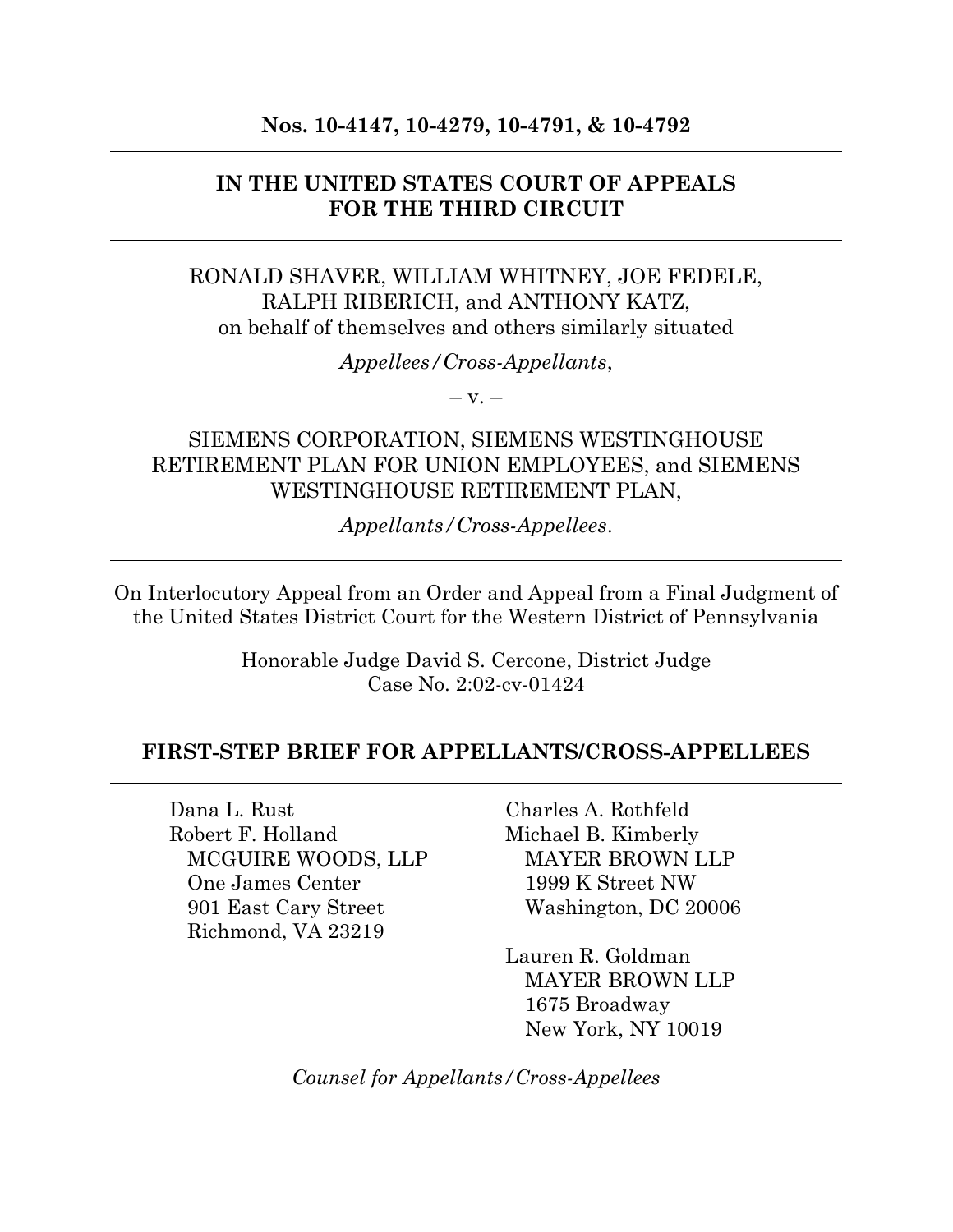### **CORPORATE DISCLOSURE STATEMENT**

Pursuant to Fed. R. App. P. 26.1 and Third Circuit Rule 26.1, Appel-

lants/Cross-Appellees make the following disclosures:

(1) *For non-governmental corporate parties please list all parent corporations:*

Siemens Corporation is an affiliate of Siemens AG, a publicly-held

company with no parent company (NYSE: SI).

(2) *For non-governmental corporate parties please list all publicly held companies that hold 10% or more of the party's stock:*

No publicly-held company holds 10% or more of the stock of Siemens

Corporation or Siemens AG.

This is not a bankruptcy appeal.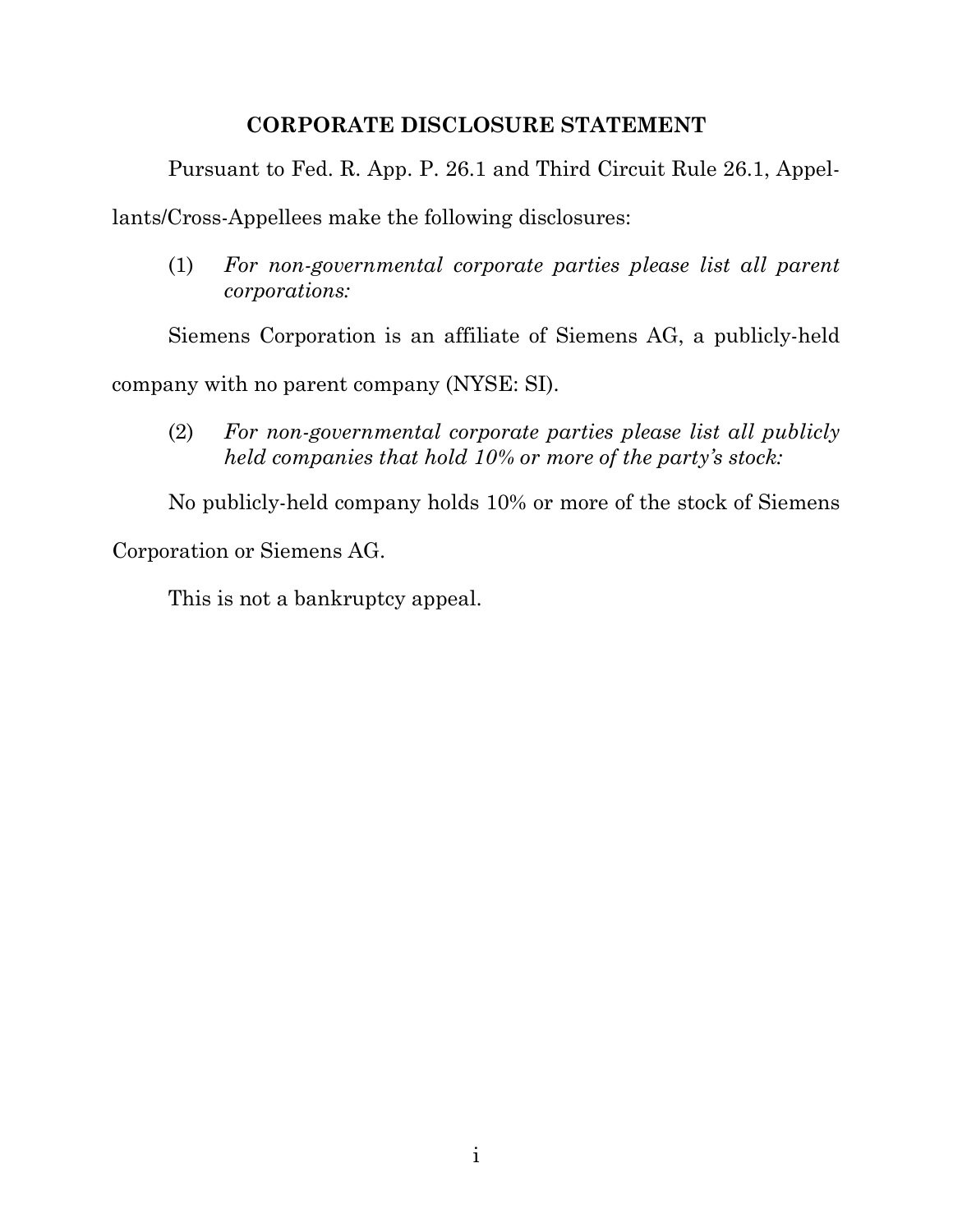# **TABLE OF CONTENTS**

|                | A.              |                                                                                                           |    |
|----------------|-----------------|-----------------------------------------------------------------------------------------------------------|----|
|                | <b>B.</b>       |                                                                                                           |    |
|                | $\mathcal{C}$ . |                                                                                                           |    |
|                |                 | The magistrate judge's report and recommendation 13<br>$\mathbf{1}$ .                                     |    |
|                |                 | 2.                                                                                                        |    |
|                |                 |                                                                                                           |    |
|                |                 |                                                                                                           |    |
|                |                 |                                                                                                           |    |
| $\mathbf{I}$ . |                 | SIEMENS IS NOT OBLIGATED UNDER ERISA TO<br>PROVIDE PERMANENT JOB SEPARATION BENEFITS TO                   | 21 |
|                | $\mathsf{A}$ .  | Plaintiffs Are Not Entitled To PJS Benefits Because No<br>Plan Provision Provides For Such Benefits After |    |
|                | <b>B.</b>       | ERISA Section 208 Has No Bearing Here Because The<br>Siemens Plans Did Not Assume The Westinghouse        |    |
|                |                 | No liabilities were transferred from the Westinghouse<br>1.                                               |    |
|                |                 | Contingent liabilities are not "liabilities" within the<br>2.                                             |    |
|                | C.              | Siemens Did Not Create A "Transition Plan."53                                                             |    |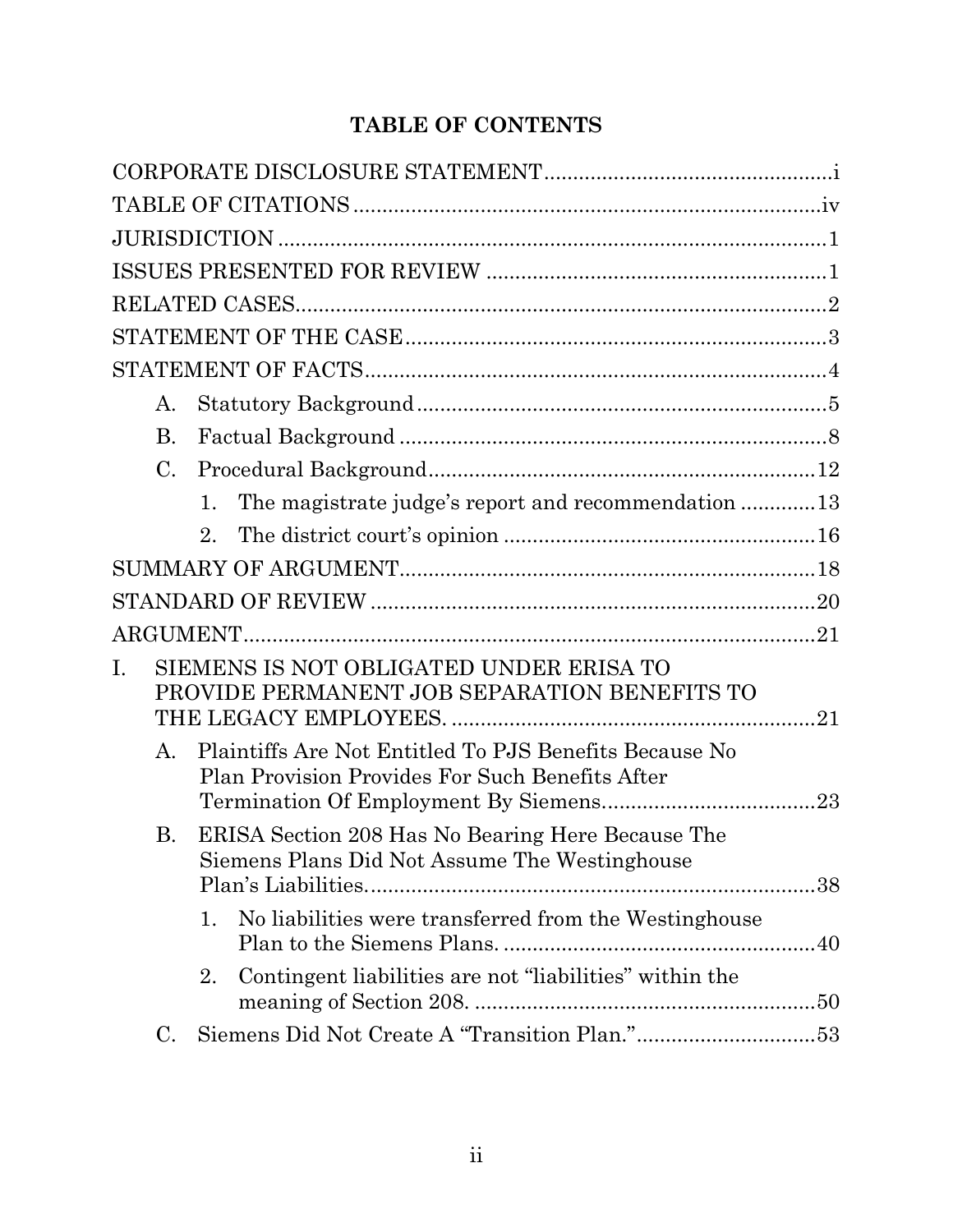| II. THE DISTRICT COURT ERRED IN DENYING SUMMARY |  |
|-------------------------------------------------|--|
| JUDGMENT TO SIEMENS AGAINST THE RELEASE         |  |
|                                                 |  |
|                                                 |  |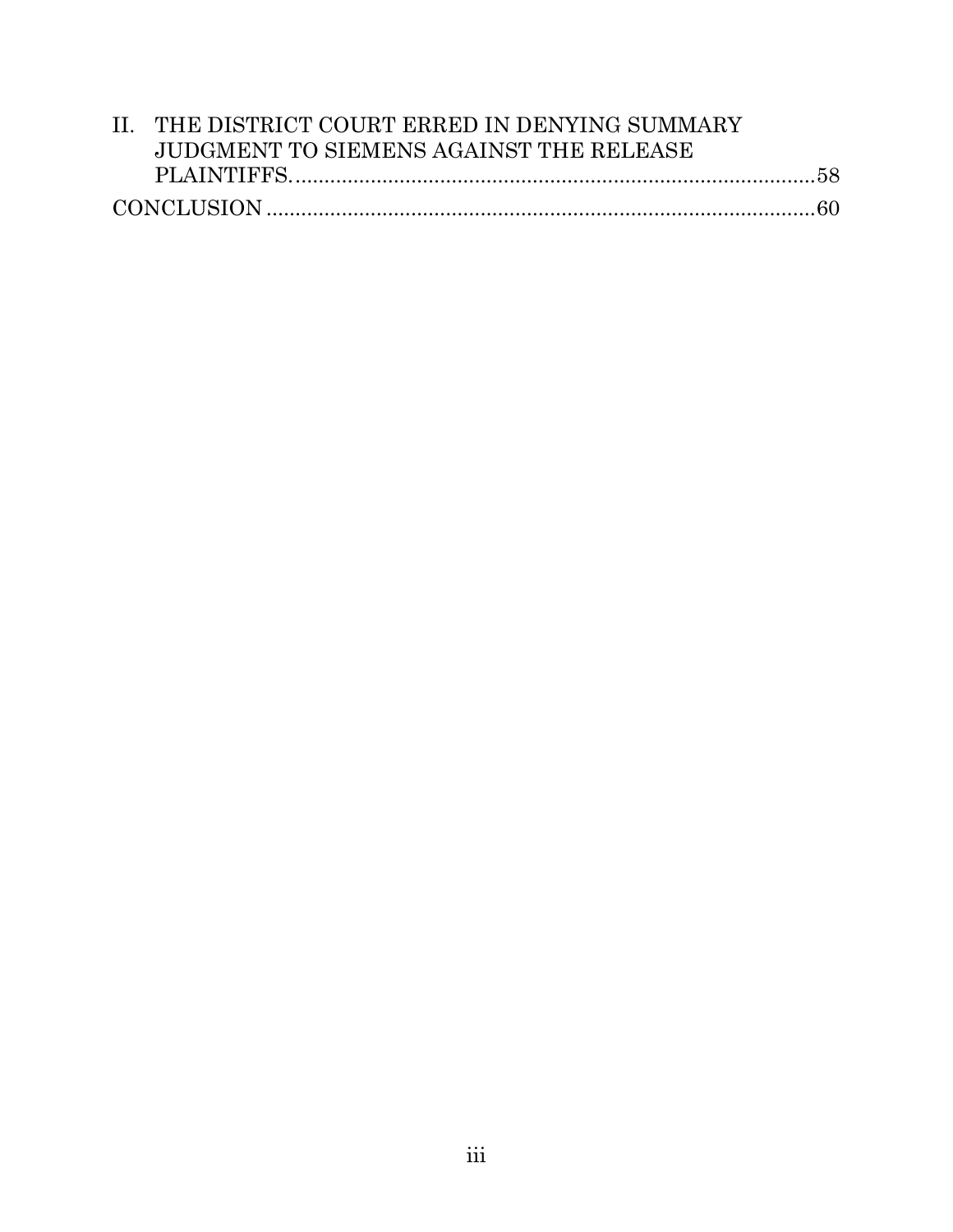### **TABLE OF CITATIONS**

# **page(s) CASES** *Aetna Health Inc. v. Davila*, 542 U.S. 200 (2004) ...............................................................................5, 35 *Angst v. Mack Truck, Inc.*, 969 F.2d 1530 (3d Cir. 1992).....................................................................57 *Ashenbaugh v. Crucible, Inc.* 854 F.2d 1516 (3d Cir. 1988).....................................................................24 *Bellas v. CBS, Inc.*, 221 F.3d 517 (3d Cir. 2000)...............................................................*passim Caldwell Trucking PRP v. Rexon Tech. Corp*., 421 F.3d 234 (3d Cir. 2005).......................................................................48 *Celotex Corp. v. Catrett*, 477 U.S. 317 (1986) .............................................................................59, 60 *Cent. Laborers' Pension Fund v. Heinz*, 541 U.S. 739 (2004) ...........................................................................6, 7, 24 *In re Chateaugay Corp.*, 87 B.R. 779 (S.D.N.Y. 1988)......................................................................53 *Conkright v. Frommert*, 130 S. Ct. 1640 (2010) ...................................................................35, 36, 37 *Dade v. N. Am. Philips Corp.*, 68 F.3d 1558 (3d Cir. 1995)...............................................................*passim Deibler v. United Food & Commercial Workers' Local Union 23*,

# 973 F.2d 206 (3d Cir. 1992).......................................................................54 *FDIC v. Meyer*, 510 U.S. 471 (1994) ...................................................................................50 *Finz v. Schlesinger*, 957 F.2d 78 (2d Cir. 1992)...................................................................17, 18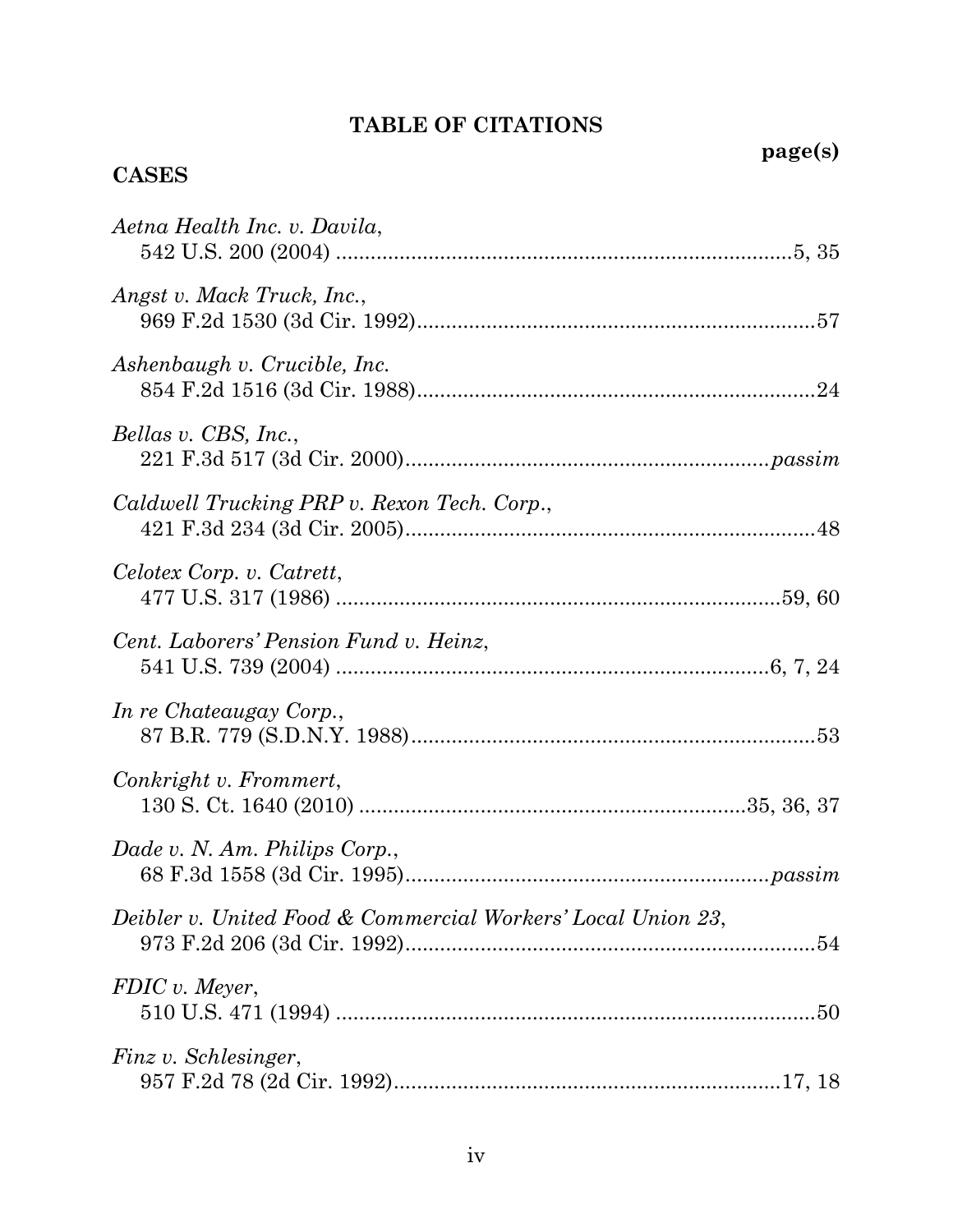| Firestone Tire & Rubber Co. v. Bruch,       |
|---------------------------------------------|
| Fort Halifax Packing Co. v. Coyne,          |
| Gillis v. Hoechst Celanese Corp.,           |
| Gritzer v. CBS, Inc.,                       |
| Hlinka v. Bethlehem Steel Corp.,            |
| Kulinski v. Medtronic Bio-Medicus, Inc.,    |
| Lockheed Corp. v. Spink,                    |
| Lozano v. City of Hazleton,                 |
| Lynn v. CSX Transp., Inc.,                  |
| Malia v. Gen. Elec. Co.,                    |
| Mead Corp. v. Tilley,                       |
| McCay v. Siemens Corp.,                     |
| Metropolitan Life Ins. Co. v. Price,<br>.20 |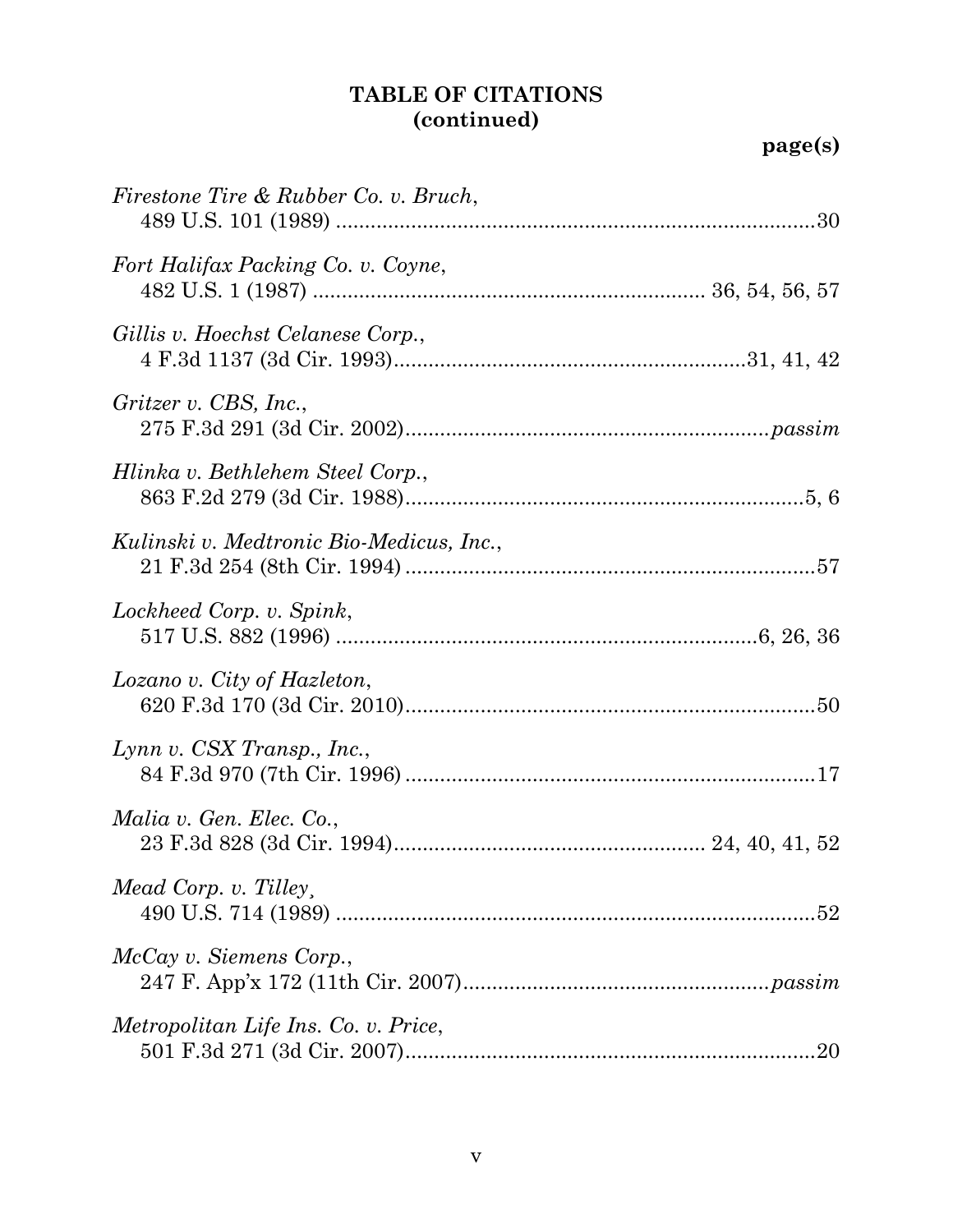| O'Connor v. Commonwealth Gas Co.,        |
|------------------------------------------|
| Pilot Life Ins. Co. v. Dedeaux,          |
| Rush Prudential HMO, Inc. v. Moran,      |
| Smith v. Contini,                        |
| Stoner v. Bellow,                        |
| Tilley v. Mead Corp.,                    |
| United States v. Hardwick,               |
| Varity Corp. v. Howe,                    |
| In re Visteon Corp.,                     |
| Walsh v. Schlecht,                       |
| <b>STATUTES, RULES &amp; REGULATIONS</b> |
|                                          |
|                                          |
|                                          |
|                                          |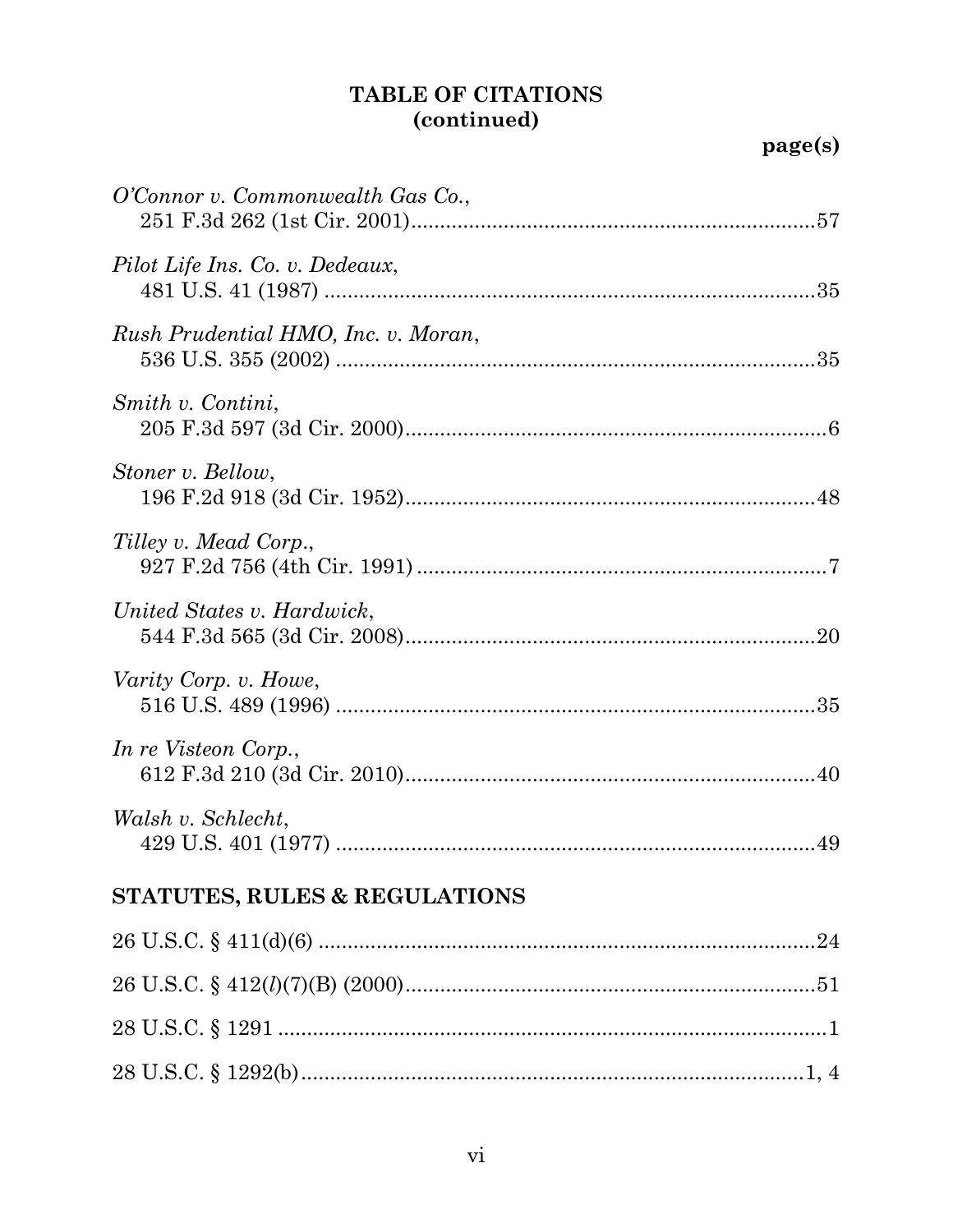# page(s)

| 29 U.S.C.                                                  |  |  |  |  |
|------------------------------------------------------------|--|--|--|--|
|                                                            |  |  |  |  |
|                                                            |  |  |  |  |
|                                                            |  |  |  |  |
|                                                            |  |  |  |  |
|                                                            |  |  |  |  |
|                                                            |  |  |  |  |
|                                                            |  |  |  |  |
|                                                            |  |  |  |  |
|                                                            |  |  |  |  |
| 26 C.F.R.                                                  |  |  |  |  |
|                                                            |  |  |  |  |
|                                                            |  |  |  |  |
|                                                            |  |  |  |  |
|                                                            |  |  |  |  |
|                                                            |  |  |  |  |
|                                                            |  |  |  |  |
|                                                            |  |  |  |  |
| .41                                                        |  |  |  |  |
|                                                            |  |  |  |  |
|                                                            |  |  |  |  |
|                                                            |  |  |  |  |
|                                                            |  |  |  |  |
| Pension Protection Act of 2006, Pub. L. 109-280, § 111(a), |  |  |  |  |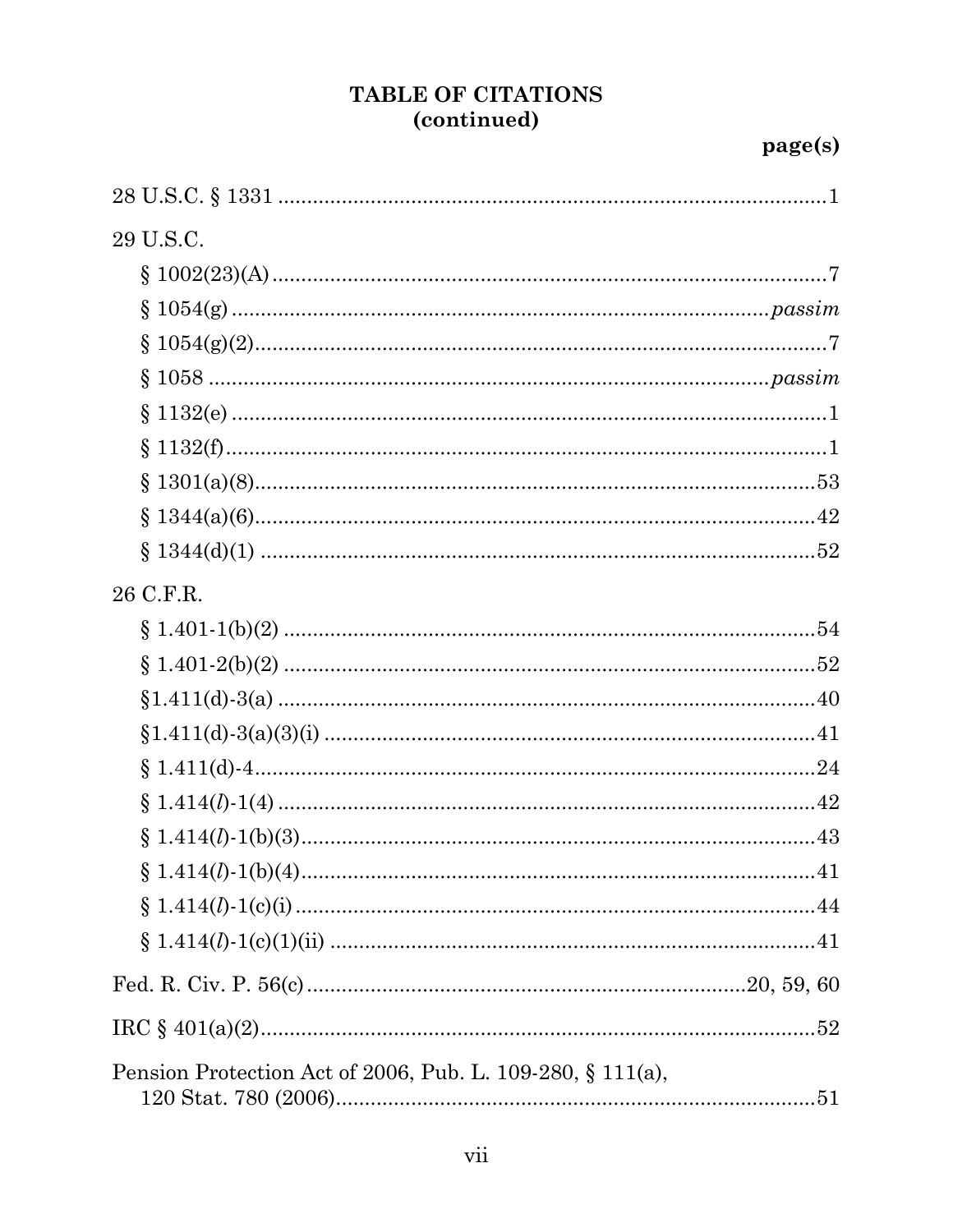### **MISCELLANEOUS**

| Lewis Carroll, Through the Looking Glass and What Alice  |  |
|----------------------------------------------------------|--|
| Int'l Accounting Standard No. 37.10, <i>available at</i> |  |
| PBGC Opinion Letter 86-1,                                |  |
| Revenue Ruling 65-178                                    |  |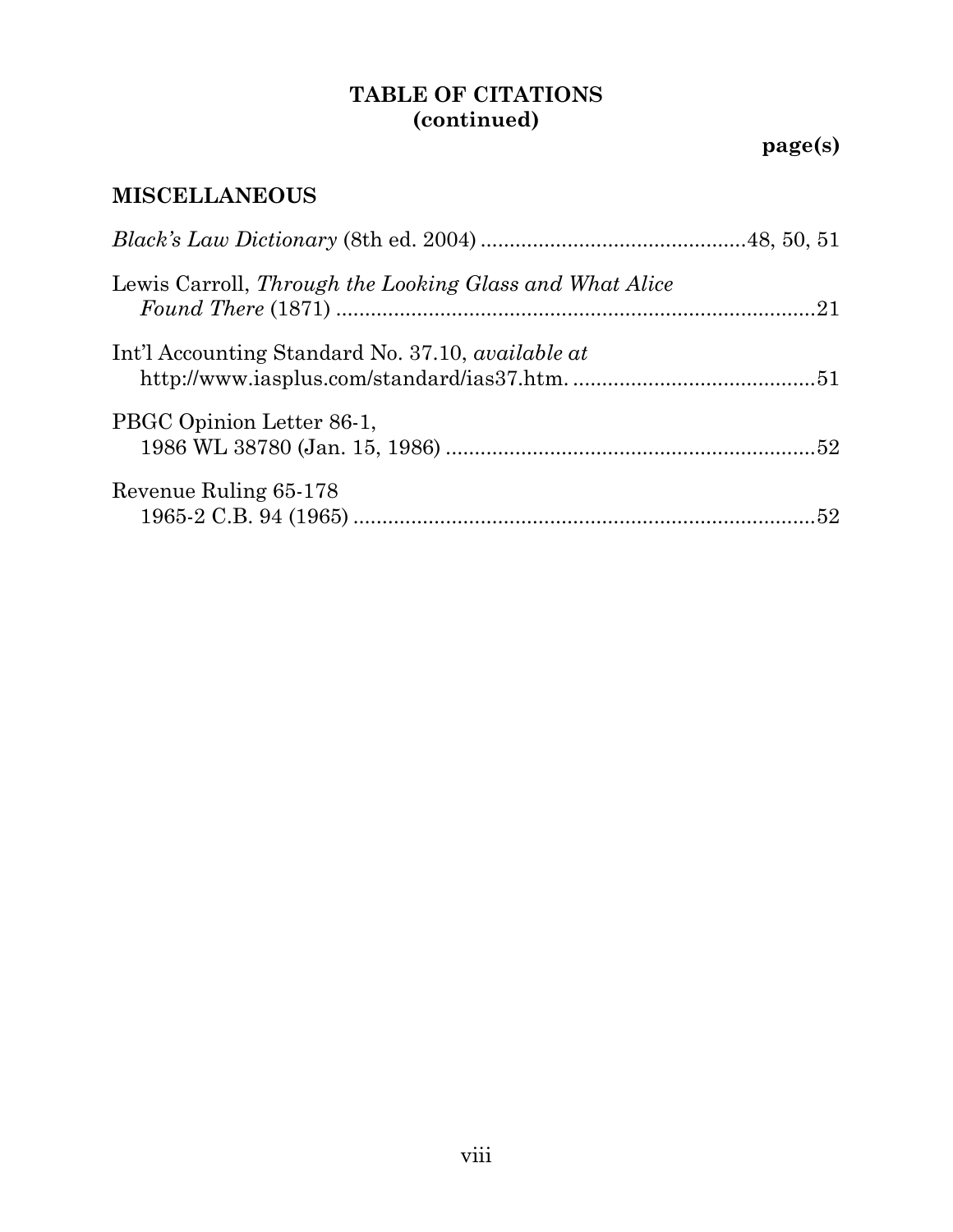#### **JURISDICTION**

The plaintiffs invoked the district court's jurisdiction under 28 U.S.C. § 1331 and 29 U.S.C. § 1132(e) and (f). The district court granted plaintiffs' motion for summary judgment and entered a revised final judgment order as to 20 class members on October 15, 2010. Defendants filed a notice of appeal from that order on October 25, 2010. This Court's jurisdiction over the grant of summary judgment rests on 28 U.S.C. § 1291.

Also on October 15, 2010, the district court certified for interlocutory appeal its order denying both plaintiffs' and defendants' motions for summary judgment as to the 207 remaining class members. This Court granted both petitions for interlocutory review on December 13, 2010; its jurisdiction over the denial of summary judgment rests on 28 U.S.C.  $§$  1292(b).

#### **ISSUES PRESENTED FOR REVIEW**

- 1. Whether the district court erred in determining that:
	- a. plaintiffs are entitled to certain benefits under a pension plan established under the Employee Retirement Income Security Act of 1974, as amended ("ERISA"), even though they cannot satisfy the conditions for obtaining those benefits stated in the plan;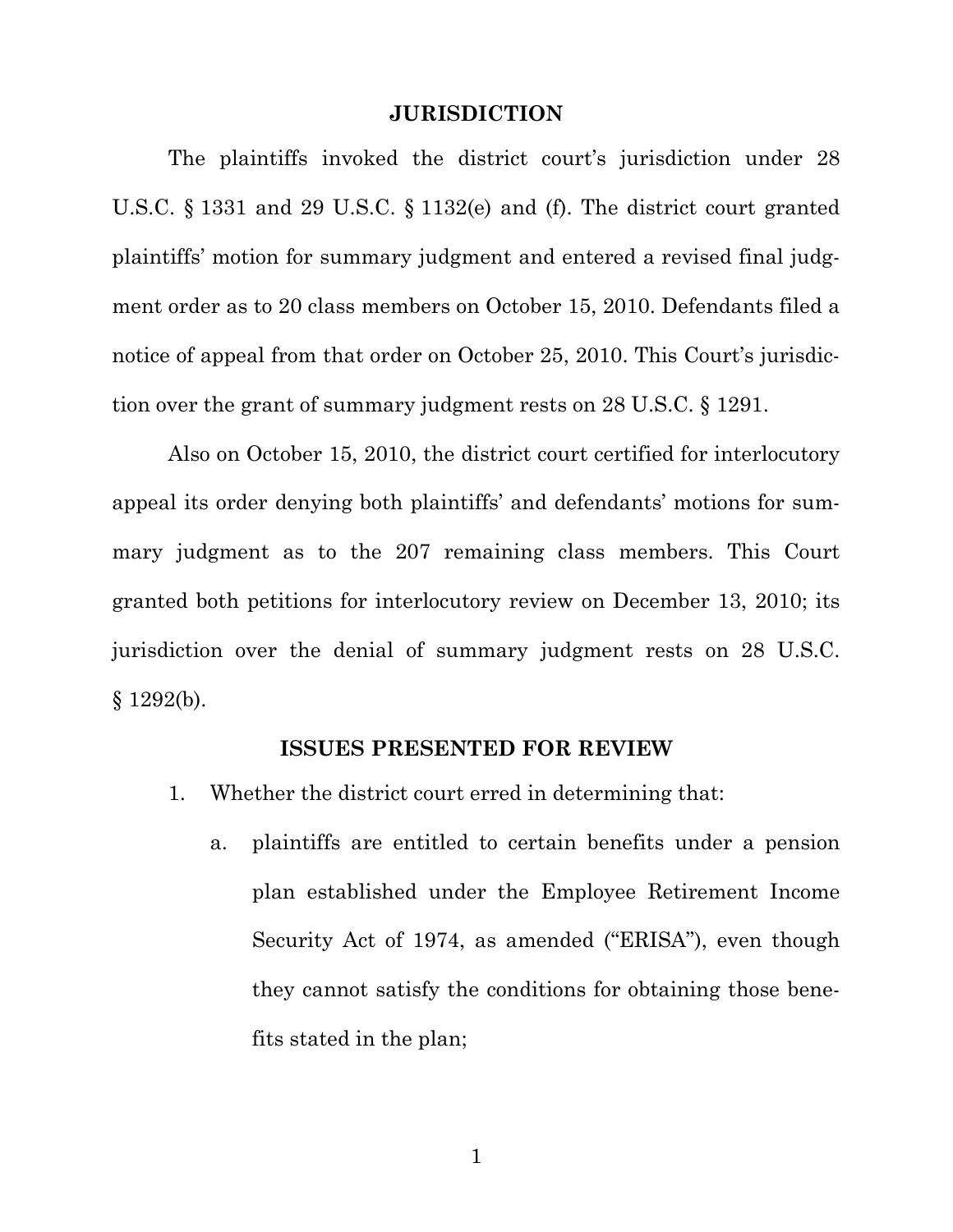- b. an asset purchase agreement between two unrelated corporate entities had the effect of transferring liabilities from one tax qualified pension plan to another tax qualified pension plan, in a manner that triggers ERISA's "spin-off rule," even though neither plan's terms ever provided for or permitted such a transfer; and
- c. an employer created a thirteen-day ERISA "transition plan" by employing workers who remained covered by their former employer's pension plan during that period.

2. Whether the district court erred in denying summary judgment to defendants with respect to the plaintiffs who signed releases of their claims.

#### **RELATED CASES**

There are no other proceedings arising out of this same case pending before, or about to be presented to, this or any other court or agency. This case has not previously been before this Court.

Defendants draw the Court's attention to a related case from the Eleventh Circuit, in which that court affirmed a grant of summary judgment to defendants with respect to precisely the same claims, arising out of the same transaction, as those presented here. *See McCay v. Siemens Corp.*, 247 F. App'x 172 (11th Cir. 2007).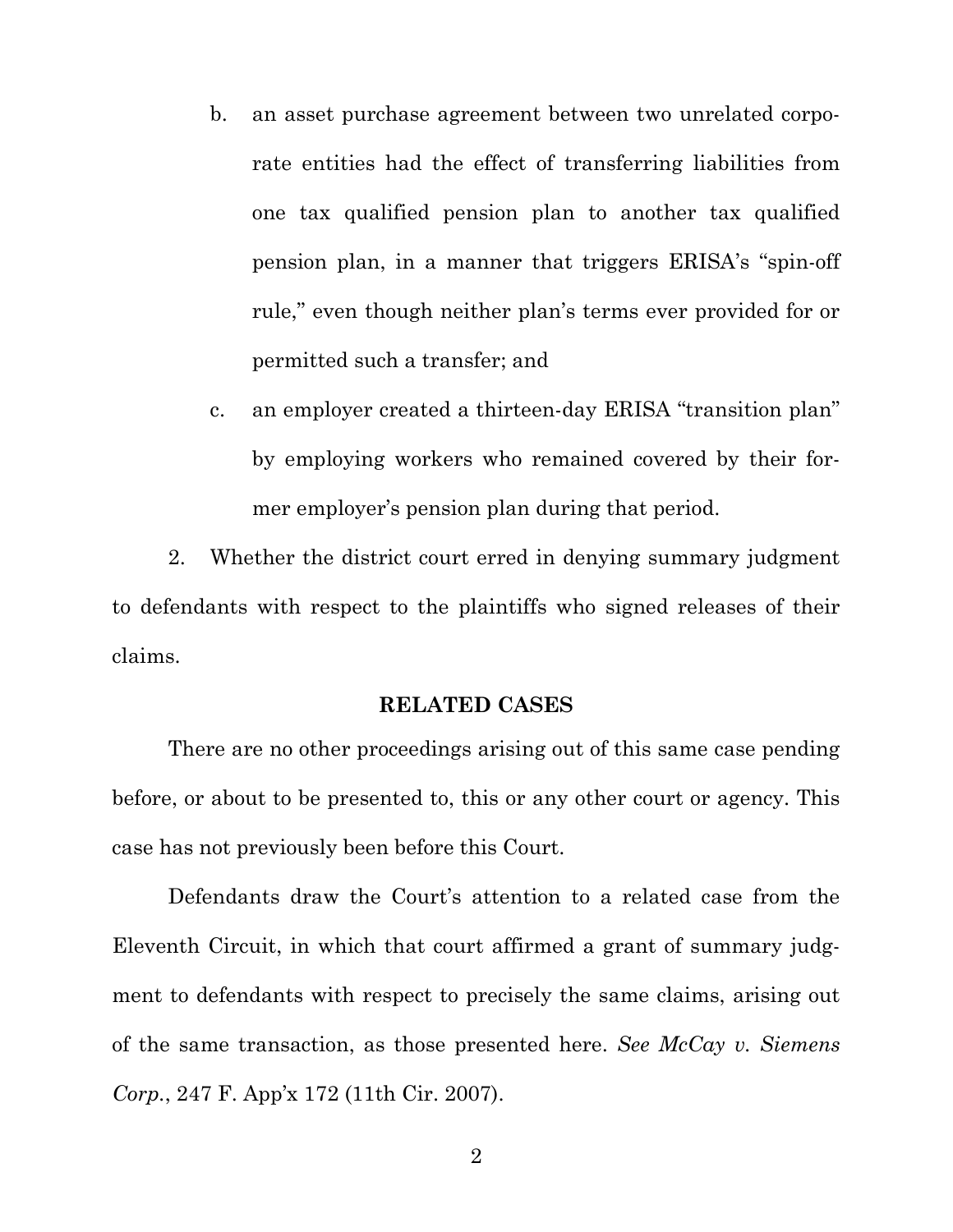#### **STATEMENT OF THE CASE**

Plaintiffs filed the complaint against defendant Siemens<sup>1</sup> on August 15, 2002, alleging that they and a class of more than two hundred other employees had been denied benefits in violation of the Employee Retirement Income Security Act of 1974 (ERISA), 29 U.S.C. §§ 1001 *et seq*. The case was referred to a magistrate judge.

Following discovery, the parties filed cross-motions for summary judgment. The magistrate judge recommended granting plaintiffs' motion as to the 20 plaintiffs who did not sign releases (the "Non-Release Plaintiffs") and granting defendants' motion as to the 207 plaintiffs who did (the "Release Plaintiffs"). The parties filed cross-objections to the report and recommendation, and on March 30, 2007, the district court granted the plaintiffs' motion with respect to the Non-Release Plaintiffs but denied summary judgment with respect to the Release Plaintiffs. The court entered a final judgment on October 15, 2010, awarding the Non-Release Plaintiffs approximately \$2 million in damages; it simultaneously certified

<sup>1</sup> We here use "Siemens" to refer collectively to defendants Siemens Corporation, Siemens Westinghouse Retirement Plan for Union Employees, and Siemens Westinghouse Retirement Plan (the latter two of which were merged into the Siemens Pension Plan and the Siemens Pension Plan for Union Employees, respectively), as well as to Siemens Energy & Automation, Inc., and Siemens Energy, Inc.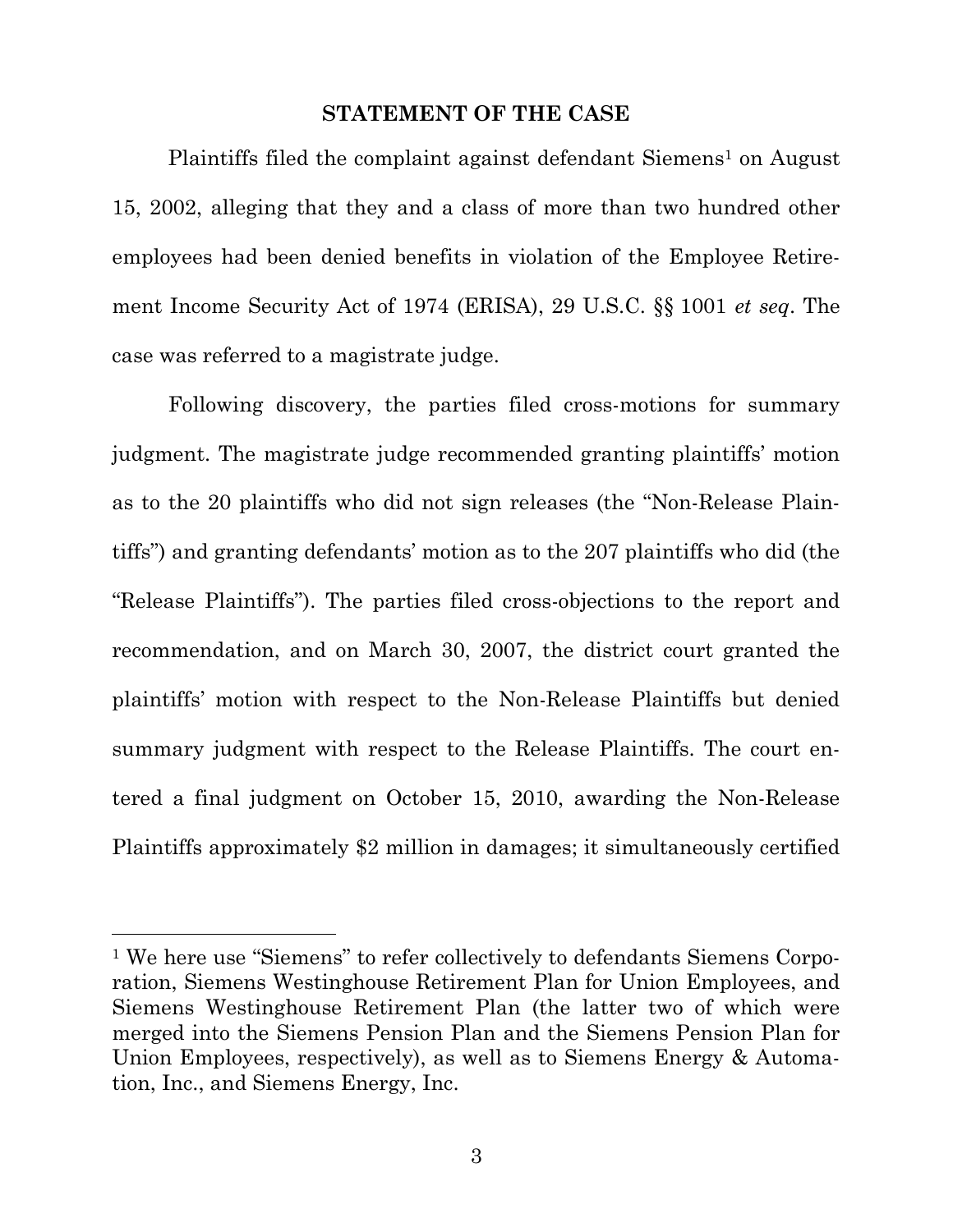its denial of summary judgment as to the Release Plaintiffs for interlocutory appeal pursuant to 28 U.S.C. § 1292(b). These appeals followed.

#### **STATEMENT OF FACTS**

The plaintiffs' former employer, the Westinghouse Electric Corporation ("Westinghouse"), offered "permanent job separation" ("PJS") benefits – essentially, enhanced severance benefits – under the Westinghouse Pension Plan to employees satisfying certain requirements who were terminated by Westinghouse for reasons other than cause. Defendant Siemens, which became plaintiffs' employer when it purchased Westinghouse's power generation business, has never offered *its* employees PJS benefits under any of its pension plans. Invoking ERISA, plaintiffs nevertheless claimed entitlement to PJS benefits from Siemens when Siemens closed the plants where they were employed. In the decision below, the district court agreed with plaintiffs that ERISA entitled them to the claimed benefits.

This exceedingly peculiar holding – that an employer may be held liable for PJS benefits under a pension plan even though its plan does not now, and has never, offered such benefits to *any* employee – should be set aside. The district court's decision either disregarded or misread the plain language of both employers' pension plans and of the Asset Purchase Agreement between Westinghouse and Siemens that effectuated their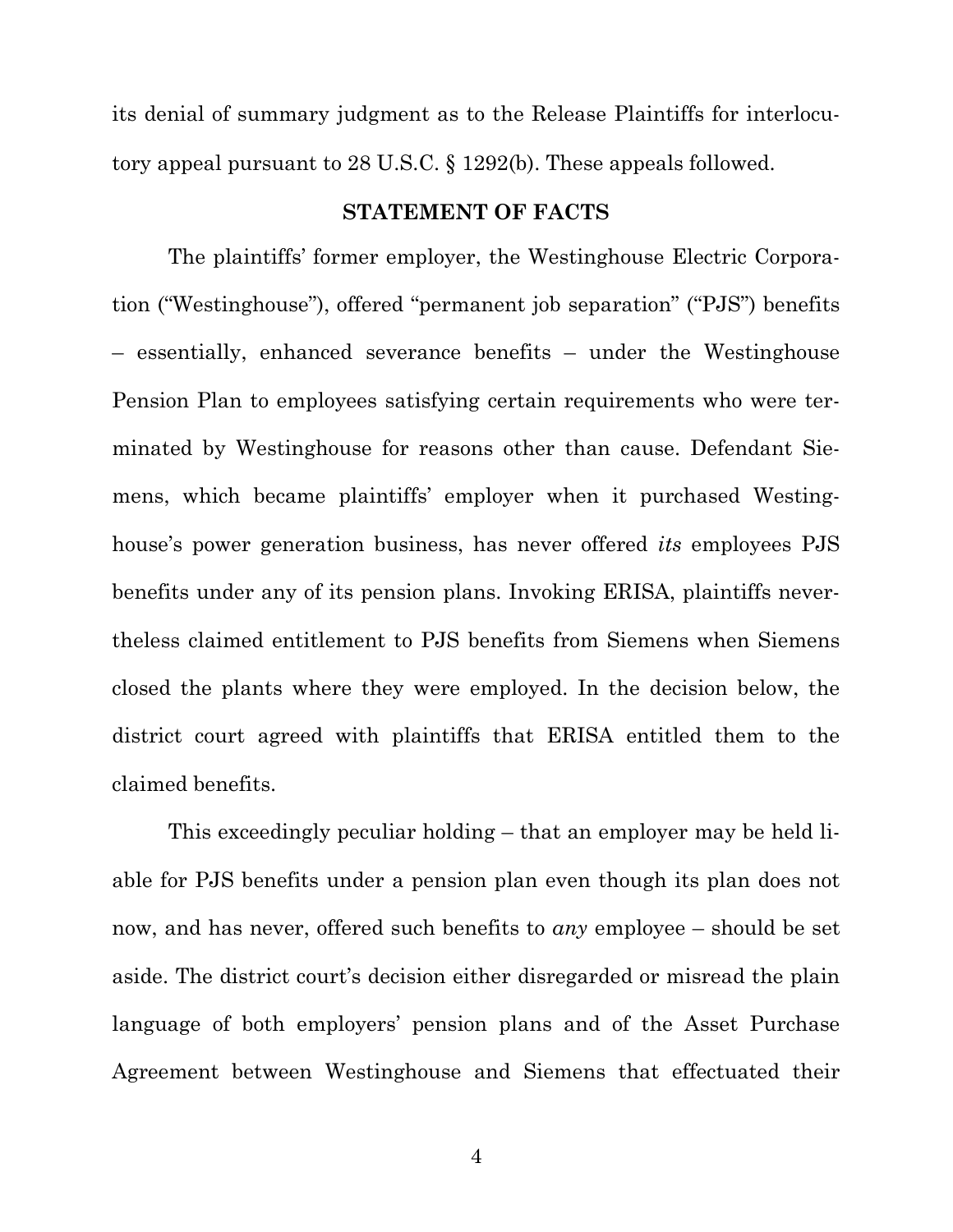transaction. And that ruling stands on its head a fundamental principle of ERISA: the statute "is not a direction to employers as to what benefits to grant their employees." *Dade v. N. Am. Philips Corp.*, 68 F.3d 1558, 1561 (3d Cir. 1995) (quoting *Hlinka v. Bethlehem Steel Corp.*, 863 F.2d 279, 283 (3d Cir. 1988)). While ERISA protects pension benefits promised to employees according to the terms under which they are promised, it does *not* "foreclose employers from circumscribing the availability of such optional benefits when they are bring created." *Id*. at 1562. The district court's decision disregarded that principle.

The district court also committed a second basic error: the great majority of the plaintiffs here – 207 of the 227 class members – expressly released Siemens from liability for any claims related to or arising out of their employment or termination. In return, these employees received substantial severance payments, in some cases amounting to hundreds of thousands of dollars. These releases are an absolute bar to recovery in this action and, wholly apart from the district court's misapplication of ERISA, the court erred in denying summary judgment as to the plaintiffs who signed them.

#### **A. Statutory Background**

1. Enacted in 1974, ERISA was designed "to provide a uniform regulatory regime over employee benefit plans." *Aetna Health Inc. v. Davila*,

5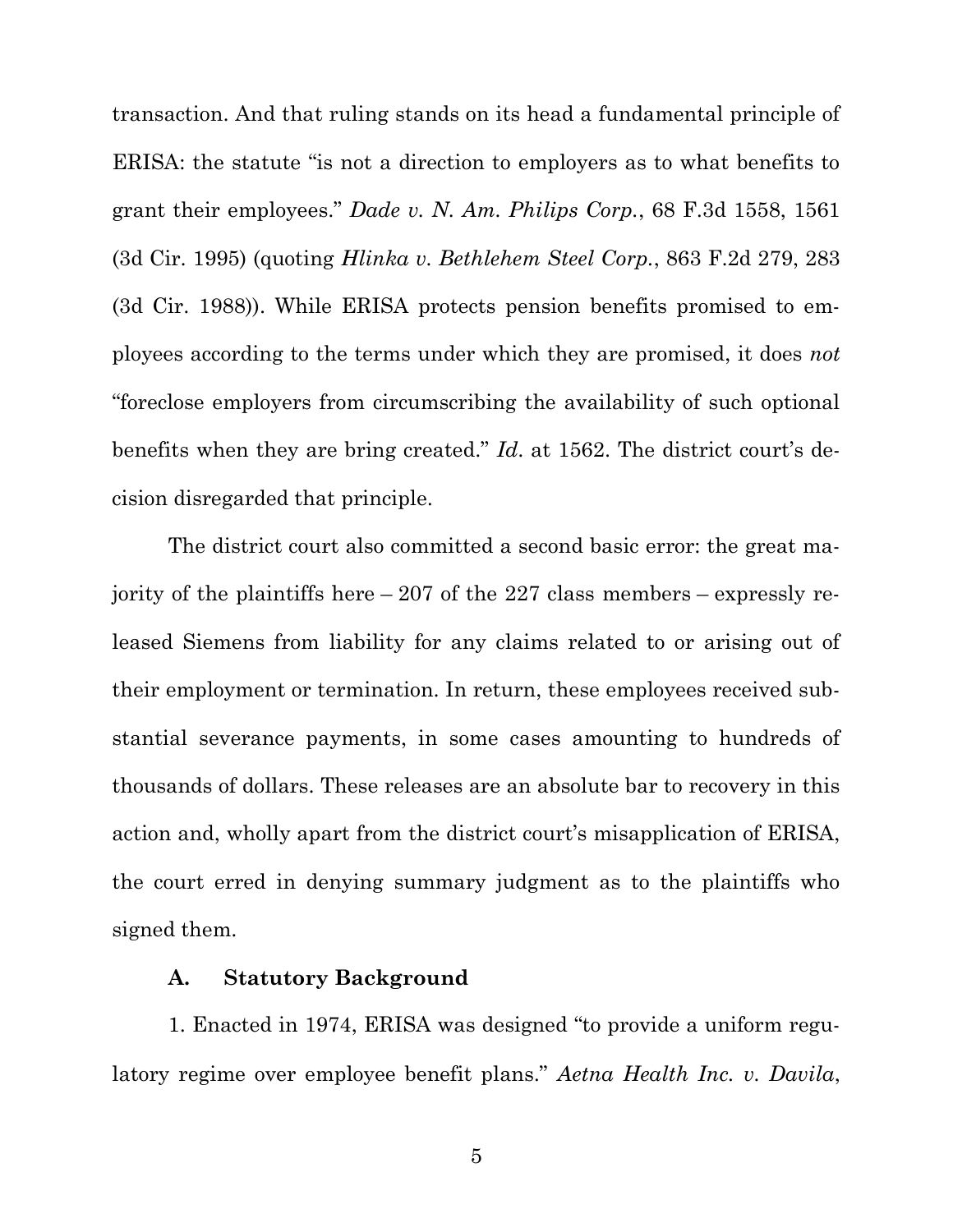542 U.S. 200, 208 (2004). There is no doubt that a central goal of the statute is "protecting employees' justified expectations of receiving the benefits their employers promise them." *Cent. Laborers' Pension Fund v. Heinz*, 541 U.S. 739, 743 (2004). But ERISA does not tell employers *what* to promise employees: to the contrary, it is fundamental that "[n]othing in ERISA requires employers to establish employee benefit plans. Nor does ERISA mandate what kind of benefits employers must provide if they choose to have such a plan." *Lockheed Corp. v. Spink*, 517 U.S. 882, 887 (1996). Thus, this Court has emphasized repeatedly that

ERISA does not mandate the creation of pension plans. Nor, with exceptions not here relevant, does it dictate the benefits to be afforded once a decision is made to create one. … "ERISA is not a direction to employers on what benefits to grant their employees."

*Dade*, 68 F.3d at 1561 (quoting *Hlinka*, 863 F.2d at 283). *Accord*, *e.g.*, *Smith v. Contini*, 205 F.3d 597, 602 (3d Cir. 2000).

2. This case involves the meaning of two provisions of ERISA that were invoked by plaintiffs and relied upon by the district court. The first is ERISA Section 204(g), 29 U.S.C. § 1054(g),<sup>2</sup> which provides that "[t] he accrued benefit of a participant under a plan may not be decreased by an

<sup>2</sup> Courts variously describe this provision as "Section 204(g)" and "§ 1054(g)," referring respectively to its location within the Act and within Title 29 of the U.S. Code. For consistency's sake, we refer in text to all ERISA provisions by their location within the Act.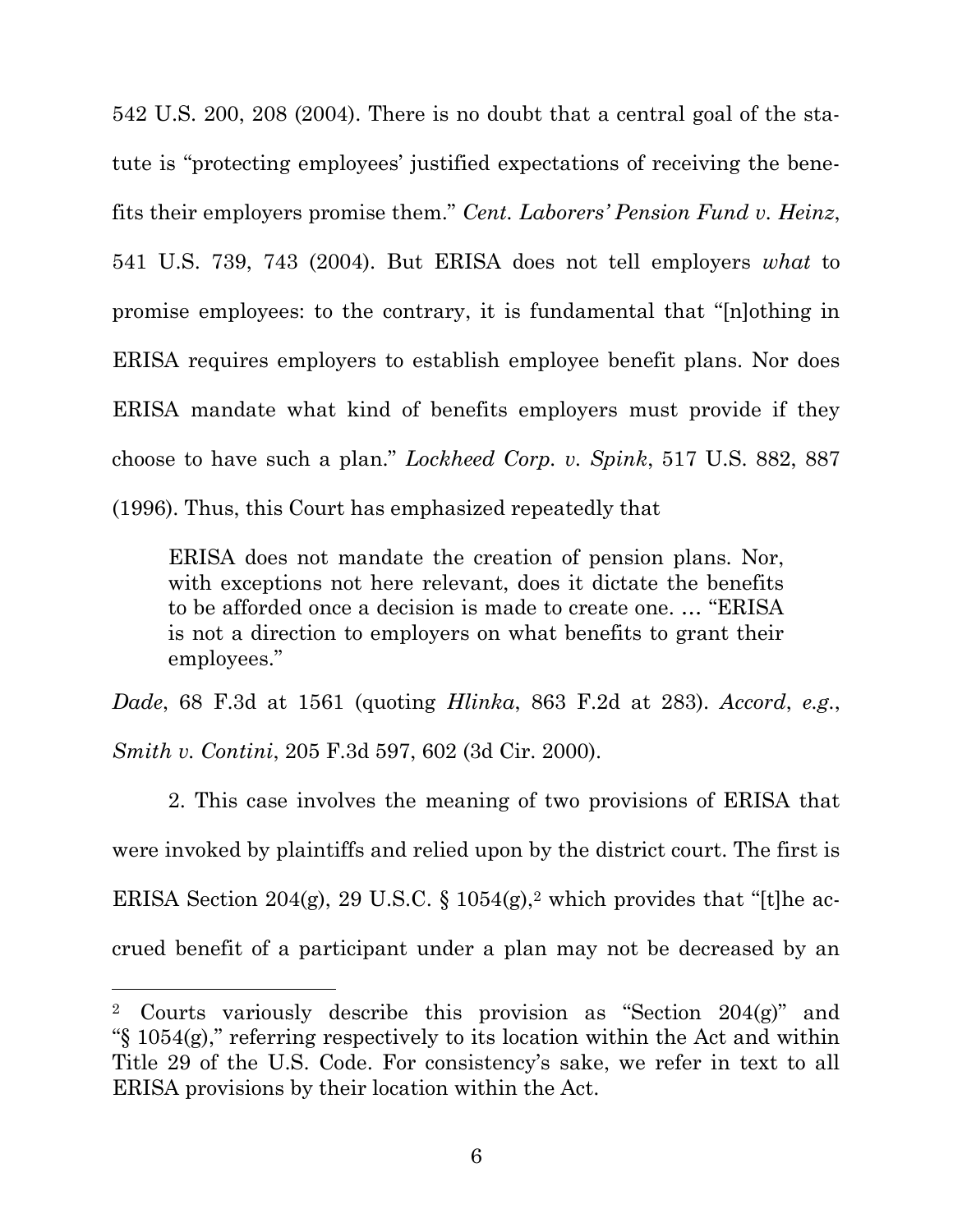amendment of the plan." This "anti-cutback rule … prohibits any amendment of a pension plan that would reduce a participant's accrued benefit." *Heinz*, 541 U.S. at 741 (internal quotation marks omitted). Although "accrued benefits" are those that "commenc[e] at normal retirement age" (29 U.S.C. § 1002(23)(A)) and therefore ordinarily do not include early retirement or contingent benefits (like PJS benefits) (*see*, *e.g.*, *Tilley v. Mead Corp*., 927 F.2d 756, 759-760 (4th Cir. 1991)), Congress amended ERISA in 1984 to provide that, for purposes of Section 204(g)'s anti-cutback rule, "a plan amendment which has the effect of ... eliminating or reducing an early retirement benefit or a retirement-type subsidy … shall be treated as reducing accrued benefits" with respect to any participant "who satisfies (either before or after the amendment) the preamendment conditions for the subsidy." Retirement Equity Act of 1984  $\S 301, 29 \text{ U.S.C.} \S 1054(g)(2)$ . In *Bellas v. CBS, Inc.*, 221 F.3d 517, 532 (3d Cir. 2000), this Court determined that contingent PJS benefits, identical to those claimed by plaintiffs here, must be treated as "accrued" for anti-cutback purposes because they are "retirement-type subsidies" within the meaning of Section 204(g)(2).

The other provision addressed below is ERISA § 208, 29 U.S.C. § 1058, which concerns circumstances when there is, "[i]n the vernacular of the trade, … a[n ERISA] plan spin-off." *Dade*, 68 F.3d at 1563. This rule assures that employees are not disadvantaged by a diminution in plan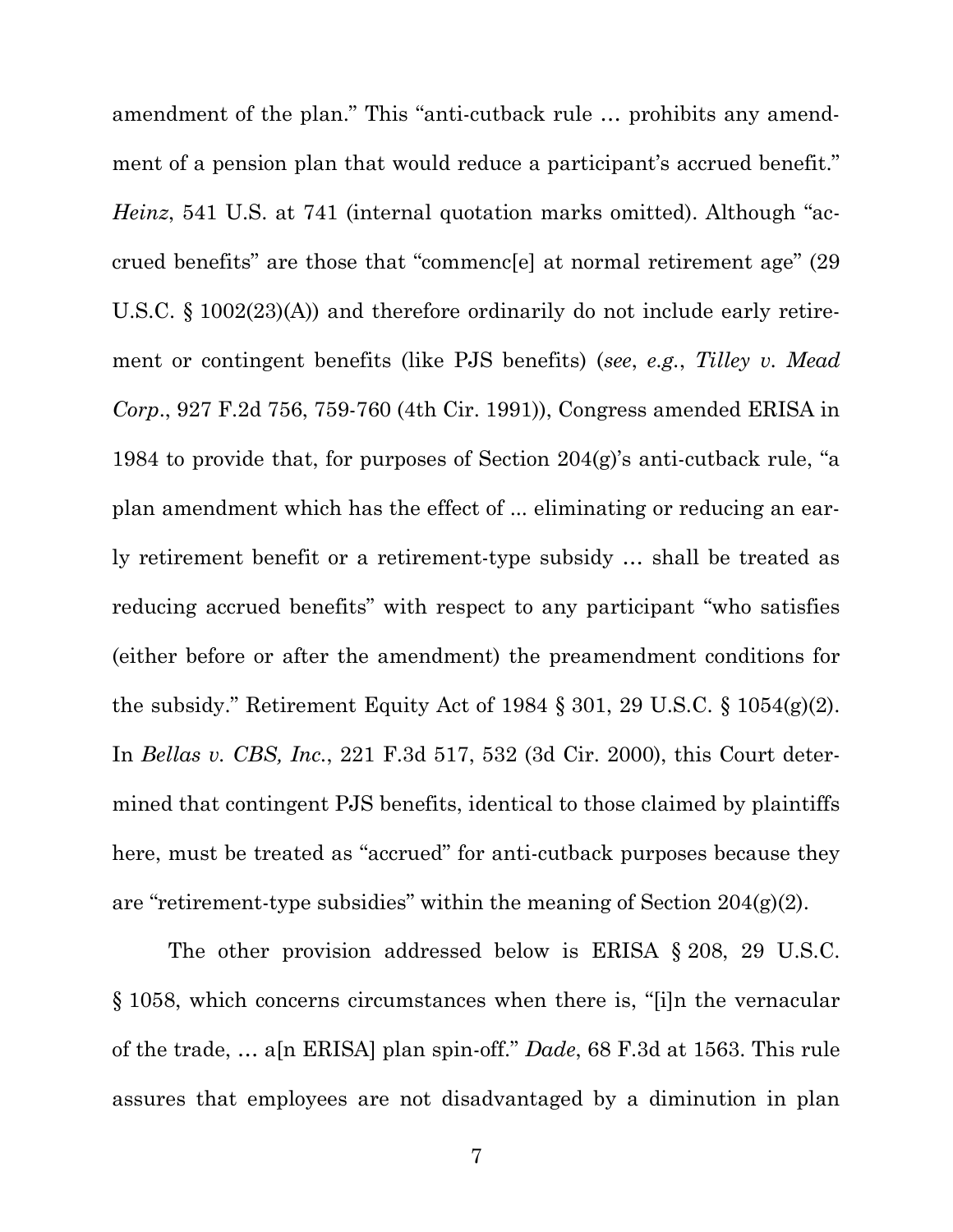funding when one ERISA plan merges with, or transfers its assets and liabilities to, another plan. Section 208 accordingly provides in relevant part that

[a] pension plan may not merge or consolidate with, or transfer its assets or liabilities to any other plan … unless each participant in the plan would (if the plan then terminated) receive a benefit immediately after the … transfer which is equal to or greater than the benefit he would have been entitled to receive immediately before the … transfer (if the plan had then terminated).

Thus, as this Court has explained, "a plan spin-off is permissible only if the participants would receive no less on a hypothetical termination of the plan just after the spin-off than they would have received on a hypothetical termination just before the spin-off." *Dade*, 68 F.3d at 1563.

#### **B. Factual Background**

Both before and after the transaction that underlies this litigation, Westinghouse sponsored, funded, and administered its own tax-qualified defined benefit pension plan (the "Westinghouse Plan"). JA105. Section 19 of the Westinghouse Plan offered PJS benefits. To qualify for those benefits, the Plan required that a participant (1) satisfy stated age and service requirements, (2) not qualify for normal retirement benefits, and (3) be terminated by an "Employer, an Affiliated Entity, or Excluded Unit because of job movement or product line relocation, or location closedown." JA292, 345. An "[e]mployer, an Affiliated Entity, or Excluded Unit" was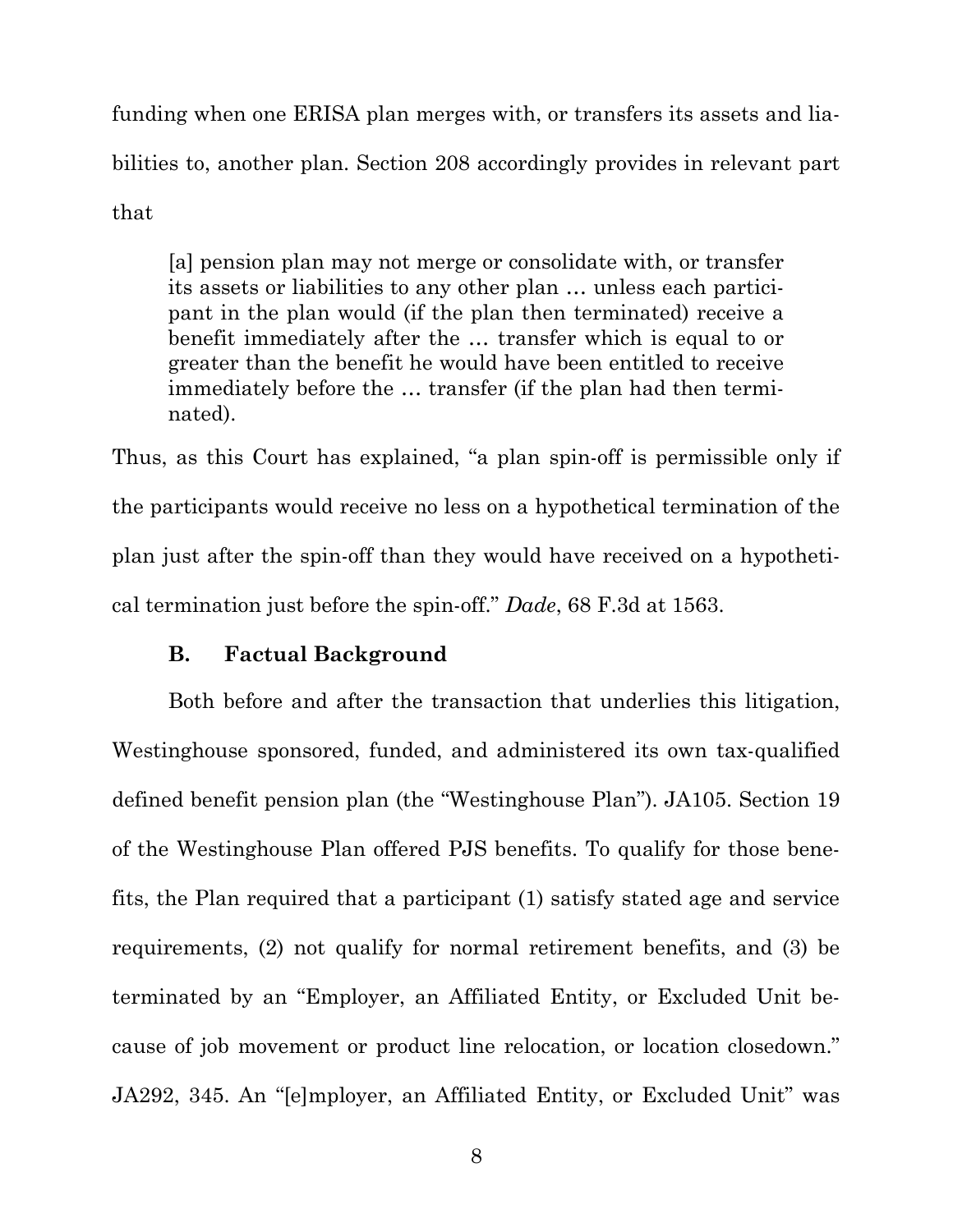defined, in turn, as Westinghouse or any Westinghouse subsidiary or joint venture participating in the Westinghouse Plan. JA284, 288, 292. The Westinghouse Plan also contained two express limits on the availability of PJS benefits: (1) "in no event shall a Permanent Job Separation occur if an Employee is offered continued employment by ... a successor employer" (JA293); and (2) "[i]n no event shall a Permanent Job Separation occur after August 31, 1998" (the "sunset" provision). *Id*. 3

In November 1997, Westinghouse agreed to sell its Power Generation Business Unit ("PGBU") to Siemens. JA117. After consummation of the deal was delayed for the better part of a year, Siemens and Westinghouse executed an Asset Purchase Agreement (the "APA") on August 19, 1998. JA143. As part of the transaction, Siemens hired all active Westinghouse PGBU employees (the "legacy employees"). JA104-105.

Of particular importance here, the APA expressly provided that Westinghouse would "retain liability" for all of the legacy employees' "accrued benefit[s] calculated as of" the closing date. JA138-139. The APA al-

<sup>3</sup> As initially adopted, the Westinghouse Plan did not include the sunset provision, which was added to the Plan in 1994. *See Bellas*, 221 F.3d at 520-21. After completion of the transaction at issue here, this Court held in *Bellas* that the sunset provision was invalid as applied by Westinghouse to its own employees because the amendment adopting the provision improperly cut back on Westinghouse employees' pre-existing entitlement to qualify for PJS benefits. *Id.* at 523.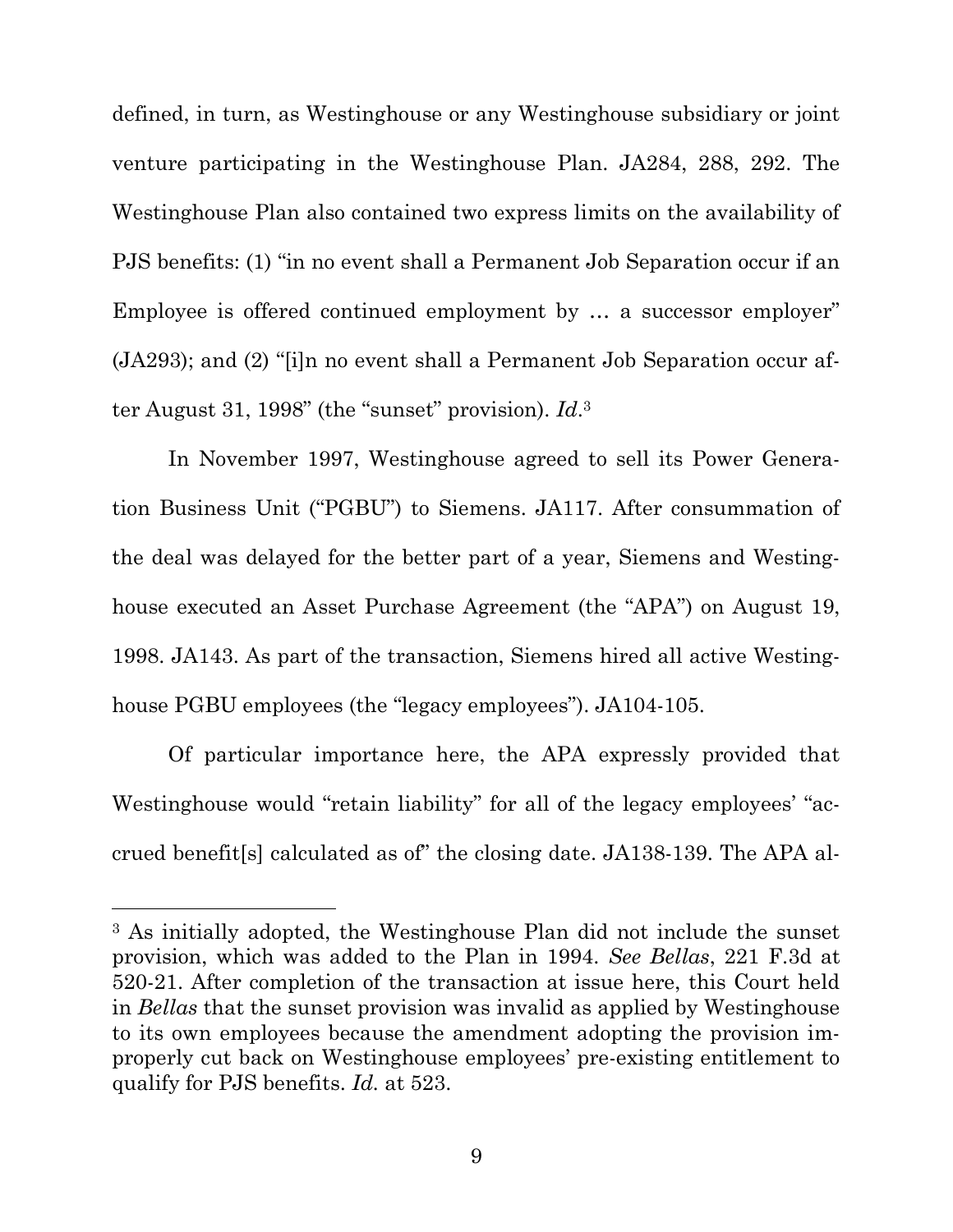so stated that the Siemens plan "shall be solely responsible for … any benefits pursuant to Section 19 [the PJS provision] of the [Westinghouse] Pension Plan and the corresponding provision of the [Siemens] Pension Plan … with respect to a Business Employee who retires or terminates employment with [Siemens] and its affiliates after the Closing Date." JA139-140. At the time this language was drafted, in the fall of 1997, it was anticipated that the transaction would close long before the Westinghouse PJS provision was to sunset on August 31, 1998.

In fact, however, there were lengthy delays before the transaction was completed, and, as noted, the sale did not take place until August 19, 1998, less than two weeks before the PJS sunset date. In part to avoid the administrative burdens of switching employees to new retirement plans eighteen days into a month, Siemens and Westinghouse amended the APA, providing that Westinghouse would amend *its* Plan to offer employees (for benefit accrual purposes only) credit for service and compensation during the period from August 19 through August 31, 1998, even though they would be employed by Siemens during that time. Given this arrangement, and because the Westinghouse PJS provision was to sunset the day *before* legacy employees became covered by Siemens' pension plans, Siemens never had occasion to, and in fact never did, include in its plans a provision "corresponding" to the Westinghouse Plan's PJS provi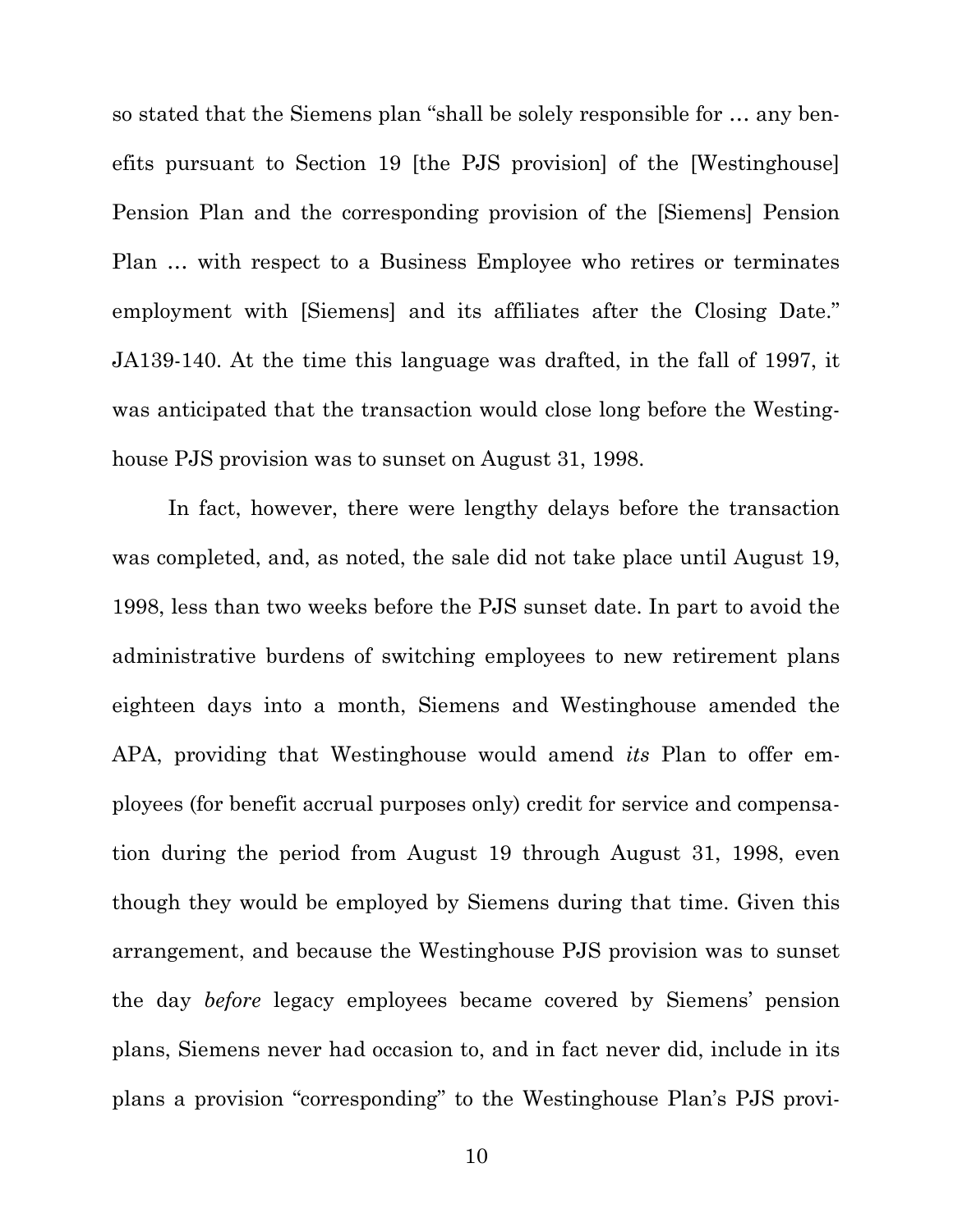sion. Instead, Siemens agreed not to terminate any legacy employees "other than for cause before September 1, 1998 and in the event it does, to reimburse [Westinghouse] for any actuarial pension loss caused by such termination." JA156; *see also* JA105.

Siemens also agreed in the APA to offer pension benefits to the legacy employees on "terms and conditions … substantially identical … to those of the Westinghouse Plan in effect as of the Closing Date." JA138. Siemens fulfilled this commitment, creating separate but virtually identical defined benefit plans for the union and non-union legacy employees (collectively, the "Siemens Plans") that became effective on September 1, 1998, which was deemed the APA's closing date for pension purposes. Hewitt Associates LLC subsequently "certified that Siemens's benefits were 'in the aggregate comparable' to those provided by [Westinghouse], and thus compliant with the APA." *McCay*, 247 F. App'x at 174. At the same time, the APA provided that it did not "confer upon any Person other than the parties hereto … any rights or remedies hereunder." JA142.

After September 1, 1998, the legacy employees became participants in one of the Siemens Plans. JA105-106. The Westinghouse Plan continues to exist and to provide former Westinghouse employees pension benefits accrued under that plan. JA105. Legacy employees who later qualified for benefits received two pension checks: one from the Westinghouse Plan for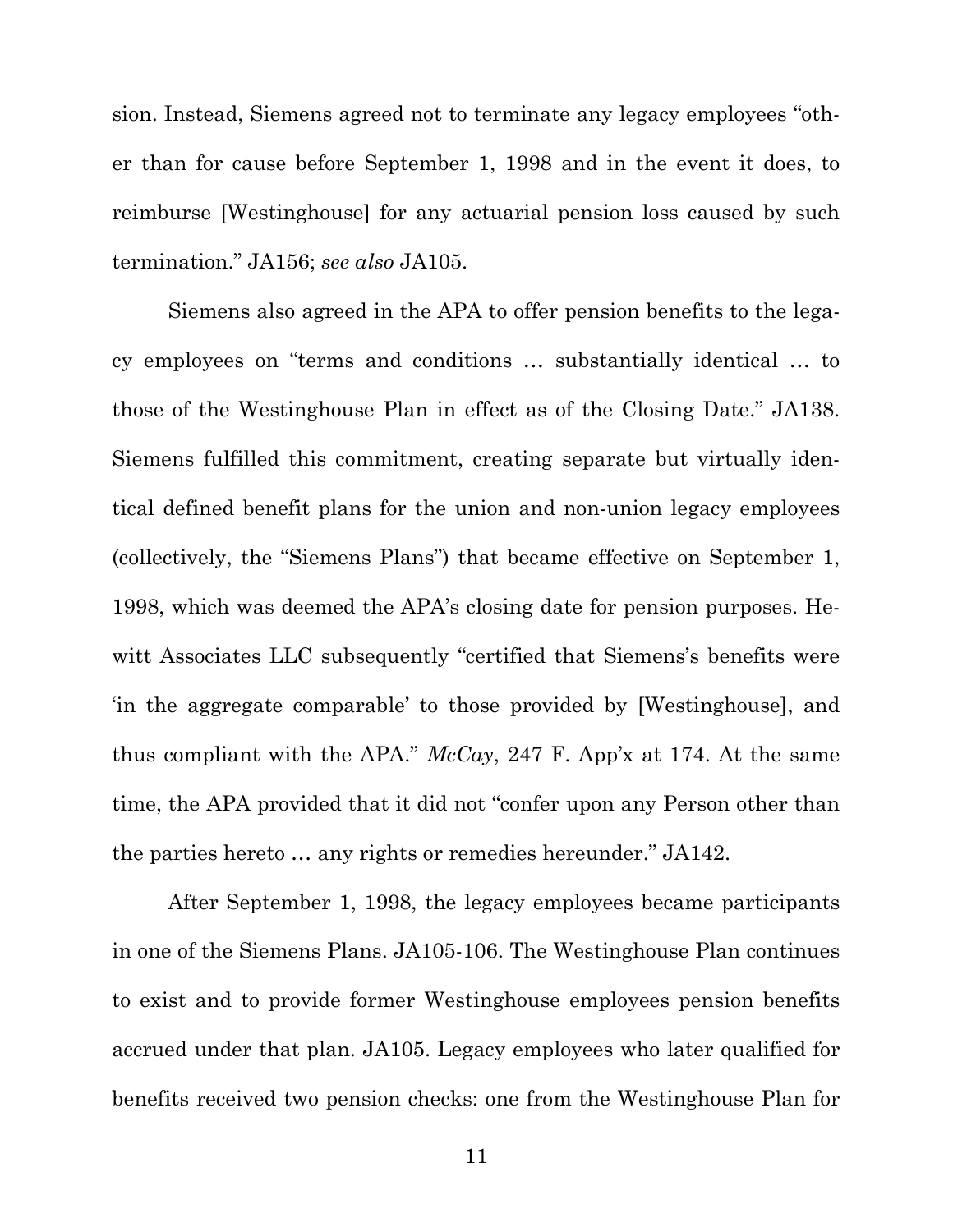benefits accrued prior to September 1, 1998; and another from the Siemens Plans for benefits accrued after that date. *Id*.

At no time has *any* Siemens Plan or plan document provided for PJS benefits. JA106. Upon closing, Siemens recognized the unions that represented the legacy employees, but notified them that it would not assume their collective bargaining agreements with Westinghouse. JA107. Union members subsequently ratified a new collective bargaining agreement with Siemens that did not provide PJS benefits to covered legacy employees. JA107-108.

Siemens later shut down some PGBU facilities and terminated plaintiffs' employment for lack of work with no expectation of recall. JA112. Upon leaving their employment with Siemens, the great majority of the terminated legacy employees signed releases in which they promised not to sue Siemens for any claims related to or arising out of their employment or termination. JA108-112. In exchange for these releases and promises not to sue, Siemens paid the terminated employees severance amounts of between \$10,000 and over \$200,000. JA112.

#### **C. Procedural Background**

In March 2002 plaintiffs submitted claims for PJS benefits to the Siemens Plans. When the Plans' administrative committees denied the claims on the ground that the Plans never provided for such benefits

12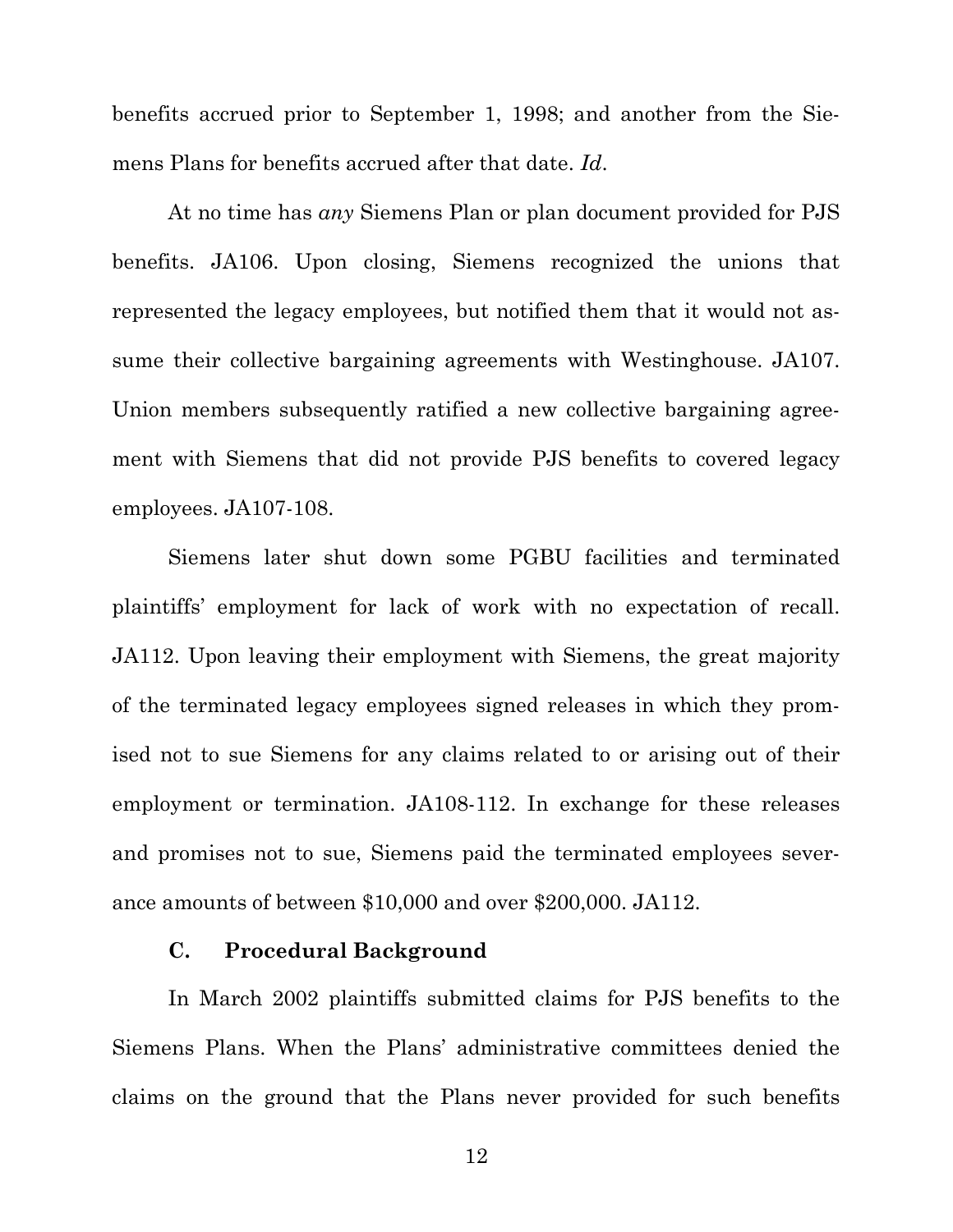(JA117-142), the named plaintiffs sued Siemens, alleging that they and a class of more than two hundred other legacy employees had been denied PJS benefits in violation of ERISA §§ 204(g) and 208.

#### *1. The magistrate judge's report and recommendation*

Following discovery, the parties filed cross-motions for summary judgment before the magistrate judge, who recommended granting plaintiffs' motion as to the Non-Release Plaintiffs and granting Siemens' motion as to the Release Plaintiffs. JA49.

*a.* The magistrate judge began by deciding that all plaintiffs who did not sign releases were entitled to summary judgment, although she acknowledged that her ruling addressed a "complex issue of first impression." JA82. While the magistrate judge's reasoning was unclear in significant respects, it appears to have had two primary bases.

*First*, the magistrate judge opined that Westinghouse transferred plan liabilities to Siemens through execution of the APA; that this transfer made the Siemens Plans spin-offs of the Westinghouse Plan within the meaning of ERISA § 208; that the creation of the spin-off plan functioned as an amendment of the Westinghouse Plan, triggering the anti-cutback rule of ERISA § 204(g); and that this amendment worked an impermissible cutback by eliminating PJS benefits that had been offered by the Westinghouse Plan. JA58-80. In finding that a transfer of liabilities between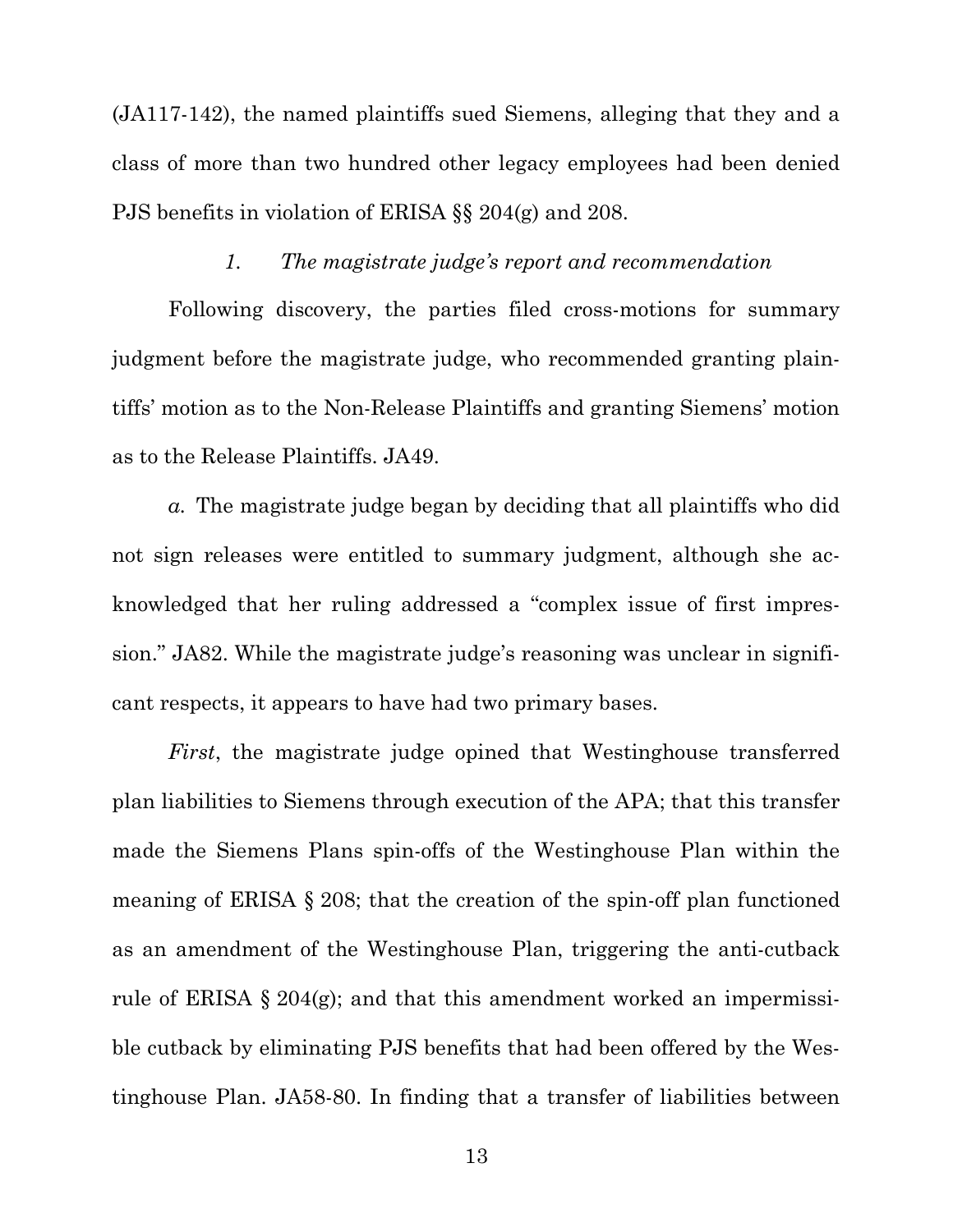plans occurred, the magistrate judge reasoned without elaboration that Siemens' promise in the APA "to provide substantially identical benefits to the transferring employees can be construed to be a transfer of Plan liability." JA61. The magistrate judge also opined that "[t]he pension plan liabilities of Westinghouse were reduced in the APA" by Siemens' assumption of "responsibility for specific post-closing benefits." JA62 (citing APA  $\S\S 2.3(a)(vii)$ ,  $5.5(d)(iv)$ , JA135, 139-40). For these reasons, the magistrate judge concluded that the Siemens Plans were spin-offs of, and therefore must be treated as an amendment of, the Westinghouse Plan, and that this amendment was invalid because it cut back on the PJS benefits provided by the Westinghouse Plan. JA63-66.

*Second*, although rejecting plaintiffs' argument that the APA was itself an ERISA plan document (JA67-69), the magistrate judge read the APA as evidence that "Siemens provided its new employees with pension benefits through the Westinghouse Plan until its [own] Plans were effective." JA72. This, she reasoned, created a Siemens "transition plan" (*id*.), the "source of financing" for which "was split between" Siemens and Westinghouse according to the indemnity provision in the August 18 amendment to the APA. JA70. Because "Plaintiffs had accrued PJS benefits" under this "transition plan," the magistrate judge concluded, "the newly hired employees' benefits were reduced" in violation of Section 204(g)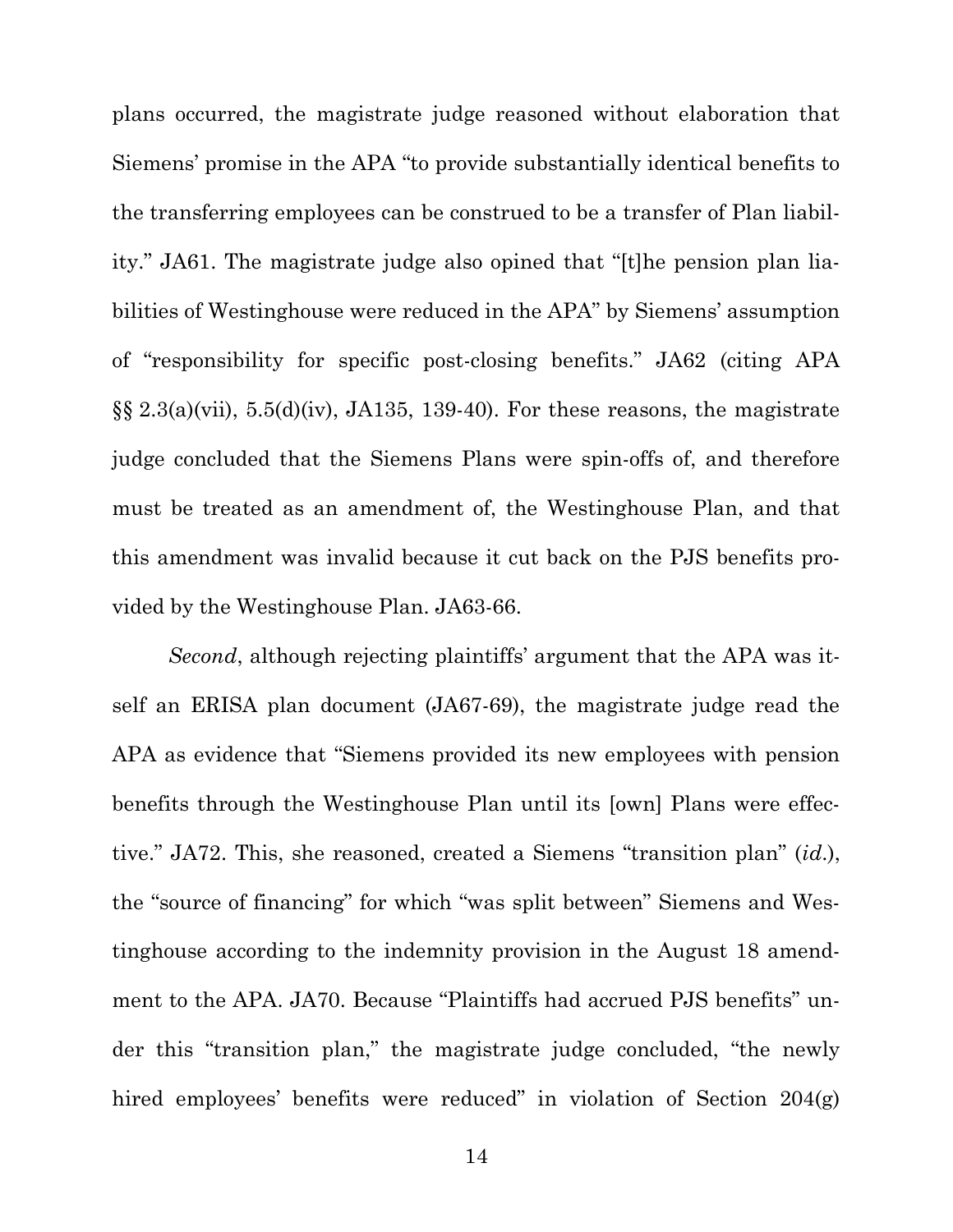"when the Siemens Plans became effective, and the Siemens Plans did not offer PJS benefits." JA75; *see also* JA74 ("[T]he adoption of the Siemens Plans was a plan amendment.").

*b.* The magistrate judge next turned to the question of the Release Plaintiffs' releases. She determined at the outset that "ERISA benefits [may] be waived by execution of a release" (JA86), and concluded that by producing the waivers signed by the Release Plaintiffs, Siemens had satisfied its initial burden of proof to establish the waivers' validity. JA87-88. The burden accordingly shifted to plaintiffs to prove that the releases were not knowing and voluntary. JA88.

The magistrate judge concluded that plaintiffs failed to meet this burden. In reaching this decision, she relied on three uncontroverted facts: *first*, plaintiffs failed to produce any evidence calling their knowledge of, or willingness to accept, the releases into question (JA88); *second*, plaintiffs failed to raise any arguments concerning "any of [the] factors" bearing on knowledge or voluntariness (JA89); and *third*, plaintiffs admitted both that they had consulted attorneys "about the meaning and intent" of the releases and that they had "entered into the agreement[s] voluntarily." JA90. After evaluating the language of the releases and concluding that their meaning was not ambiguous, the magistrate judge recommended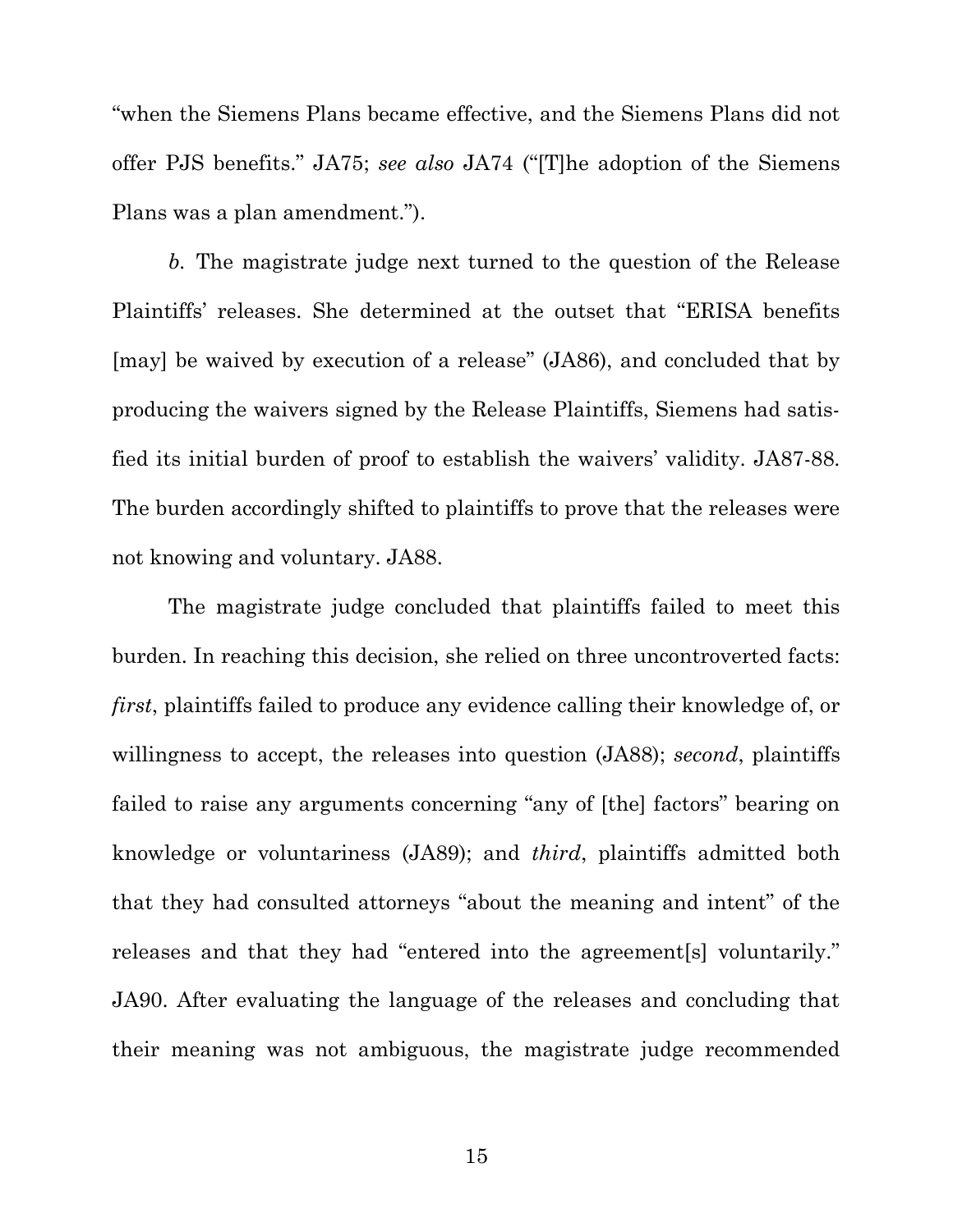granting summary judgment to defendants "as to each of the class members who signed a release." JA91.

#### *2. The district court's opinion*

After the parties filed cross-objections to the report and recommendation, the district court granted summary judgment to plaintiffs with respect to the 20 Non-Release Plaintiffs, but denied summary judgment with respect to the 207 Release Plaintiffs.

*a*. On the underlying merits, the district court adopted and "augmented" the report and recommendation. JA35.<sup>4</sup> Like the magistrate judge, the court found that Siemens' agreement in the APA to provide benefits to the legacy employees that were "substantially identical" to those offered by Westinghouse constituted "a transfer [of liabilities] within Section 208's ambit … notwithstanding the manner in which the accrued liability at purchase was being funded/satisfied." JA28. The district court also agreed that the clause of the APA that placed "responsib[ility]" on Siemens for "specific post-closing benefits that were not captured within the retained liability of the Westinghouse Plan" effected a transfer of liabilities from the Westinghouse to the Siemens Plans. *Id*. In the district

<sup>&</sup>lt;sup>4</sup> Because the district court adopted the report and recommendation on the merits, we cite throughout the remainder of this brief to the report and recommendation's analysis of the merits as the opinion of the district court.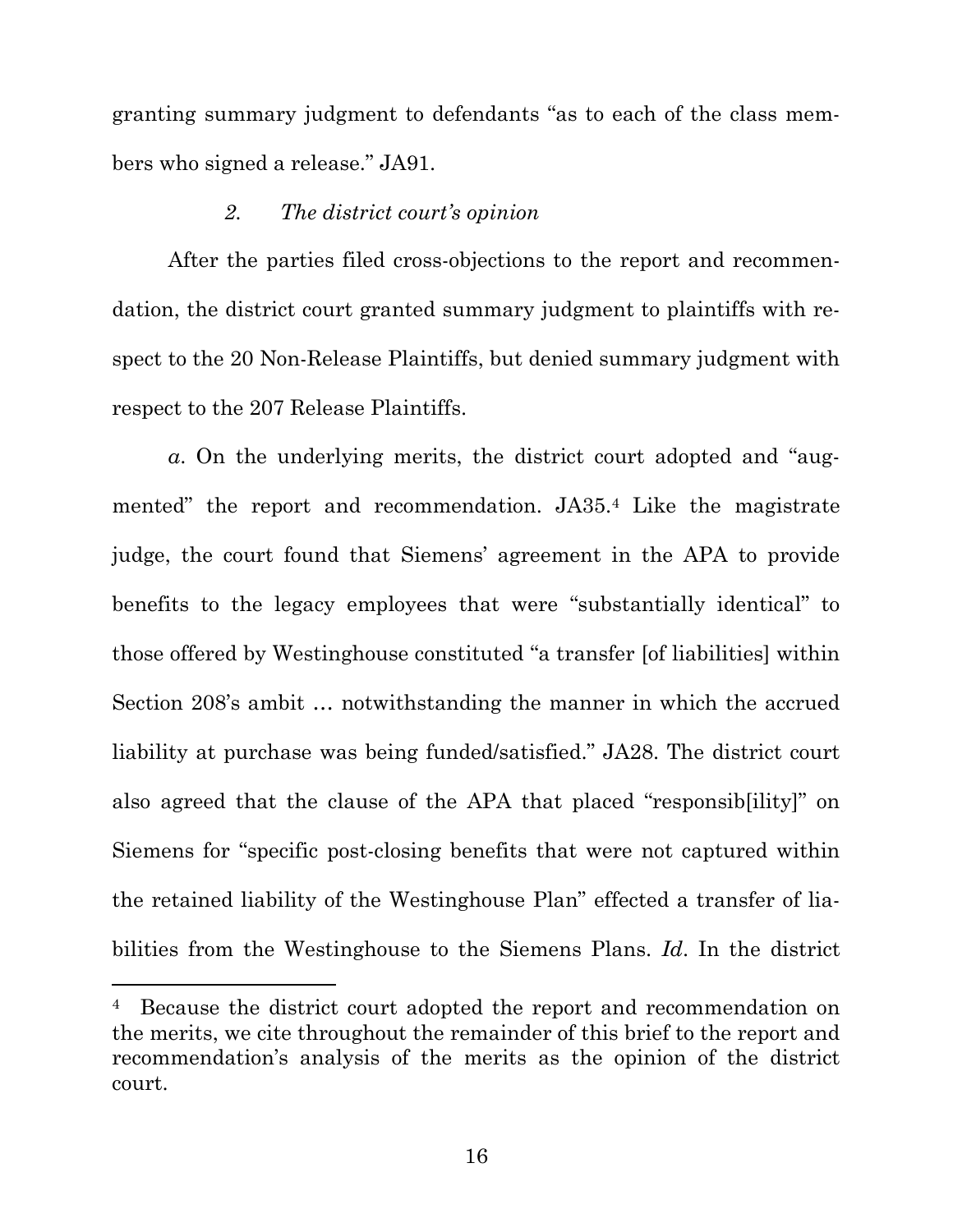court's view, this "clear and unequivocal" transfer of liabilities under the APA "implicat[ed] Section 208 and thus trigger[er] the floor protections which Congress mandated thereunder." JA30.

Concerning the "transition plan," the district court agreed with the magistrate judge that "all the prerequisites needed to recognize the existence of an ERISA plan attributable to [Siemens] were present and carried out" between August 19 and August 31 "through the implementation of the APA." JA32-34. Concluding further that "a reasonable employee would perceive an ongoing commitment by Siemens to provide credit toward accruing pension benefits during the [transition period]," the district court ultimately held that "plaintiffs are entitled to summary judgment on defendants' liability as to those class members who did not sign a release." JA34-35.

*b*. As to the releases, the district court "part[ed] paths with the report and recommendation and chart[ed] a different course." JA35. The court agreed that releases of pension claims may be valid. JA35-41 (citing *Lynn v. CSX Transp., Inc.*, 84 F.3d 970 (7th Cir. 1996)). But it concluded that additional procedures were necessary to determine whether the plaintiffs had, in fact, knowingly and voluntarily released their claims. For this inquiry, the district court adopted the six-factor standard set forth in *Finz v. Schlesinger*, 957 F.2d 78, 82 (2d Cir. 1992). JA45-46. The court de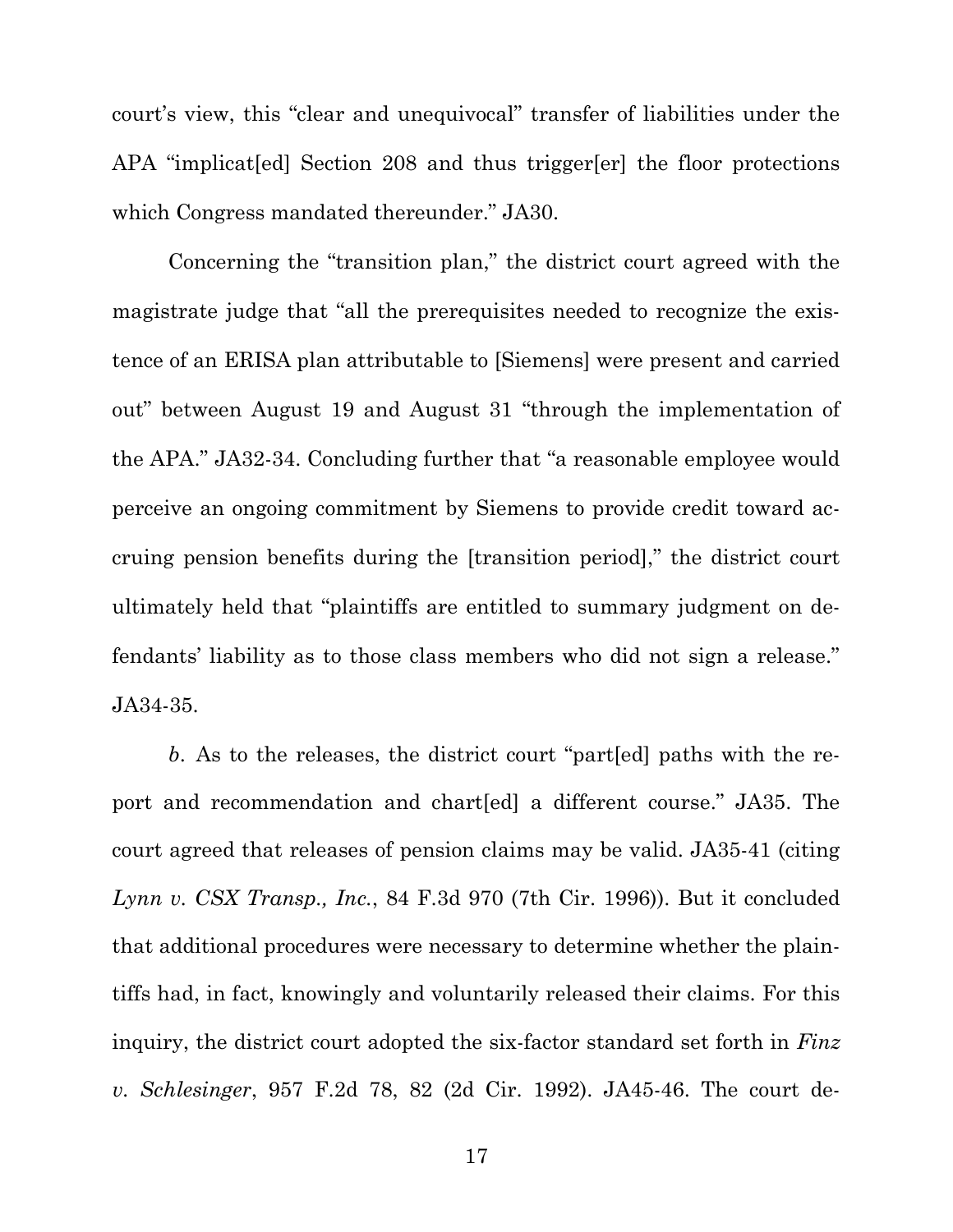scribed the *Finz* test as entailing a "fact-intensive exercise" and, as a result, held that summary judgment was categorically inappropriate on the waiver question. JA47.

Recognizing there were "substantial grounds for difference of opinion" concerning its decision to override the magistrate judge and deny summary judgment to defendants as against the Release Plaintiffs (JA3), the district court subsequently certified its denial of summary judgment for interlocutory appeal.

#### **SUMMARY OF ARGUMENT**

The district court committed several fundamental errors, each of which requires reversal of the decision below. The court believed that Siemens became liable for PJS benefits due under the Westinghouse Plan. But the simple fact is that *no* ERISA plan has ever offered PJS benefits to employees *terminated by Siemens*; that is enough to resolve this case. And even if that were not so, nothing in either the agreement between the two companies or in ERISA itself made Siemens liable for Westinghouse's pension obligations.

A. Even if the Siemens Plans were a "continuation" of the Westinghouse Plan, as the district court believed, plaintiffs would be entitled to benefits from Siemens only if they were eligible for PJS benefits under the terms of the Westinghouse Plan. But they manifestly were not. The Wes-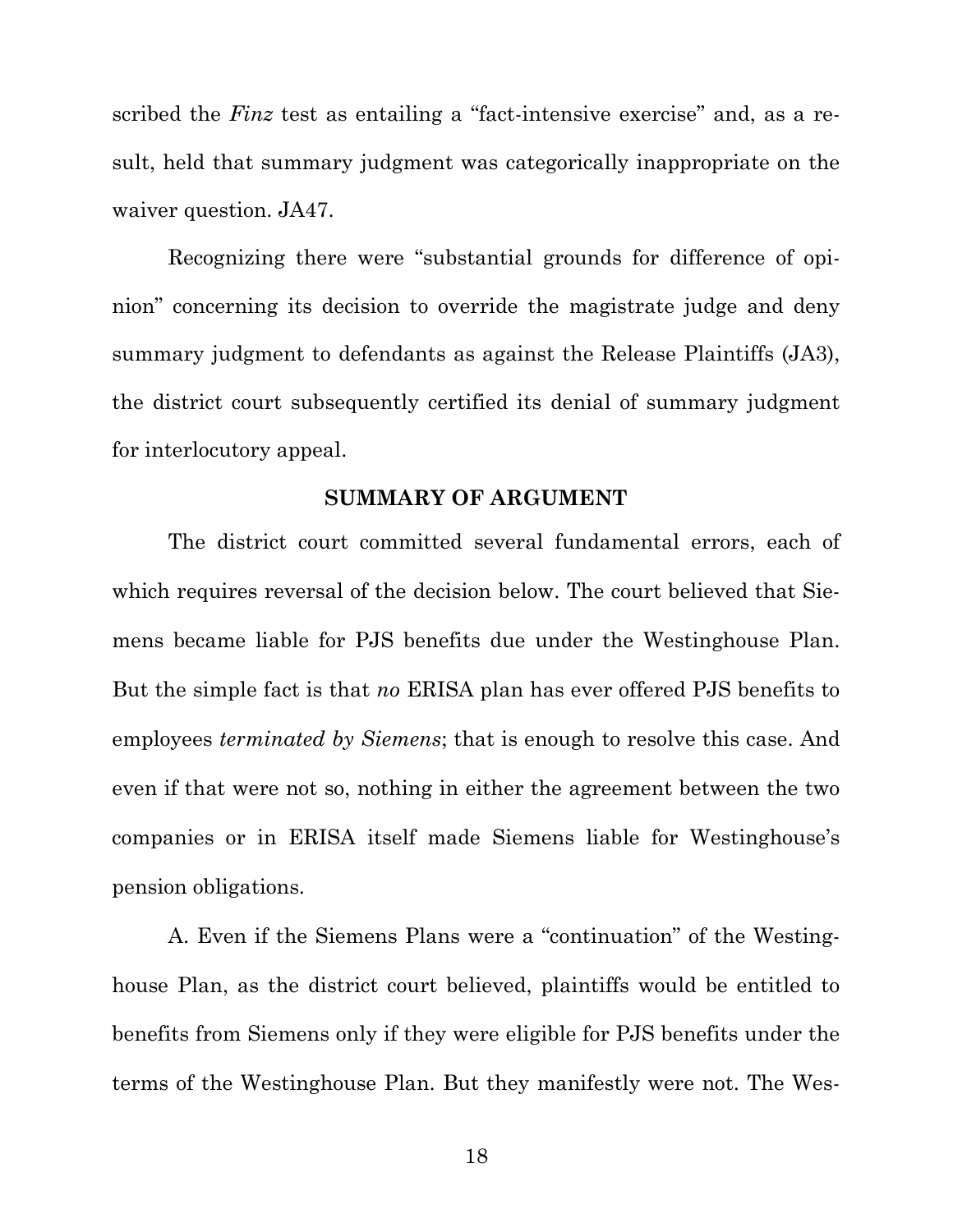tinghouse Plan made PJS benefits available only to employees who were terminated by Westinghouse, who were not hired by a "successor employer," *and* who were terminated before September 1, 1998; plaintiffs did not satisfy *any* of those conditions. Yet the anti-cutback rule has no application to employees who fail to satisfy pre-amendment conditions for the requested benefits. Plaintiffs cannot escape this principle by arguing that Siemens should be treated as the "employer" under the Westinghouse Plan; both this and other courts have rejected precisely that argument in circumstances identical to those here.

B. Moreover, even if that were not so, the district court's theory of liability would be wrong. The court deemed the Siemens Plans spins-off of the Westinghouse Plan because, the court believed, the Westinghouse Plan transferred plan liabilities to the Siemens Plans through the APA. But the APA did no such thing. The Westinghouse Plan did not in fact take any steps to transfer liabilities; the Siemens Plans did not accept liabilities; and by its plain terms, the APA did not purport to effectuate such a transfer of liabilities. ERISA Section 208 has never been applied in such circumstances.

C. The district court also was wrong in its alternative theory that Siemens operated a thirteen-day "transition plan" during the brief period that legacy employees worked for Siemens but remained covered by the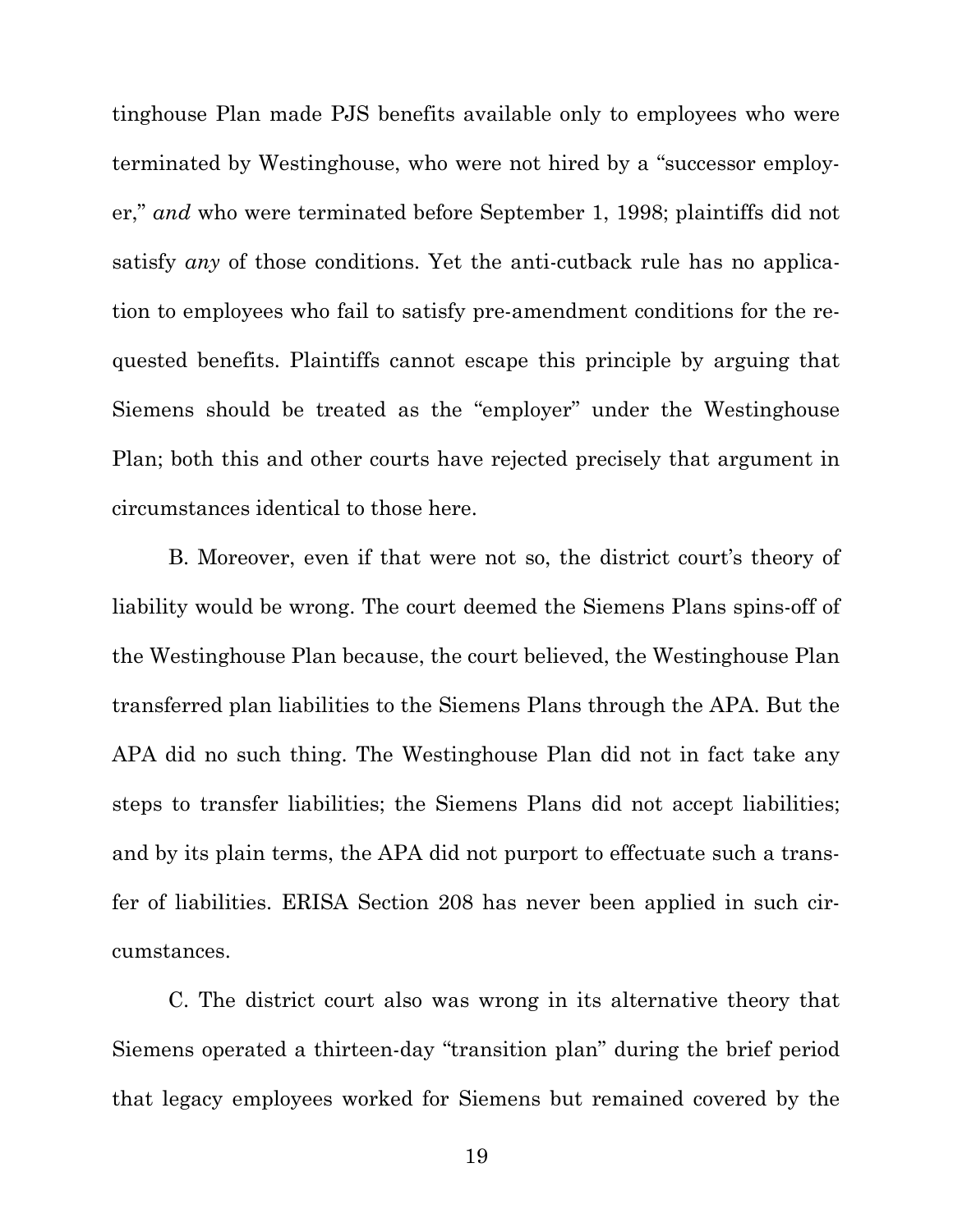Westinghouse Plan. There simply is no such thing as a "transition plan"; by definition, an ERISA plan is a permanent, long-term program. And if there could be such a "transition plan," Siemens did not establish one here. During those thirteen days, it was Westinghouse, not Siemens, that undertook *all* of the myriad obligations of a plan sponsor.

D. Finally, wholly apart from the merits, Siemens is entitled to summary judgment as to the many plaintiffs who released the company from liability for claims relating to their employment. There is no reason to doubt the effectiveness of the releases: Plaintiffs failed to produce evidence calling their knowledge of the releases into question, failed to raise arguments relating to the factors that bear on voluntariness, and admitted that they had consulted attorneys about the releases. The district court nevertheless held summary judgment unavailable because the inquiry into voluntariness is "fact intensive." But that conclusion was wrong. If there is no genuine factual dispute – and there is none here as to voluntariness of the releases – Fed. R. Civ. P. 56(c) *mandates* entry of summary judgment.

#### **STANDARD OF REVIEW**

This Court reviews *de novo* questions of statutory interpretation (*United States v. Hardwick*, 544 F.3d 565, 570 (3d Cir. 2008)) and contract construction (*Metropolitan Life Ins. Co. v. Price*, 501 F.3d 271, 282 (3d Cir. 2007)).

20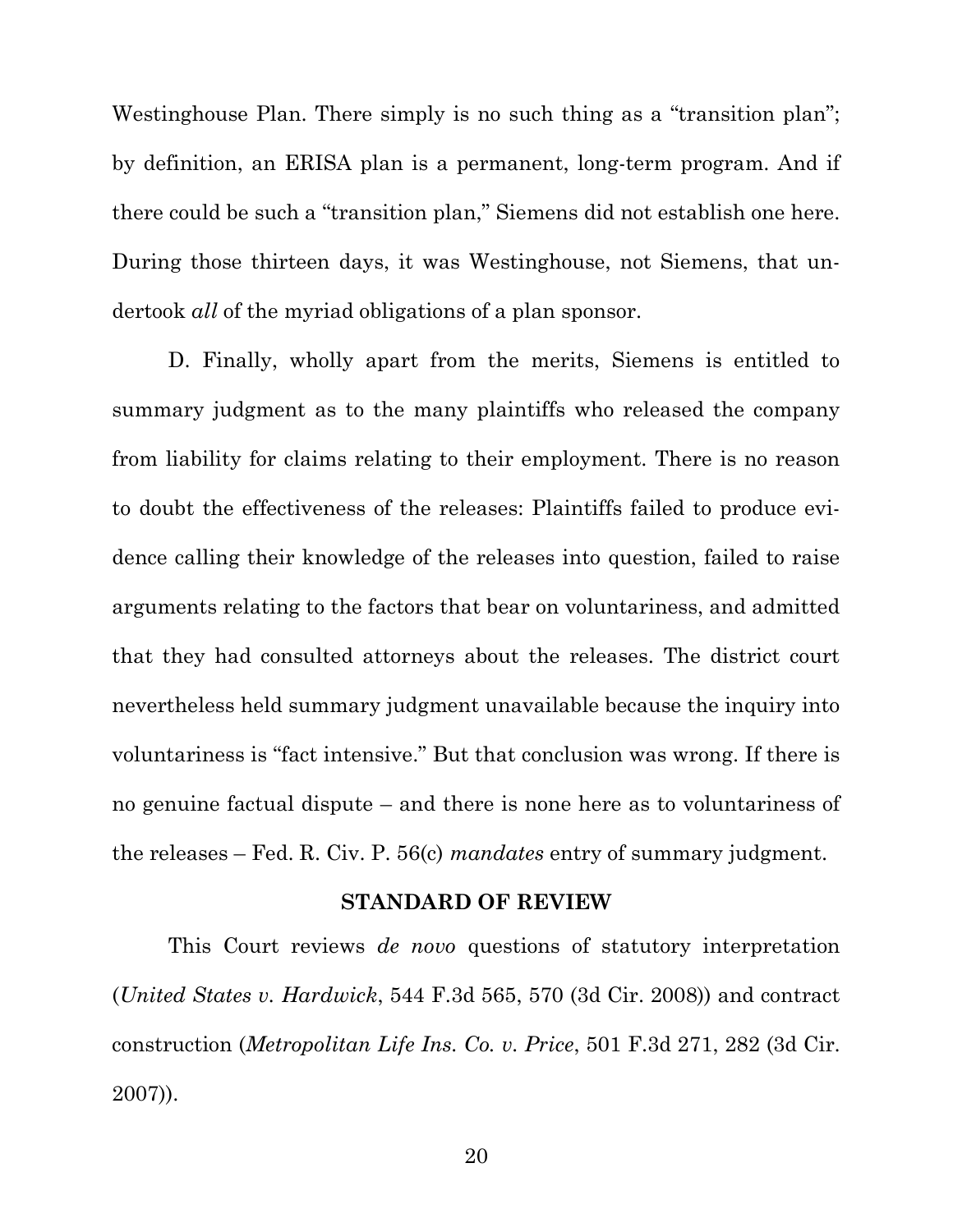#### **ARGUMENT**

### **I. SIEMENS IS NOT OBLIGATED UNDER ERISA TO PROVIDE PERMANENT JOB SEPARATION BENEFITS TO THE LEGA-CY EMPLOYEES.**

For all the dizzying complexity and baroque features of the opinions below, several simple and inarguable propositions are enough to dispose of this case. The *Westinghouse* Plan provided for PJS benefits, and this Court accordingly held in *Bellas* that *Westinghouse* could not cut back on those benefits as to *its* employees. But it is undeniable that no *Siemens* Plan does, or ever did, provide PJS benefits; Siemens and Westinghouse offer their own separate plans, with Westinghouse remaining liable for all benefits accrued under its plan through August 31, 1998; and no Siemens ERI-SA plan document – or any document of any kind, for that matter – states that PJS benefits are triggered by termination of employment *from Siemens*. In these circumstances, and given the fundamental principle that ERISA does not dictate what benefits employers must provide in their plans, plaintiffs cannot prevail.

In nevertheless holding Siemens liable, the opaque reasoning of the magistrate and district judges calls to mind Alice's response to "Jabberwocky": "Somehow it seems to fill my head with ideas – only I don't exactly know what they are!" Lewis Carroll, *Through the Looking Glass and What Alice Found There* 30-31 (1871). But it appears the court below had two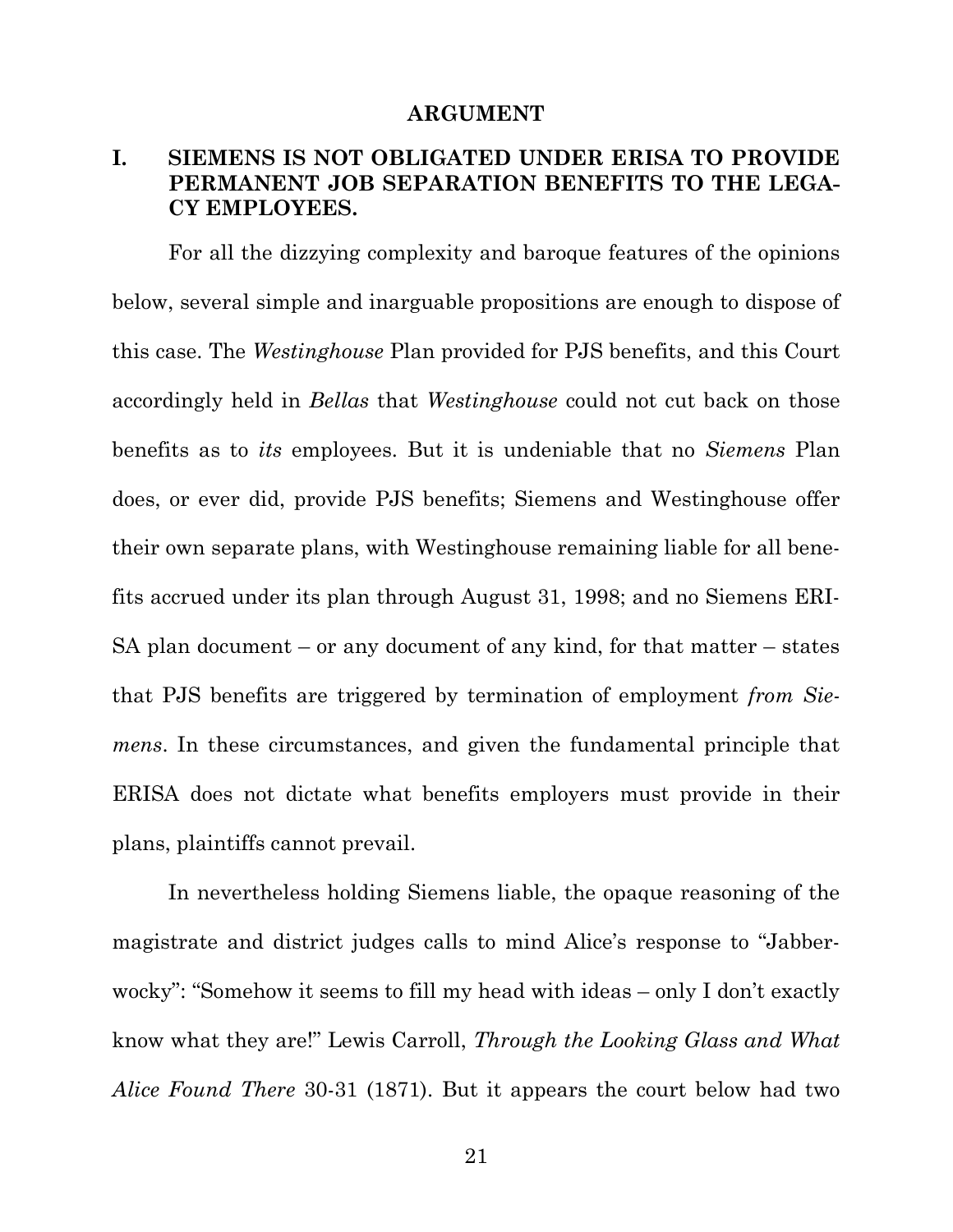theories. The first is that Westinghouse transferred plan liabilities to Siemens through execution of the APA; that this transfer made the Siemens Plans spin-offs of the Westinghouse Plan within the meaning of ERISA Section 208; that the creation of the spin-off Siemens Plans functioned as an amendment of the Westinghouse Plan, triggering the ERISA Section 204(g) anti-cutback rule; and that this amendment worked a cutback by eliminating PJS benefits. The second theory is that Siemens created a thirteen-day "transition plan" by employing legacy employees who remained covered by the Westinghouse plan during the period between the closing date of the acquisition and the initiation of the real Siemens Plans on September 1, 1998; this "transition plan" borrowed the terms of the Westinghouse Plan, including its offer of PJS benefits; and Siemens amended its "transition plan," in violation of the anti-cutback rule, when it adopted permanent plans that did not include PJS benefits.

These Rube Goldberg theories are wrong at every level. They misread the APA and the relevant plan language. They are premised on a basic misunderstanding of ERISA. They undermine fundamental ERISA policies, in a manner that both is unfair to employers and will disadvantage employees. And they lead to a perverse result: having paid most of the plaintiffs substantial severance awards in lieu of PJS benefits, Siemens now nevertheless finds itself saddled with PJS liability that is not pro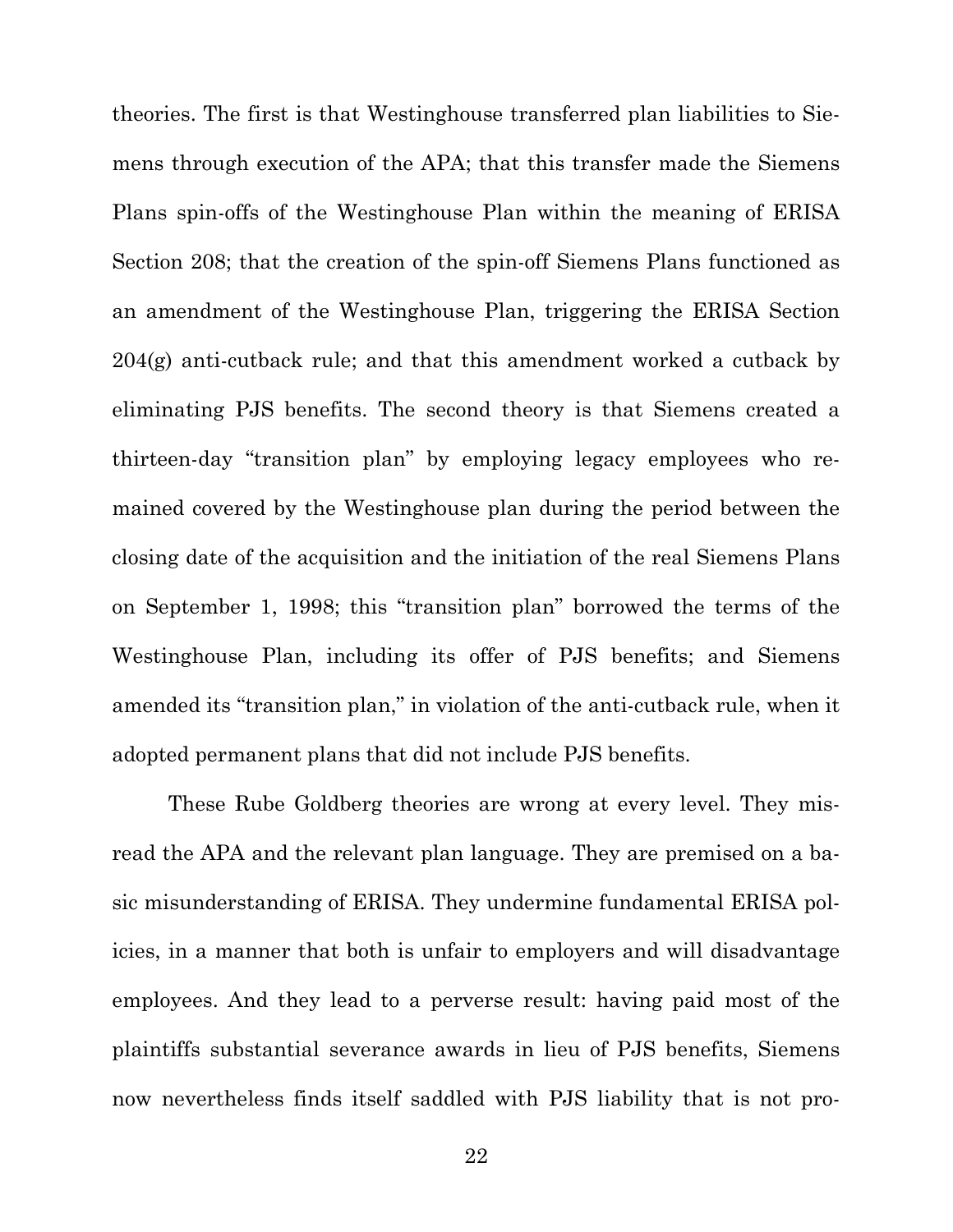vided for in its Plans, that it never voluntarily assumed, and that it could not have anticipated. For all of these reasons, the decision below should be set aside.

### **A. Plaintiffs Are Not Entitled To PJS Benefits Because No Plan Provision Provides For Such Benefits After Termination Of Employment By Siemens.**

1. At the outset, plaintiffs' claim fails for a fundamental reason: even assuming that the court below were correct in its reading of both ERISA and the APA, plaintiffs are not entitled to PJS benefits because *no* plan provides for the payment of such benefits to persons in plaintiffs' circumstances. Plaintiffs concede, as they must, that the Siemens' Plans never provided for PJS benefits. The district court therefore premised its ruling on the view that Siemens somehow became obligated to offer benefits promised to plaintiffs by the *Westinghouse* Plan, on the theory that the Siemens Plans were a "continuation" of the Westinghouse Plan (either as spin-offs or as an amendment of a "transition plan" that borrowed the terms of the Westinghouse Plan). *See*, *e.g.*, JA80. But even if this improbable theory regarding the transfer of Westinghouse's obligations to Siemens were correct – and it is not, as we show below – plaintiffs would be eligible to recover only if they are entitled to PJS benefits under the terms of the Westinghouse Plan. And they manifestly are not.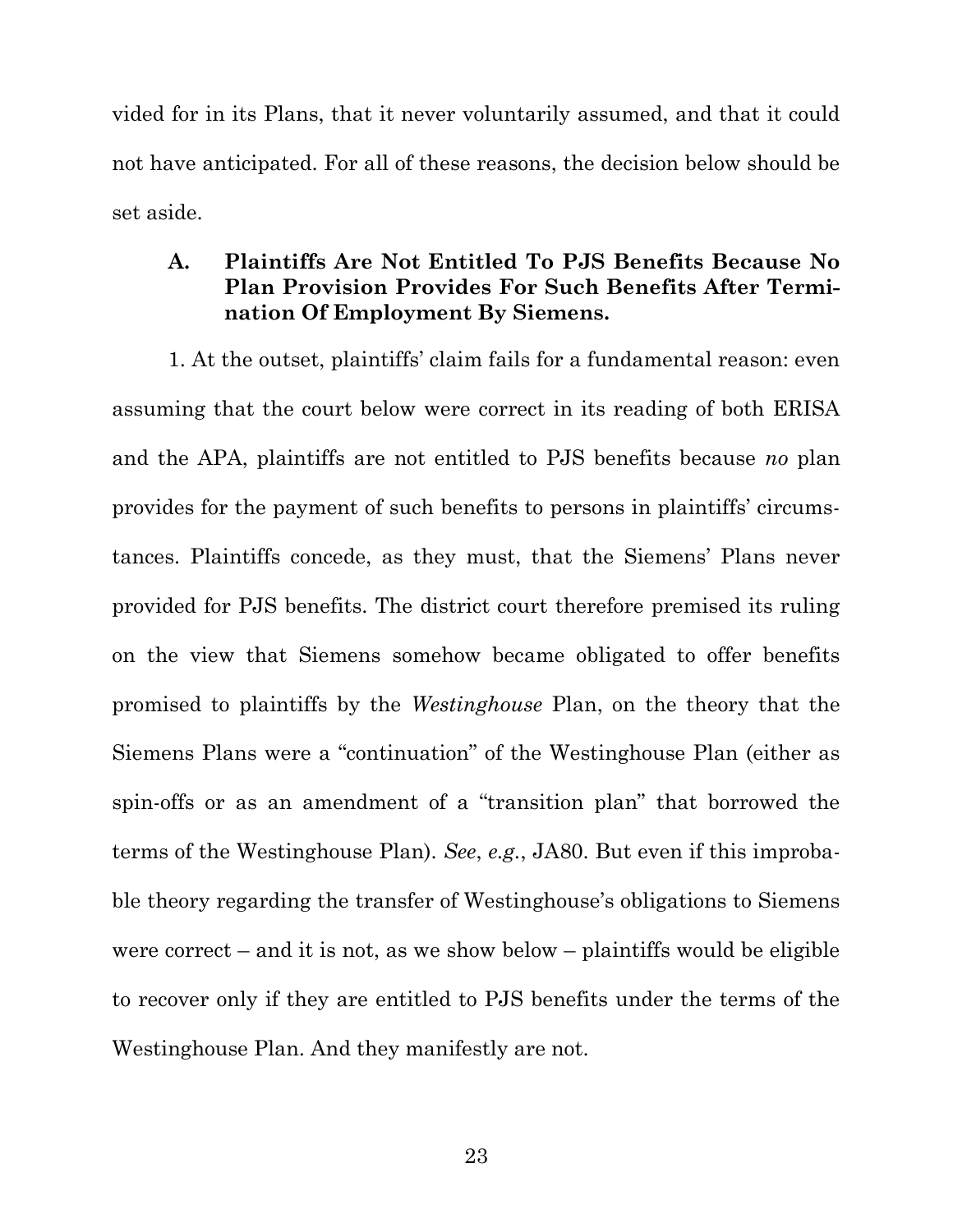The principle that governs here is clear. As this Court has explained, the rule that employers may not cut back on vested benefits "'does not mean that Congress intend[ed] to foreclose employers from circumscribing the availability of … optional benefits when they are created.'" *Dade*, 68 F.3d at 1562 (quoting *Ashenbaugh v. Crucible, Inc.* 854 F.2d 1516, 1527 (3d Cir. 1988)). Indeed, "[t]he IRS formally takes the position that the anti-cutback rule does not keep employers from specifying in advance of accrual that 'the availability of [26 U.S.C.] section 411(d)(6) protected benefits [is] limited to employees who satisfy certain objective conditions … .'" *Heinz*, 541 U.S. at 747 (quoting 26 C.F.R. § 1.411(d)-4)); *cf. id*. at 745-746 ("conditions set before a benefit accrues can survive the anti-cutback rule, even though their sanction is a suspension of benefits").<sup>5</sup> That rule is grounded in Section 204(g)'s express language, which provides that the anti-cutback provision "appl[ies] only with respect to a participant who satisfies (either before or after the amendment) the preamendment conditions for the subsidy." *See Dade*, 68 F.3d at 1562.

<sup>5</sup> Because compliance with ERISA has tax consequences for plan sponsors, provisions substantively identical to ERISA appear in the tax code; 26 U.S.C. § 411(d)(6) corresponds to ERISA Section 204(g). The Treasury Department accordingly has responsibility for issuing regulations implementing certain ERISA provisions, including Sections 204(g) and 208. *See Heinz*, 541 U.S. at 747; *Malia*, 23 F.3d at 932 n.4.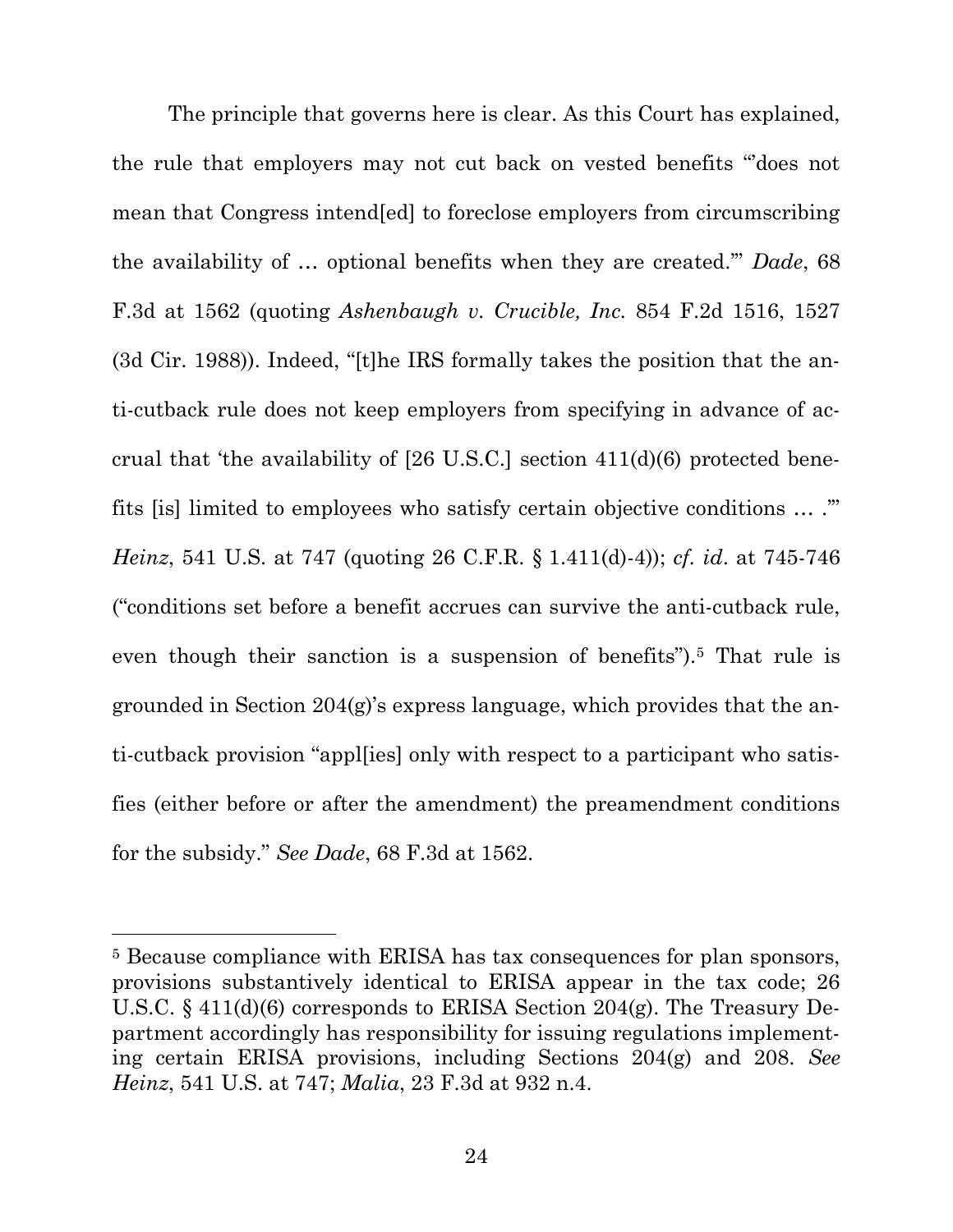2. That principle is dispositive here because plaintiffs have not, and cannot ever, satisfy the "preamendment conditions" for receiving PJS benefits set by the Westinghouse Plan – and therefore also cannot satisfy the terms of any "transition" or "continuation" plan that is thought to have borrowed the terms of that plan. Insofar as is relevant here, the terms of the Westinghouse Plan are unambiguous: they provide that PJS benefits are payable only if an employee is "terminated" from "employment with" Westinghouse itself or a designated Westinghouse affiliate. JA292-293. They also provide that "[i]n no event shall a Permanent Job Separation occur," entitling an employee to PJS benefits, if the employee "continu[es] employment" with "a successor employer which is neither" Westinghouse nor an affiliate. JA292.

And that should be the end of the matter, because plaintiffs' claims are barred by both of these elements of the Westinghouse PJS provision. Plaintiffs plainly were *not* terminated by Westinghouse or an affiliate; as plaintiffs concede, they were terminated by Siemens. *See* JA108. By definition, a permanent job separation therefore did not occur under the terms of the Westinghouse Plan. And plaintiffs likewise concede that Siemens is a successor employer as that term is defined by the Westinghouse Plan (*see id.*), which means that plaintiffs' continued employment by Siemens after they left Westinghouse *also* establishes that no permanent job sepa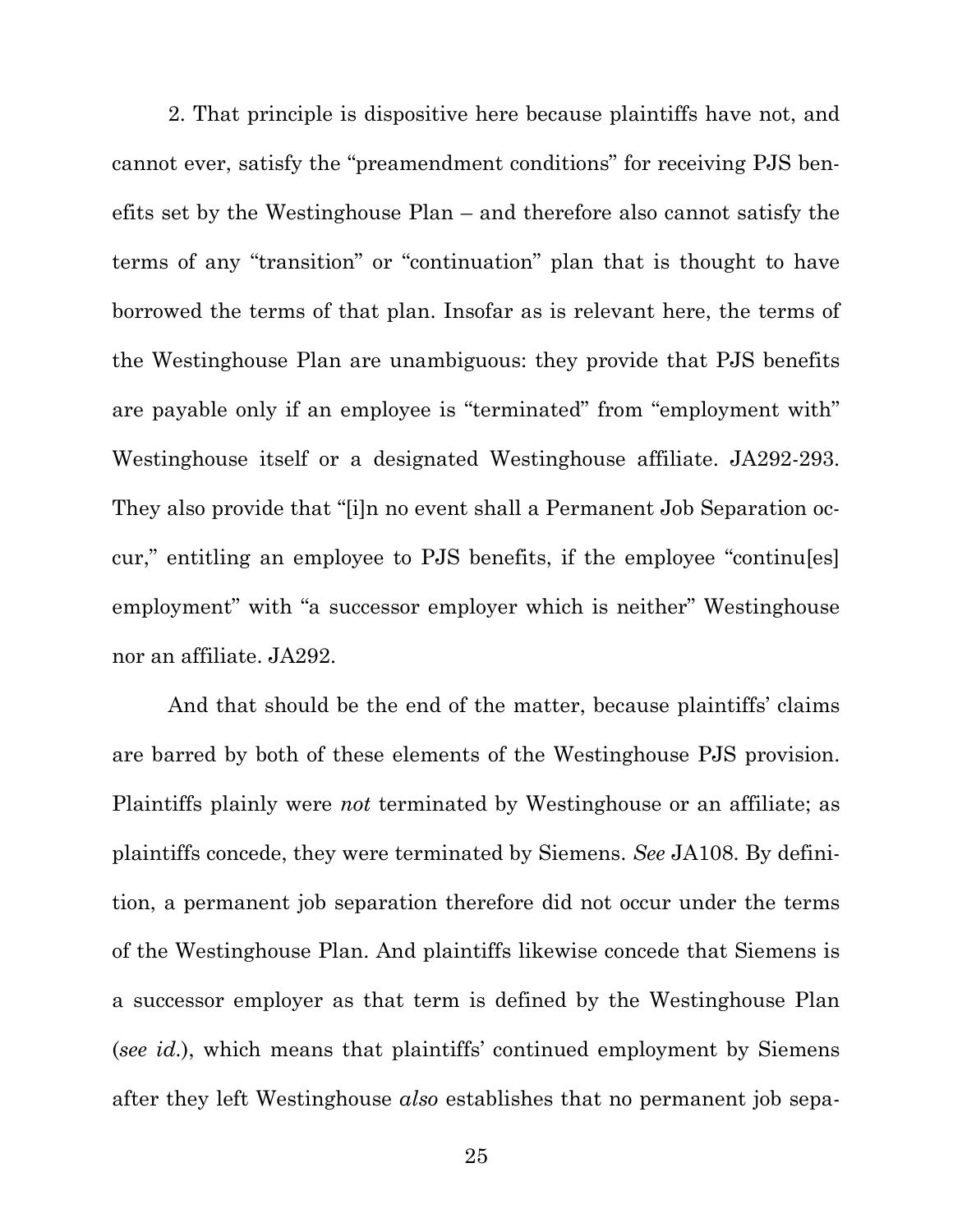ration occurred under the terms of the Westinghouse Plan. The plan language is determinative: in the circumstances here, "this court is required to enforce the Plan as written" (*Bellas*, 221 F.3d at 522 (brackets omitted)), and plaintiffs have not "fulfilled [the] conditions … required to obtain a vested benefit" by the governing plan. *Spink*, 517 U.S. at 887.

There is no ambiguity in the proper application of this principle to this case. Courts repeatedly have considered cases like this one and – with the exception of the decision below – have uniformly held benefits unavailable.

Indeed, the Eleventh Circuit addressed precisely this question, in a case identical to this one, involving the very same transaction and pension plans as are at issue here. The court there rejected the claim for PJS benefits because "Siemens, the company that terminated the employees here, does not qualify as an 'Employer' under the express terms of the Westinghouse Plan that defines 'Employer' as 'Westinghouse Electric Corporation.'" *McCay*, 247 F. App'x at 177. The court added that "Siemens was a 'successor employer' that offered 'continued employment' to the terminated employees. It thus follows that the ending of the terminated employees' employment with [Westinghouse] in August of 1998 was not a qualifying event because they had accepted an offer of 'continued employment' with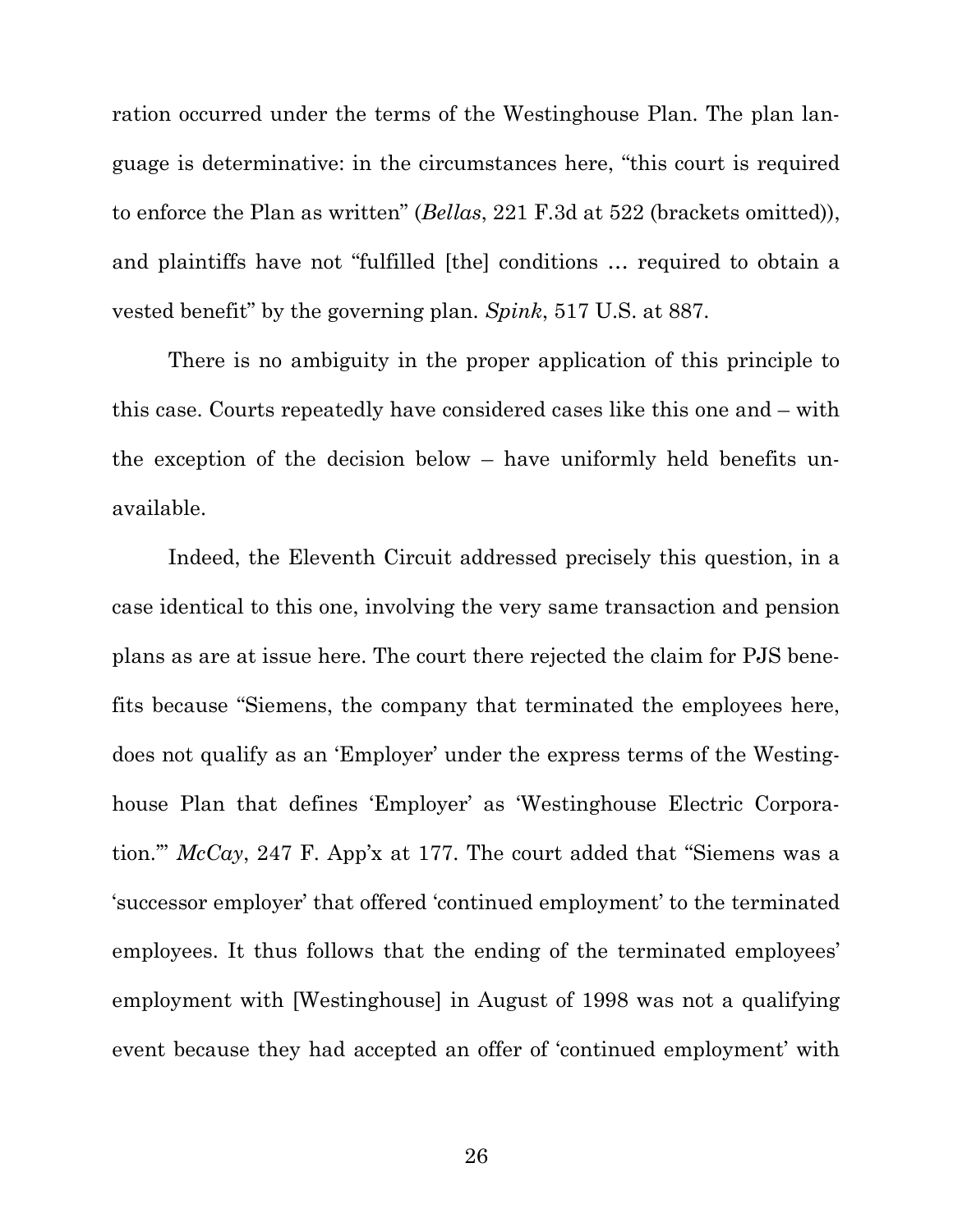Siemens." *Id.*<sup>6</sup>

Relying on a decision of this Court, the Eleventh Circuit accordingly held: "Because the terminated employees had 'continued employment' with and were terminated by Siemens, a 'successor employer,' they do not qualify for PJS benefits from the Westinghouse Plan. Section [204](g) does not override conditions originally imposed by the [pension] [p]lan." *McCay*, 247 F. App'x at 177 (quoting *Dade*, 68 F.3d at 1562). The same conclusion applies in the identical circumstances of this case.<sup>7</sup>

<sup>6</sup> Although the claim in *McCay* was brought directly against Westinghouse under the terms of its Plan (*see* 247 F. App'x at 176-77), the Eleventh Circuit's analysis applies directly to the circumstances here, insofar as plaintiffs' claim rests on the proposition that Siemens' obligations are derivative of those created by the Westinghouse Plan. As for claims brought directly against Siemens, the Eleventh Circuit found them even more obviously insubstantial: "To the extent the terminated employees do assert a § [204(g)] violation as to Siemens, such an argument fails, as it is undisputed that the Siemens plans only became effective 1 September 1998 and never provided PJS benefits that could conceivably be cutback." *Id.* at 177.

<sup>7</sup> After Siemens called the decision in *McCay* to the district court's attention, the court summarily dismissed the Eleventh Circuit's decision, without discussion, as an "*ipse dixit*" that "is inconsistent with the guiding precedent utilized in the Memorandum Order." JA5 n.2. But that is not so: The Eleventh Circuit's analysis was well-considered, relying on not one, but two holdings of this Court. *See McCay*, 147 F. App'x at 177 (citing *Dade* and *Gritzer v. CBS, Inc.*, 275 F.3d 291 (3d Cir. 2002)). The court below did not even attempt to engage either the Eleventh Circuit's reasoning or the precedent of this Court upon which that reasoning relied. And the Eleventh Circuit's analysis could hardly have been inconsistent with the "guiding precedent" applied in the district court's original Memorandum Order; the district court's initial decision did not address this issue *at all*.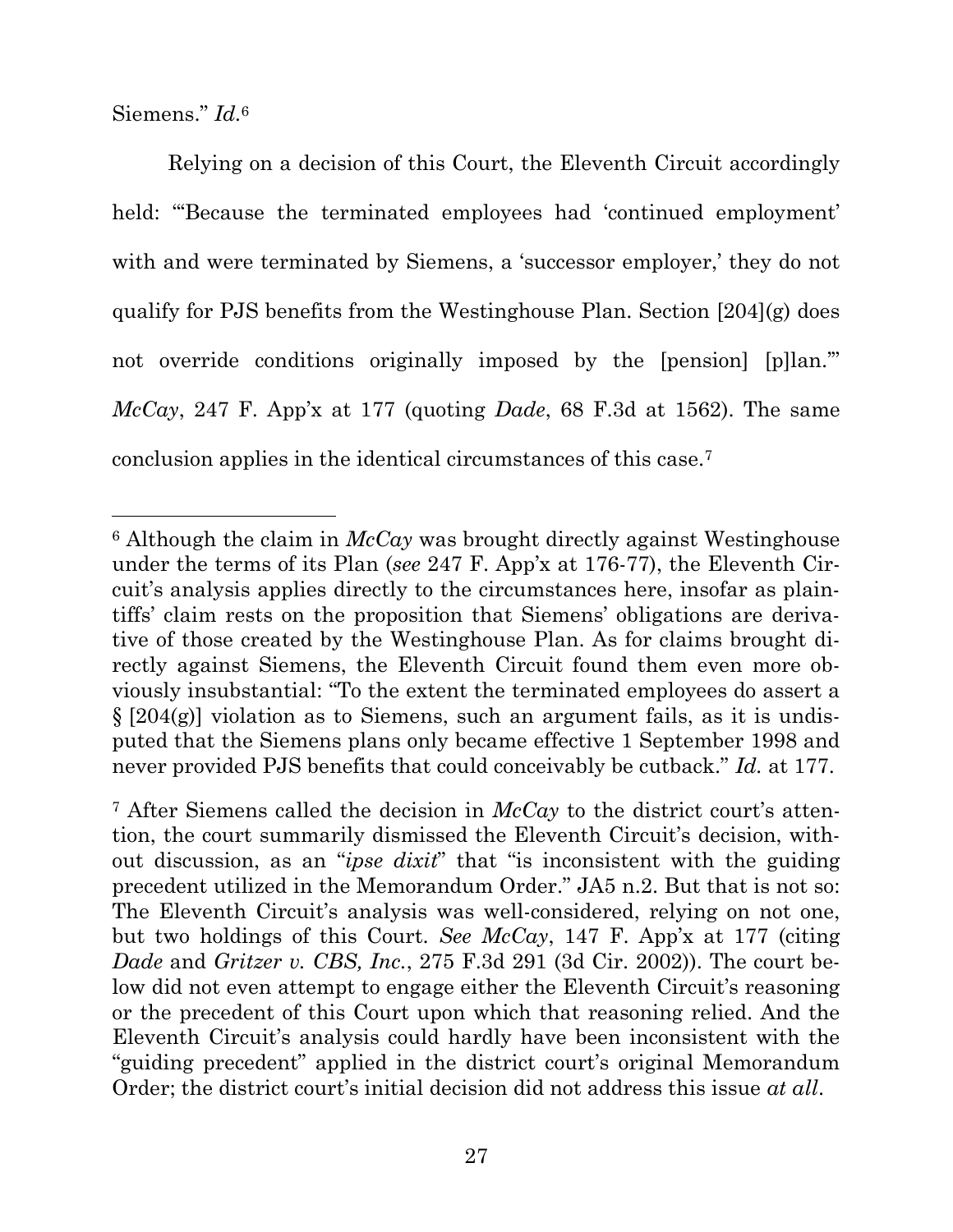This Court reached the same conclusion in *Gritzer v. CBS, Inc.*, 275 F.3d 291 (3d Cir. 2002), a decision upon which the Eleventh Circuit relied in *McCay*. There, too, the plaintiffs had been employed by Westinghouse; they accepted work with a successor employer (Ceramics) when Westinghouse sold the ceramics plant where they worked. *Id*. at 293. Under the terms of the sale, Westinghouse continued to credit the transferred employees' service to Ceramics under its own pension plan (which included a PJS provision substantially identical to the one at issue here). *Id.* at 293- 294. When the plaintiffs in that case were later terminated by Ceramics, they sought PJS benefits from Westinghouse.

Both the district court and this court squarely rejected the plaintiffs' claim. This Court explained:

[t]he critical question … was whether [plaintiffs] satisfied the permanent job separation requirement, which required the "Employer" to terminate the employee because of a plant closedown or some similar "non-fault" termination. "Employer" simply means Westinghouse. It is undisputed that Ceramics, or any other successor company for that matter, does not qualify as an "Employer" under the express terms of the Plan.

*Gritzer*, 275 F.3d at 297. Observing that an employee thus "must … suffer a permanent job separation" to qualify for PJS benefits under the terms of the Westinghouse Plan, and that the definition of a "permanent job separation … required [Westinghouse itself] to terminate the employee," this Court concluded that the plaintiffs' termination by the successor employer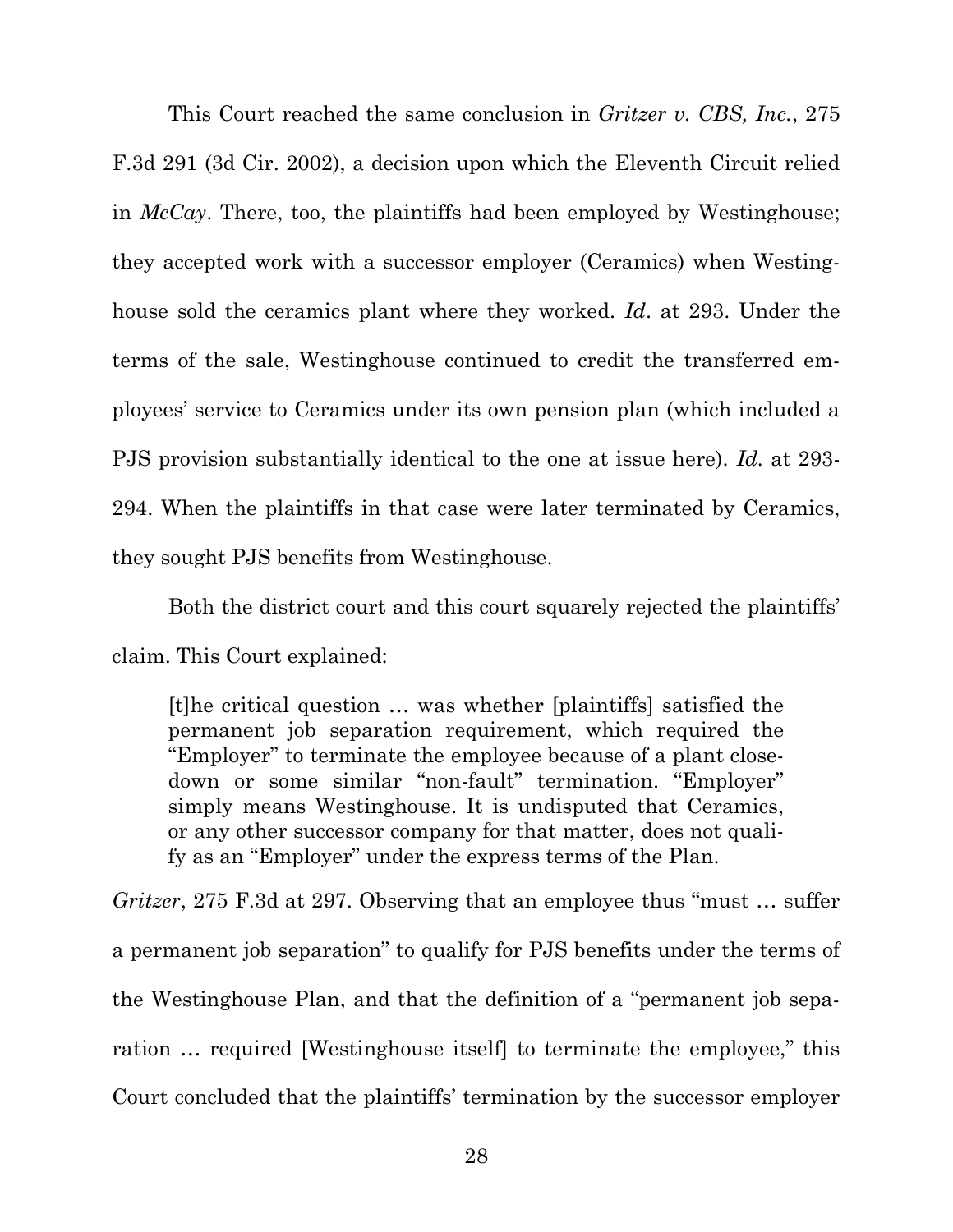was a "fatal flaw in their case" and affirmed summary judgment to the defendants. *Id*. The Eleventh Circuit subsequently described *Gritzer* as "determining that discharge by [a] company not defined as [an] 'employer' is 'fatal' to [a] claim [for] PJS benefits." *McCay*, 247 F. App'x at 177.<sup>8</sup>

And this Court used a similar analysis in *Dade*. In that case, where the employer (North American Philips) sold its business but retained its ERISA plan, the question was whether Philips was required to credit service to the successor employer in determining the availability of an early retirement subsidy under the plan. 68 F.3d at 1560. The plan defined "Employer" as Philips and any entity that adopted the Philips plan, which the purchaser had not done. *Id*. at 1561. In those circumstances, this Court held the benefits unavailable.

The district court considered *Gritzer* distinguishable because the plaintiffs' claim there arose under the Westinghouse Plan itself, rather than under a supposed "transition plan" created by "contractual agreement." JA81-82. But that is a distinction without a difference. By the district court's own reasoning, Siemens' transition plan was identical to the Westinghouse Plan. JA70. Plaintiffs' suit here – like the suit in *Gritzer* – thus is predicated exclusively upon the terms of the Westinghouse Plan and *its* PJS provision. The district court also noted this Court's observation in *Gritzer* that it was not asked to determine whether the agreement between Westinghouse and Ceramics extended the PJS benefits by contract. JA81 (citing *Gritzer*, 275 F.3d at 298). But such a contract claim also is not before this Court now; it hardly could be, as the APA expressly provides that it does not create rights in third parties. JA142.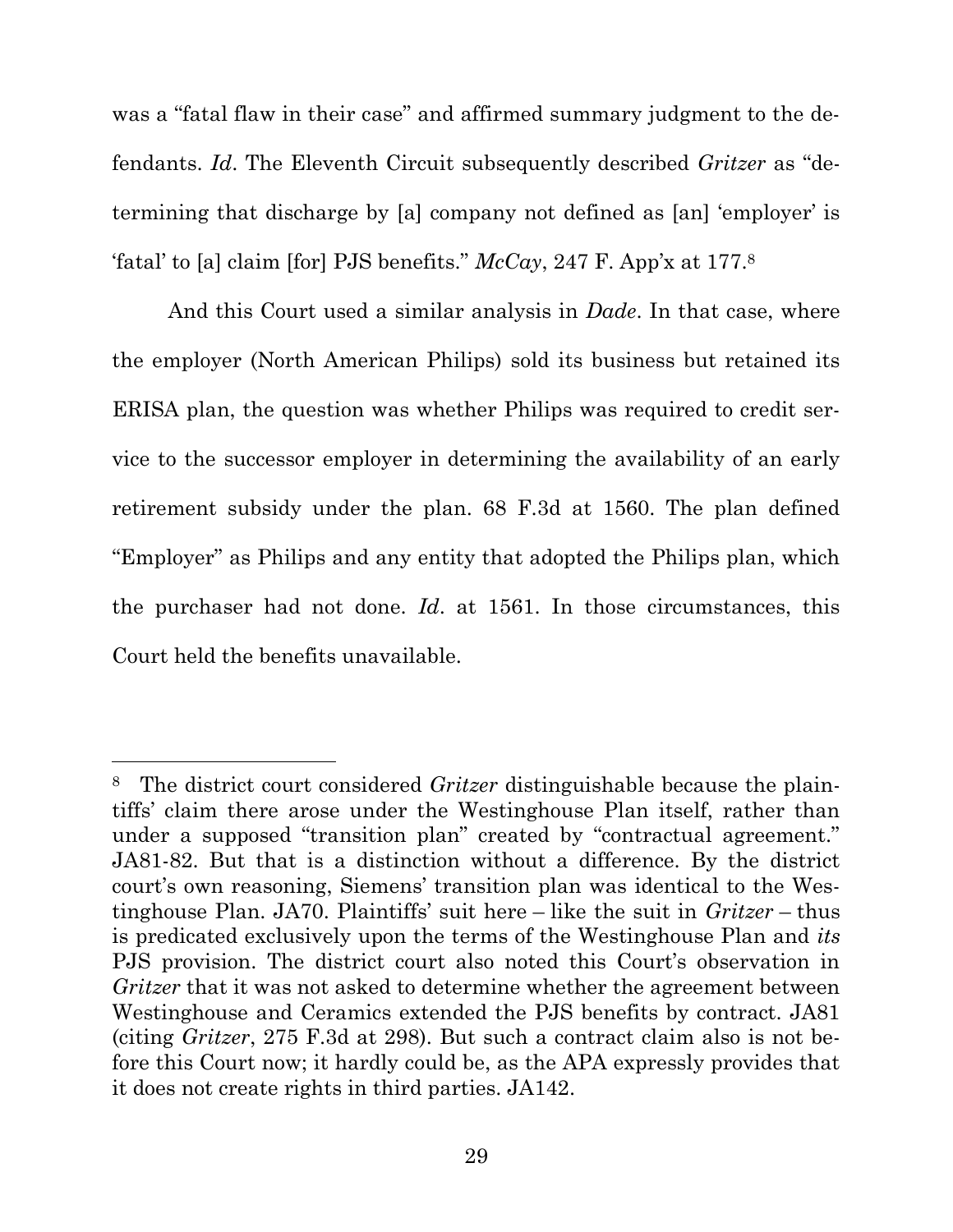Noting that ERISA "does not dictate the benefits to be offered once a decision is made to create" a plan, the Court observed that "Philips was thus at liberty to define the early retirement benefits in any way it chose, including a stipulation that only service to Philips or an affiliate would be credited toward the requirement." *Dade*, 68 F.3d at 1561. Given that principle, the Court explained:

Section 204(g) is not applicable under the facts of this case because there has been no amendment of the Plan that reduced a benefit, accrued or otherwise. ... The denial resulted from the fact that plaintiffs could not satisfy the pre-amendment, presale conditions for the … retirement-type subsidy as originally written.

*Id*. The Court added: "Congress sought 'to protect *contractually defined benefits*.' The early retirement benefits plaintiffs seek were neither *promised* nor *contractually defined*." *Id*. (quoting *Firestone Tire & Rubber Co. v. Bruch*, 489 U.S. 101, 113 (1989)) (both emphases added by the Court).

That same rationale applies here. The district court concluded below that Siemens was bound by the PJS provision of the Westinghouse Plan, either because the Siemens Plans were spin-offs of the Westinghouse Plan or because Siemens adopted the Westinghouse Plan as its own "transition plan." JA70. But whatever the theory, as employees of a successor company who were not terminated by Westinghouse, the legacy employees were by definition incapable of experiencing a "permanent job separation" under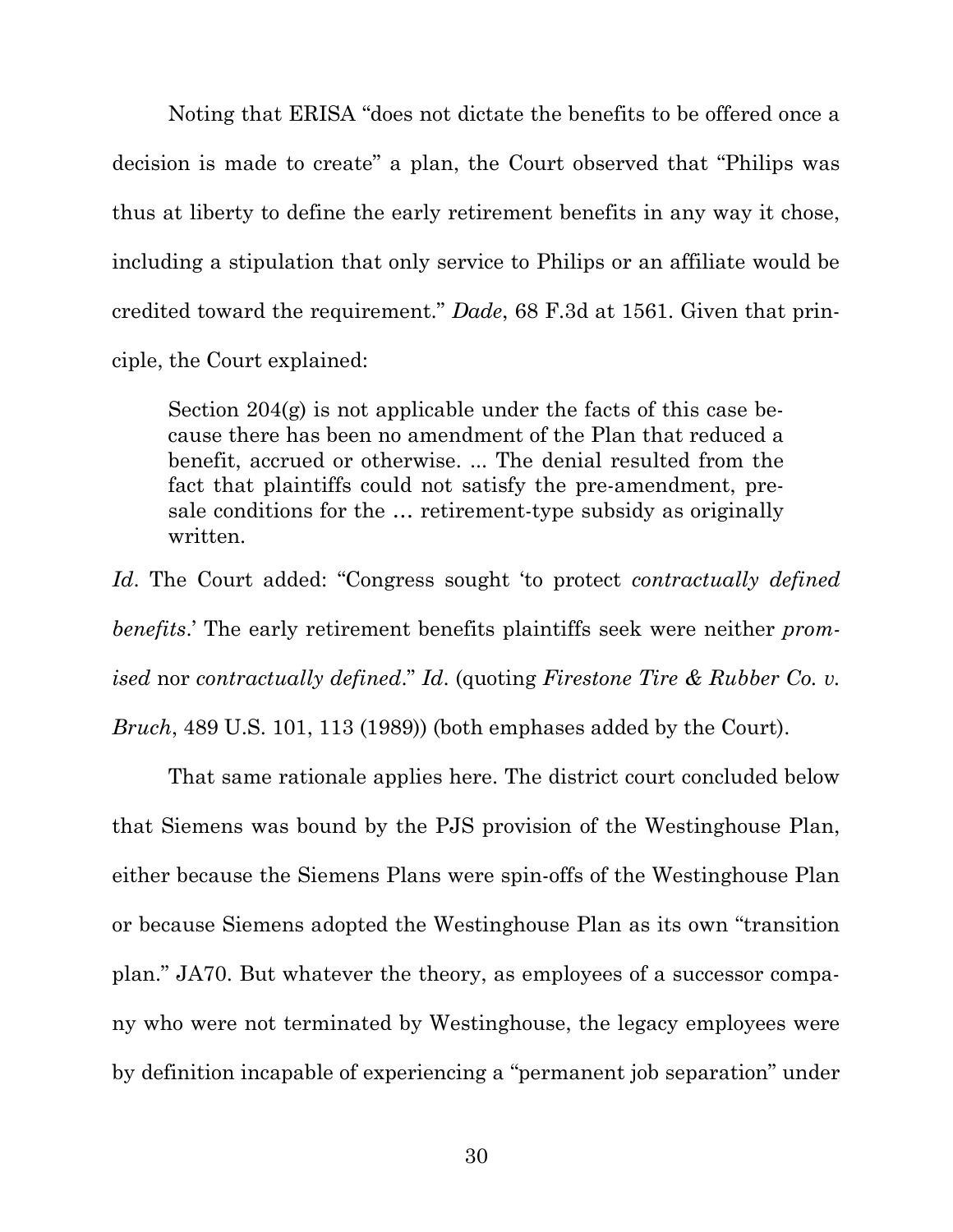the terms of the plan now attributed to Siemens. Thus, even imagining that the district court were correct that Siemens somehow promised PJS benefits to the legacy employees on the terms set by Westinghouse, the requirements for those benefits have not been, and never could be, satisfied. And because Siemens never promised PJS benefits to employees it terminated, there was nothing that could have been cut back when Siemens adopted its Plans.<sup>9</sup>

3. Plaintiffs also cannot satisfy the requirements of the Westinghouse Plan for another reason: at the time of the transaction at issue here, when Siemens assertedly adopted the terms of the Westinghouse Plan as

<sup>&</sup>lt;sup>9</sup> The district court was wrong when it found support for its contrary conclusion in *Gillis v. Hoechst Celanese Corp.*, 4 F.3d 1137 (3d Cir. 1993). JA81-82. The district court read *Gillis* to hold that "satisfaction of preamendment conditions does not have to occur until separation from service" and that "no separation from service occurred [in this case] until Siemens terminated the transferred employees." *Id*. But whether or not that is so, plaintiffs here *never* satisfied the conditions for PJS benefits stated in the Westinghouse Plan, before *or* after separation from service. And if the district court read *Gillis* to hold that, by operation of law, Siemens is deemed to have substituted itself for Westinghouse as the "employer" in the PJS provision, that reading – which is flatly inconsistent with *Gritzer* and *Dade* – also is wrong. In fact, *Gillis* simply did not address the issue presented here: "[i]n *Gillis*, the original plan sponsor transferred *all* of the plan's liabilities and assets to the purchaser," which "agreed to provide *all* the same early retirement benefits as the previous plan. There was no dispute about whether the plaintiffs, following the spin-off, would be entitled to credit for service with the employer. They would be." *Dade*, 68 F.3d at 1563 (emphasis added). But that is the essence of the dispute here.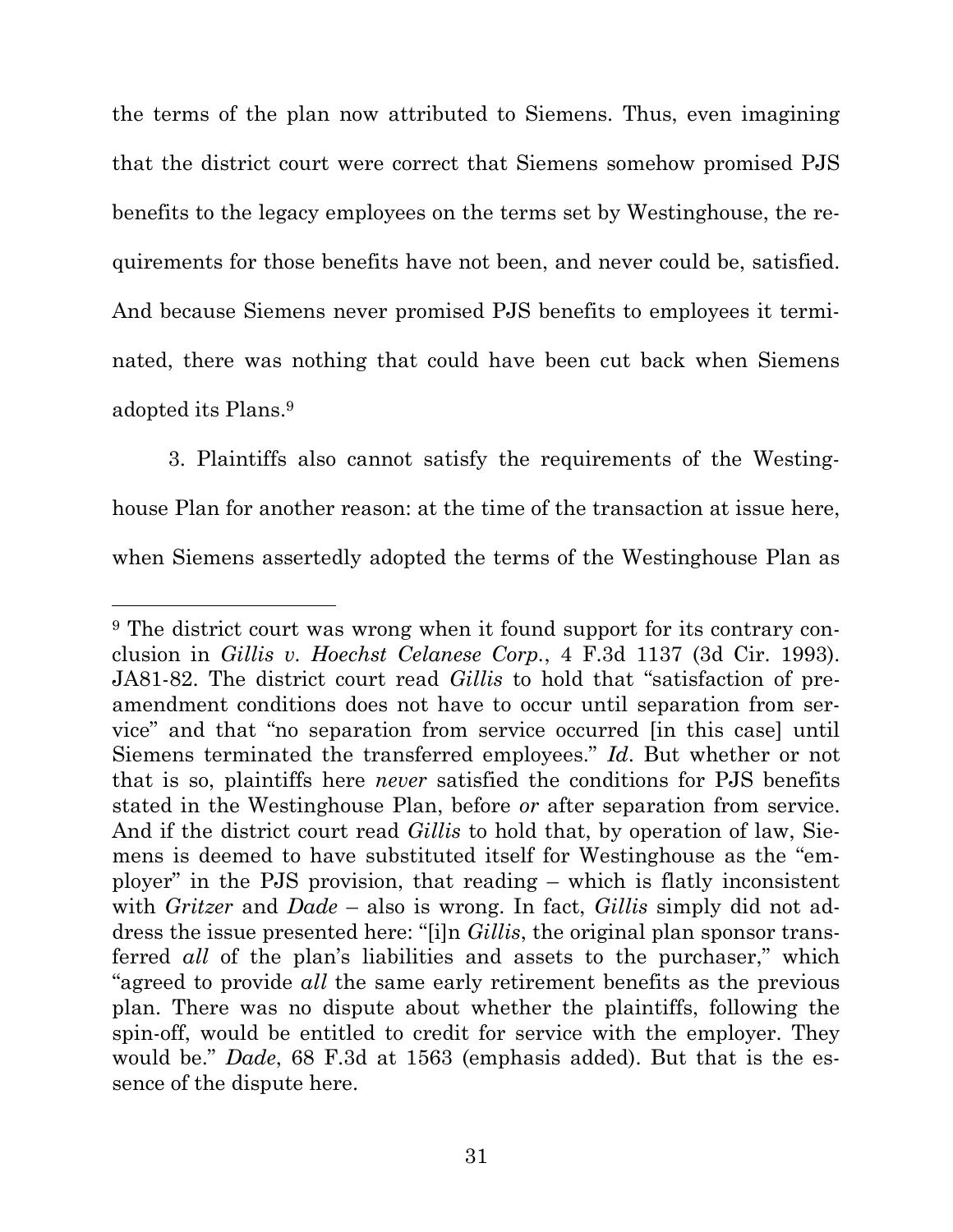its own, that Plan provided unequivocally in the sunset provision that "[i]n no event shall a Permanent Job Separation occur after August 31, 1998." JA293. Plaintiffs all were terminated after that date. They therefore necessarily are ineligible for PJS benefits.

To be sure, *after* the deal at issue here was consummated, this Court held in *Bellas* that PJS benefits are protected by the anti-cutback rule; "[c]onsequently, to the extent [Westinghouse] amended the Westinghouse Plan in 1994 to eliminate certain plan participants from eligibility for PJS benefits [through addition of the sunset provision], it violated section 204(g)." 221 F.3d at 538. But the Court's reasoning in reaching that holding was that *Westinghouse*, which initially promised PJS benefits to all *Westinghouse* employees who met specified age and service requirements, could not later cut back on that promise by amending its plan to add the PJS sunset provision. *Id*. at 519-21. Such a change was "a plan amendment that retroactively reduced benefits promised to plaintiffs." *Id*. at 522.

That conclusion, however, has no bearing on Siemens. Siemens never promised anyone PJS benefits, never included such benefits in its Plans, and therefore, as the Eleventh Circuit explained, "never provided PJS benefits that could conceivably [have been] 'cutback.'" *McCay*, 247 F. App'x at 177. Even if Siemens is thought to have adopted the terms of the Westinghouse Plan into a "transition" or spin-off plan, as the court below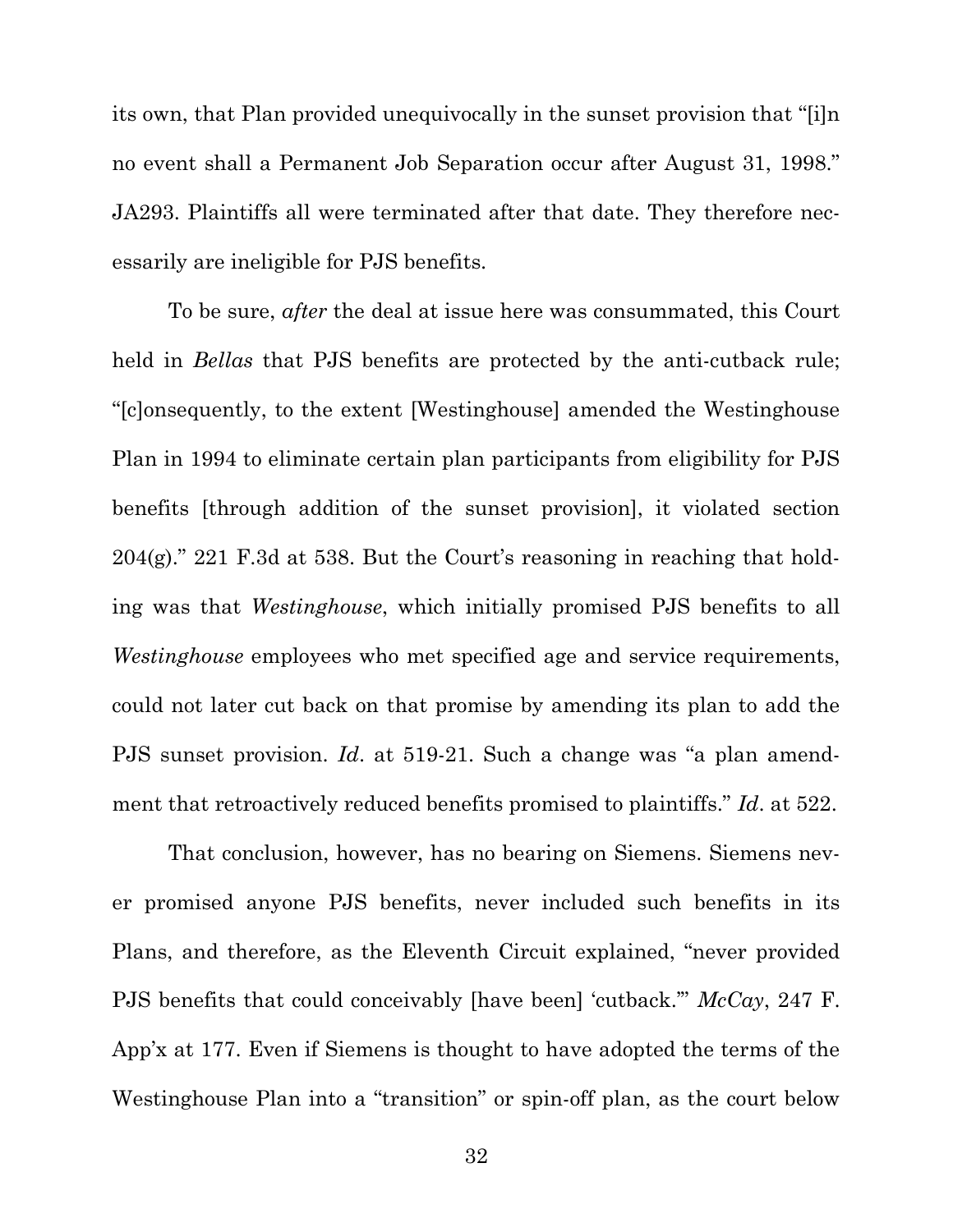believed, those terms – *at the time they were adopted by Siemens* – already provided expressly that a permanent job separation could not occur after August 31, 1998. Unlike Westinghouse, Siemens accordingly did not cut back on any PJS benefits it previously had offered in its plans by applying the sunset clause; from their inceptions, the Siemens Plans (however they might be conceived) never provided for PJS benefits after August 31, 1998. As we have noted, the anti-cutback rule does not "foreclose employers from circumscribing the availability of … optional benefits when they are being created." *Dade*, 68 F.3d at 1562 (internal quotation marks omitted). That is the most Siemens could be said to have done here.

In ruling to the contrary, the district court, evidently referring to the APA, opined that "Siemens committed itself to provide substantially identical benefits to the transferring employees and … unequivocally agreed to accept all future liability that came with that commitment." JA31. But if the district court meant by this reasoning that Siemens accepted liability identical to any *subsequently* imposed upon Westinghouse, even if that liability was not stated in the terms of Siemens' own plan, it was wrong, for several reasons. Most obviously, the APA is not a Siemens Plan. And the *plan* language plaintiffs seek to apply against Siemens provides, expressly, that PJS benefits are unavailable to employees whose employment is terminated after August 31, 1998.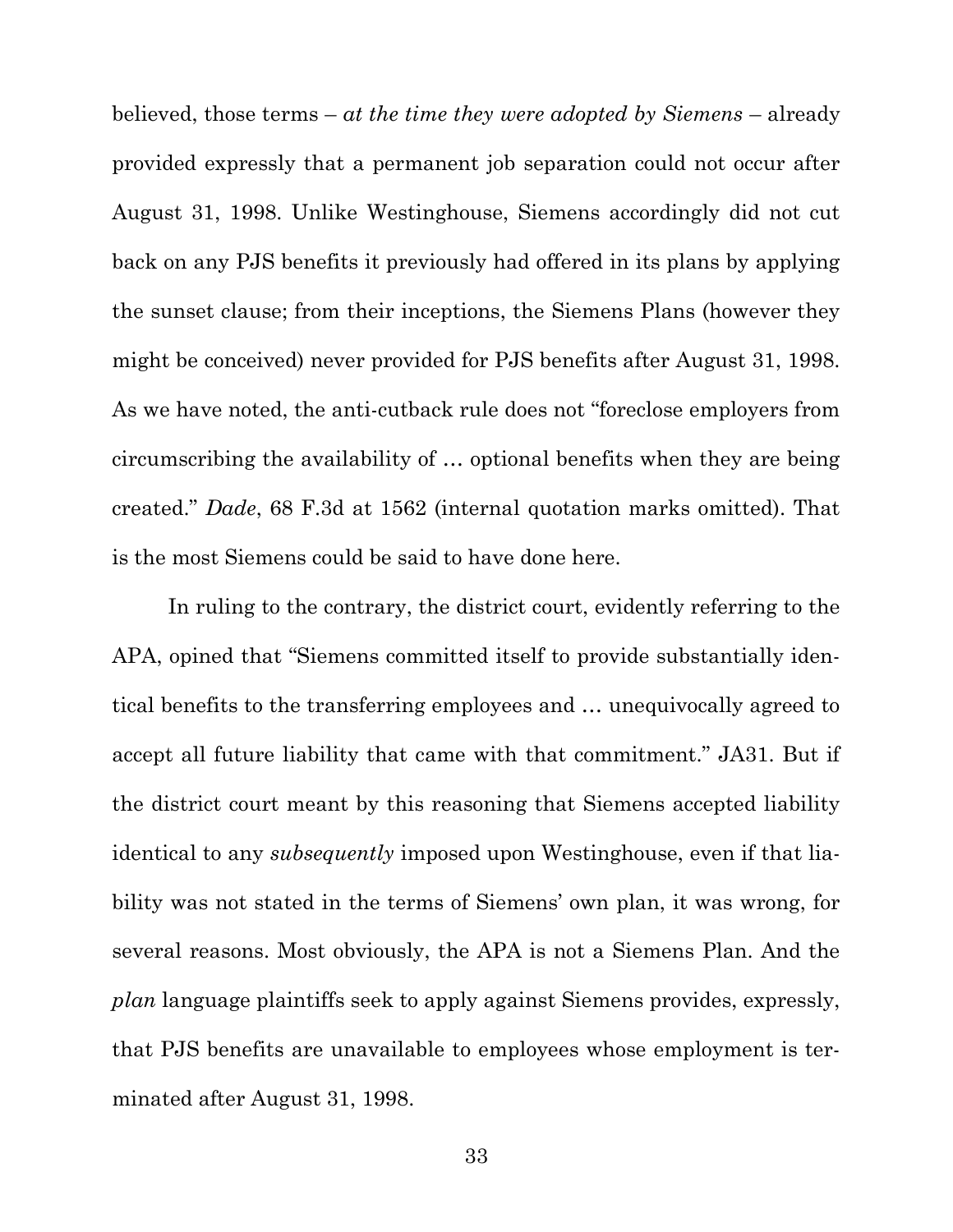In any event, even if the district court were correct to focus on the APA, its declaration that Siemens "unequivocally agreed to accept all future liability" paralleling that ultimately borne by Westinghouse is wholly unsupported. The plain terms of the APA suggest otherwise: they provide that Siemens is committed to include "terms and conditions" in its Plans that are "substantially identical … to those of the Westinghouse Plan in effect as of the Closing Date." JA138. The express language of the Westinghouse Plan as of that date provided for the sunset of the PJS benefits. There is no reason to believe that Siemens nevertheless intended to act as an insurer against defects in the Westinghouse Plan, exposing itself to future liability that did not appear in the Westinghouse Plan's "terms and conditions" and, indeed, was unknowable at the time. No reasonable purchaser would agree to subject itself to such open-ended liability.<sup>10</sup>

Unsurprisingly, there is compelling contemporaneous evidence that Siemens had no such intent. Siemens bargained with its unions and obtained their agreement to adopt pension plans that omitted PJS benefits

<sup>10</sup> In fact, as Westinghouse warranted to Siemens in the APA, its Plan – including the sunset provision – "was the subject of a favorable unrevoked determination letter issued by the IRS as to its qualified status under the [Internal Revenue] Code … and to the knowledge of the sellers no circumstances have occurred that would adversely affect the tax qualified status of the" Plan. APA  $\S$  4.1(m)(ii)(C). Indeed, on October 28, 1997, immediately prior to the signing of the APA, Westinghouse received another favorable determination letter from the IRS.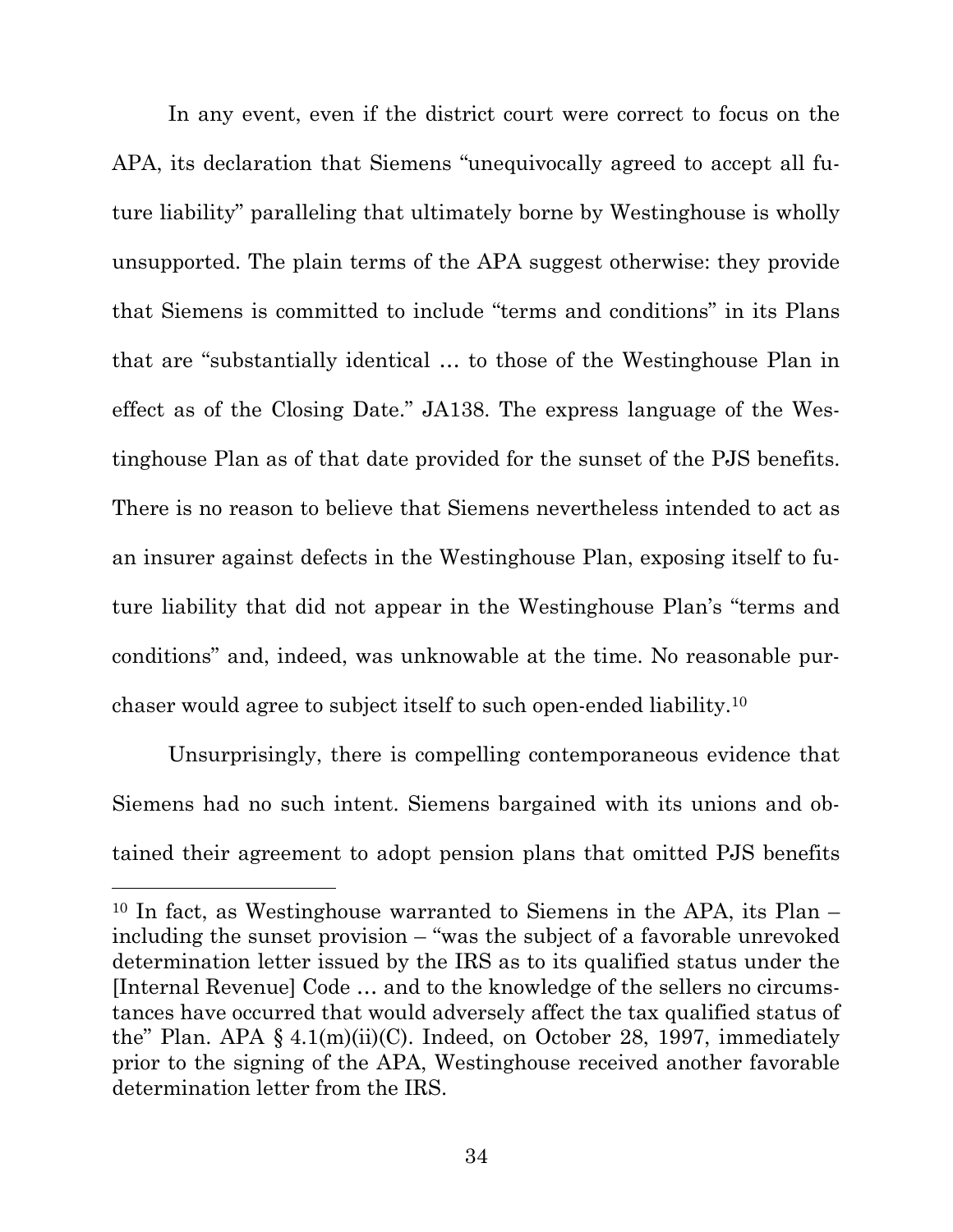(JA107-108), did not in fact include PJS provisions in its Plans, and instead offered severance benefits with no PJS off-set. In this context, Siemens cannot be thought voluntarily to have agreed in the APA to assume PJS liabilities parallel to any that a court might impose against Westinghouse *in the future*.

4. Finally, it bears emphasis that the rule requiring application of plan terms as written – and limiting benefits to those expressly provided by plans – is not one that is narrow or technical, or that may be regarded by a court as optional; it is central to the policy of ERISA. In enacting ERISA, Congress intended not just "to offer employees enhanced protection for their benefits" (*Varity Corp. v. Howe*, 516 U.S. 489, 497 (1996)), but also to "induc[e] employers to offer benefits by assuring a predictable set of liabilities, under uniform standards of primary conduct and a uniform regime of [remedies]," that would forestall crushing "litigation expenses" that might otherwise "unduly discourage employers from offering ERISA plans in the first place." *Conkright v. Frommert*, 130 S. Ct. 1640, 1649 (2010) (alterations omitted) (quoting *Varity Corp.*, 516 U.S. at 497; *Rush Prudential HMO, Inc. v. Moran*, 536 U.S. 355, 379 (2002)). These policies require courts to engage in "'careful balancing'" so that a goal of expanding the availability of benefits does not override the interest in "en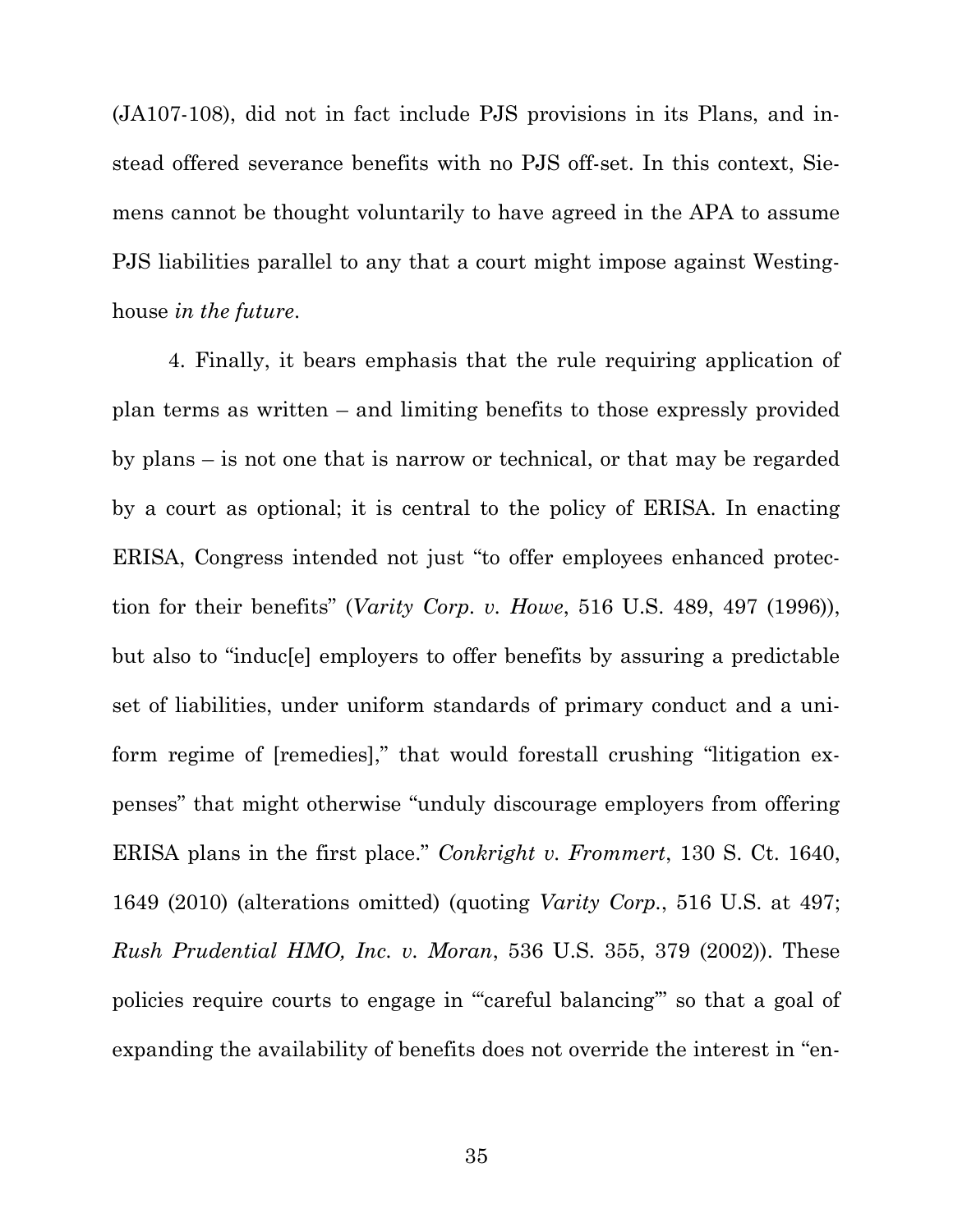courag[ing] … the creation of … plans." *Id*. (quoting *Aetna Health*, 542 U.S. at 215 (quoting *Pilot Life Ins. Co. v. Dedeaux*, 481 U.S. 41, 54 (1987))).

The rules that Congress chose to encourage the creation of plans are apparent: employers may select "what kind of benefits" they will provide and the "conditions … required to obtain" those benefits. *Spink*, 517 U.S. at 887. Plainly, applying as written the plain plan terms that define those benefits and set those conditions is essential if employers are to be willing to create ERISA plans. And just as plainly, "the harm to the interest in predictability" (*Conkright*, 130 S. Ct. at 1650) that would follow from the district court's disregard of the limits written into a plan – by Westinghouse when it offered PJS benefits only to employees terminated by Westinghouse, and by Siemens when (in the district court's view) it adopted new plans that borrowed the terms of the Westinghouse Plan – is clear. An approach that makes it impossible for employers to rely on express limits governing the availability of benefits that they wrote into their plans "'might lead those employers with existing plans to reduce benefits, and those without such plans to refrain from adopting them.'" *Id*. at 1649 (quoting *Fort Halifax Packing Co. v. Coyne*, 482 U.S. 1, 11 (1987)). A faithful effort to undertake the "'careful balancing'" required by ERISA (*id*.) counsels strongly against such an approach.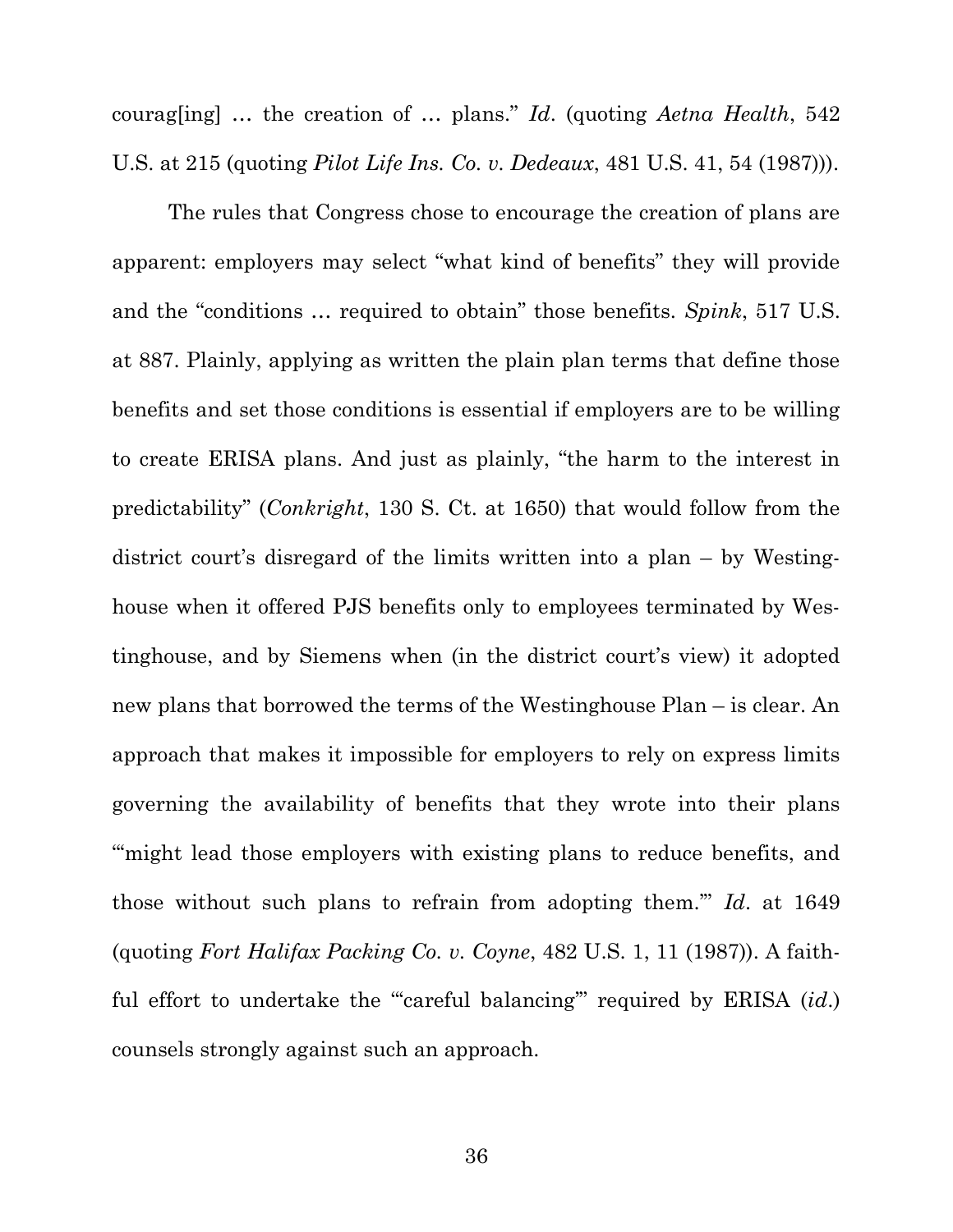The district court's approach also leads to a second, related problem: precisely because there is no written Siemens plan that provides for PJS benefits, the court assigned itself the task of choosing, and drafting, the relevant terms of the Siemens Plans. The matter is very different in a case like *Bellas*, where the question is whether an amendment to the sponsor's written plan is valid; if it is not, the court can simply strike the amendment, leaving the plan with the terms that the sponsor originally put in place. Here, in sharp contrast, the court is departing from the Westinghouse Plan's original terms, substituting Siemens for Westinghouse in the definition of "employer" and applying the new plan to Siemens. Taking that step, in turn, requires the court to resolve a host of uncertainties about the terms of the rewritten plan: to name just two, the court must determine exactly *what* entities qualify as an "employer" under the plan (the Westinghouse Plan includes affiliates or joint ventures designated to participate in the Plan by "the Administrative Managers"); and whether there are temporal limits on the availability of PJS benefits (the APA stated that Siemens would provide benefits "comparable" to those offered by Siemens only for a period of "not less than two years." JA137-138.

These are the sorts of choices that Congress intended a sponsor to make when setting the terms of its plan. And Congress likewise expected plan administrators to exercise discretion when determining, in the first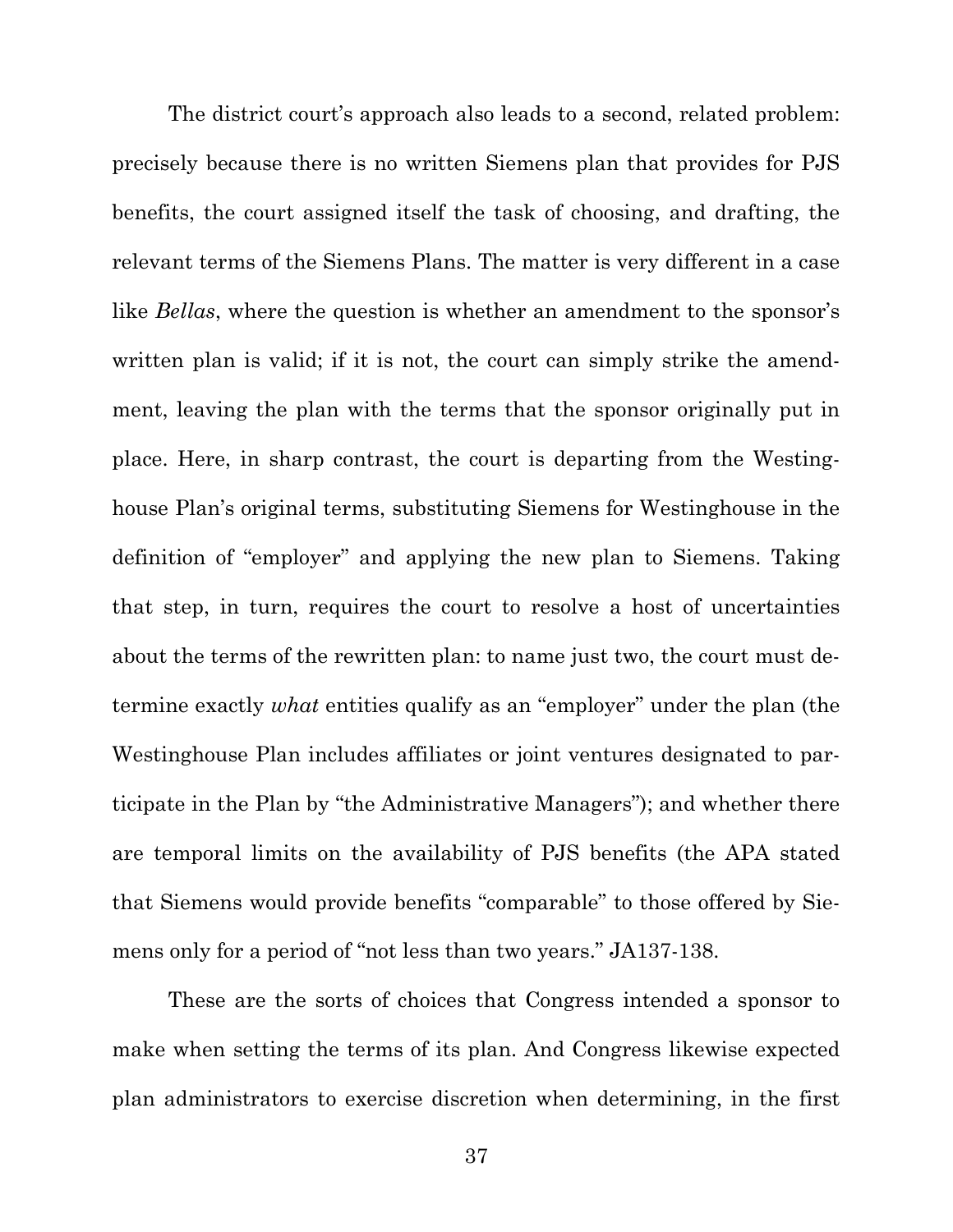instance, how those terms should be applied, subject to deferential judicial review when the plan grants the administrator broad authority to make plan-related decisions. *See*, *e.g.*, *Conkright*, 130 S. Ct. at 1646. But by departing from the plain terms of the Westinghouse Plan's PJS provision, the district court improperly assigned itself both of those roles. And that, too, is a reason that the decision below is insupportable.

# **B. ERISA Section 208 Has No Bearing Here Because The Siemens Plans Did Not Assume The Westinghouse Plan's Liabilities.**

For the reasons just addressed, plaintiffs cannot prevail whatever the validity of the district court's analysis of ERISA Sections 204(g) and 208; plaintiffs may not demand benefits to which they are not entitled under the terms of *any* plan. But even if that were not so and it is assumed that Siemens can be treated as an "Employer" within the meaning of the Westinghouse Plan (and assumed further that plaintiffs suffered permanent job separations within the meaning of that Plan), plaintiffs still could not overcome the manifold flaws in the district court's theories of liability.

As we have noted, one of those theories is that the Siemens Plans were "spin-offs" of the Westinghouse Plan under ERISA Section 208, that all spin-offs are "amendments" of the plan from which the spin-off was spun-off, and that the Siemens' Plans' status as spin-offs means that Siemens amended and "cut back" the Westinghouse Plan within the meaning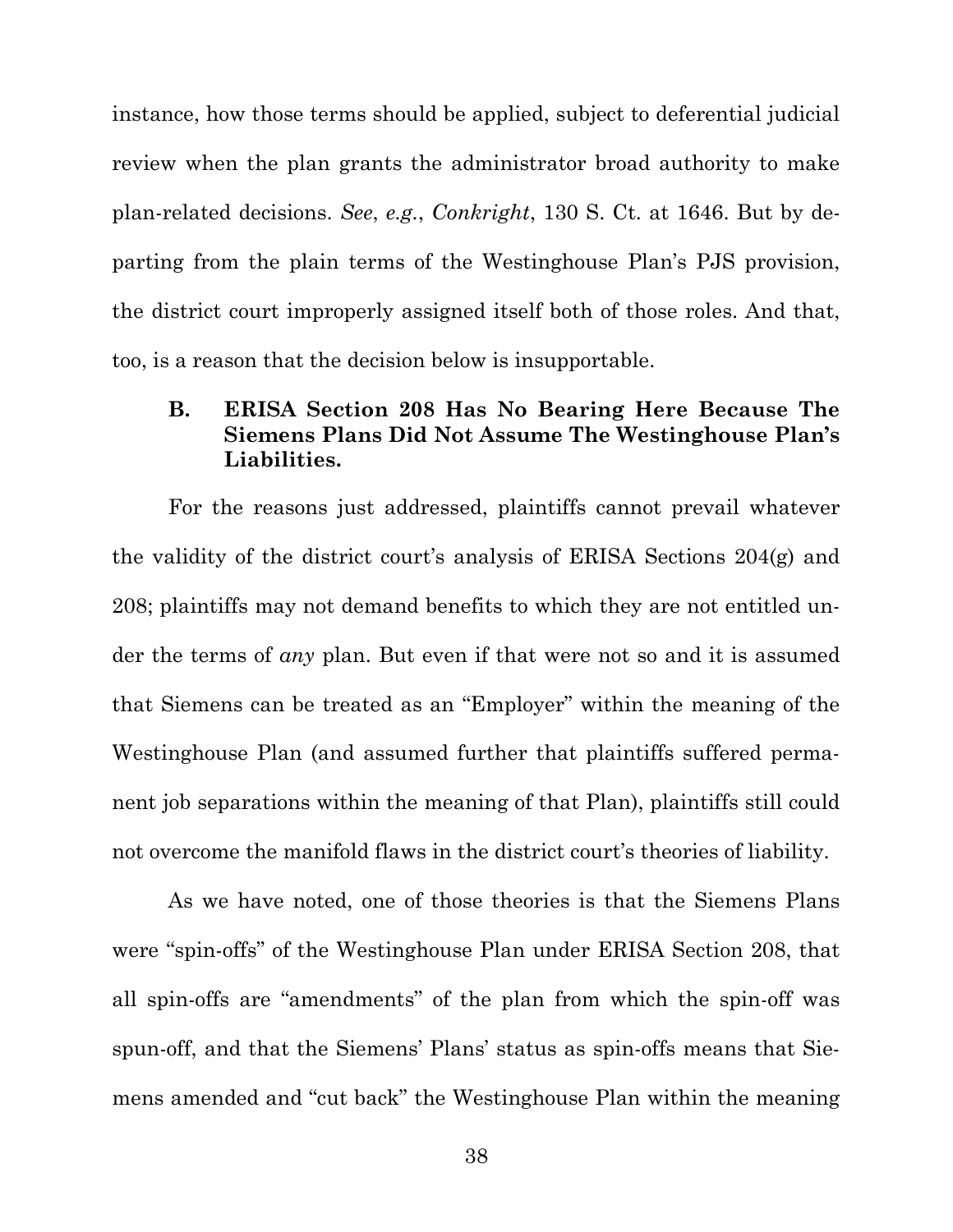of ERISA Section 204(g) by failing to offer PJS benefits. The necessary first step in this analysis is the proposition that the Siemens Plans were in fact spin-offs within the meaning of Section 208, which provides that a "pension plan may not merge or consolidate with, or transfer its assets or liabilities to, any other plan" unless plan participants would, if the second plan were then terminated, receive a benefit immediately after the "merger, consolidation, or transfer" equal to or greater than the benefit they would have received if the first plan had been terminated immediately before the merger. 29 U.S.C. § 1058.

Plaintiffs concede that in this case there was no plan consolidation or merger, and no transfer of plan assets. They nevertheless argue, and the district court held, that a spin-off occurred because, through operation of the APA, the Westinghouse Plan transferred plan *liabilities* to the Siemens Plans. But that contention is wrong, in two respects: there was no transfer of *anything* between the Plans; and had something been transferred, it would not have been a "liability" within the meaning of Section 208. The Eleventh Circuit held exactly that when it rejected precisely the same argument that plaintiffs present here, involving these same Plans: "§ [208] is inapplicable here, as no transfer of assets *or* liabilities occurred between the Westinghouse Plan and [the] Siemen[s] Plan." *McCay*, 247 F. App'x at 177-178 (emphasis added). That holding was correct. And because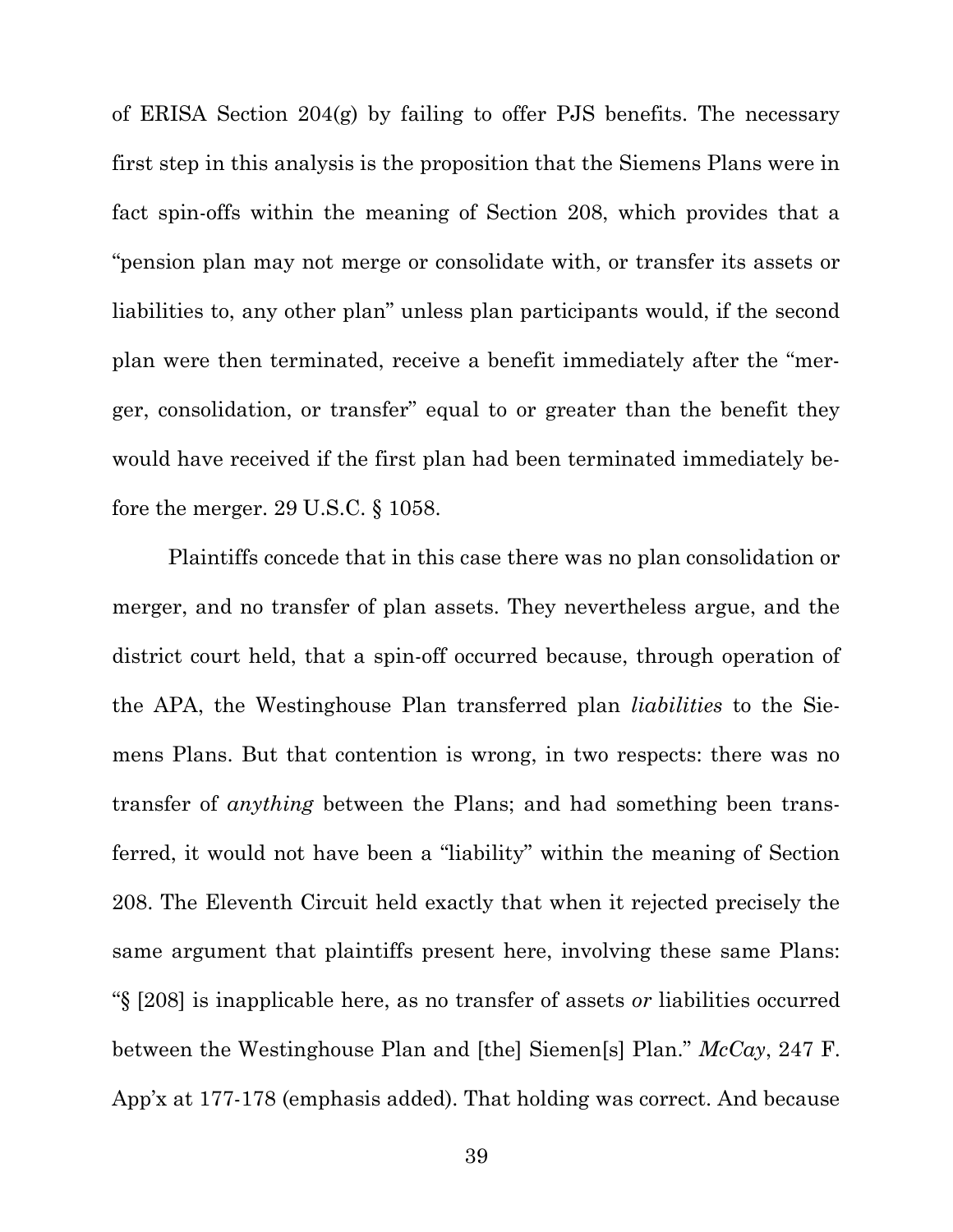there was no transfer, and thus no spin-off, the rest of the district court's cutback theory collapses.<sup>11</sup>

# *1. No liabilities were transferred from the Westinghouse Plan to the Siemens Plans.*

a. To begin, we note that Section 208 was not designed to address circumstances even remotely like those presented here. That provision was intended to "protect[] plan beneficiaries from losing benefits through the merger or consolidation of plans." *Malia v. Gen. Elec. Co.*, 23 F.3d 828, 831 (3d Cir. 1994). It does not require that the terms of the pre- and posttransfer plans be identical; Section 208 is violated only if the assets of the post-transfer plan are insufficient to pay the benefits that would have

<sup>11</sup> We also note that the second step in the district court's chain of reasoning – that a transfer of liabilities within the meaning of Section 208 must be treated as an "amendment" of the initial plan under ERISA Section 204(g), so that the anti-cutback rule is violated if the second plan's terms are less generous than those of the first plan – is itself highly dubious. As a matter of the plain statutory text, "an amendment of the plan" (Section  $204(g)$ ) is simply not the same thing as a "transfer of assets or liabilities" from one "pension plan" to "[an]other plan" (Section 208). An amendment of "the plan" is a change to the terms of a single plan (here, for example, a modification by Westinghouse of its own plan) and not a second plan's receipt of additional assets or liabilities from the first plan.

Although certain Treasury regulations interpreting the anti-cutback rule appear to support the district court's understanding of the relationship between Sections 204(g) and 208 (*e.g.*, 26 C.F.R. §1.411(d)-3(a)), the Court must "give effect to the statute as written." *In re Visteon Corp.*, 612 F.3d 210, 219 (3d Cir. 2010). But because there assuredly was no spin-off here, it is unnecessary for the Court to determine whether a spin-off in fact works a plan amendment under Section 204(g).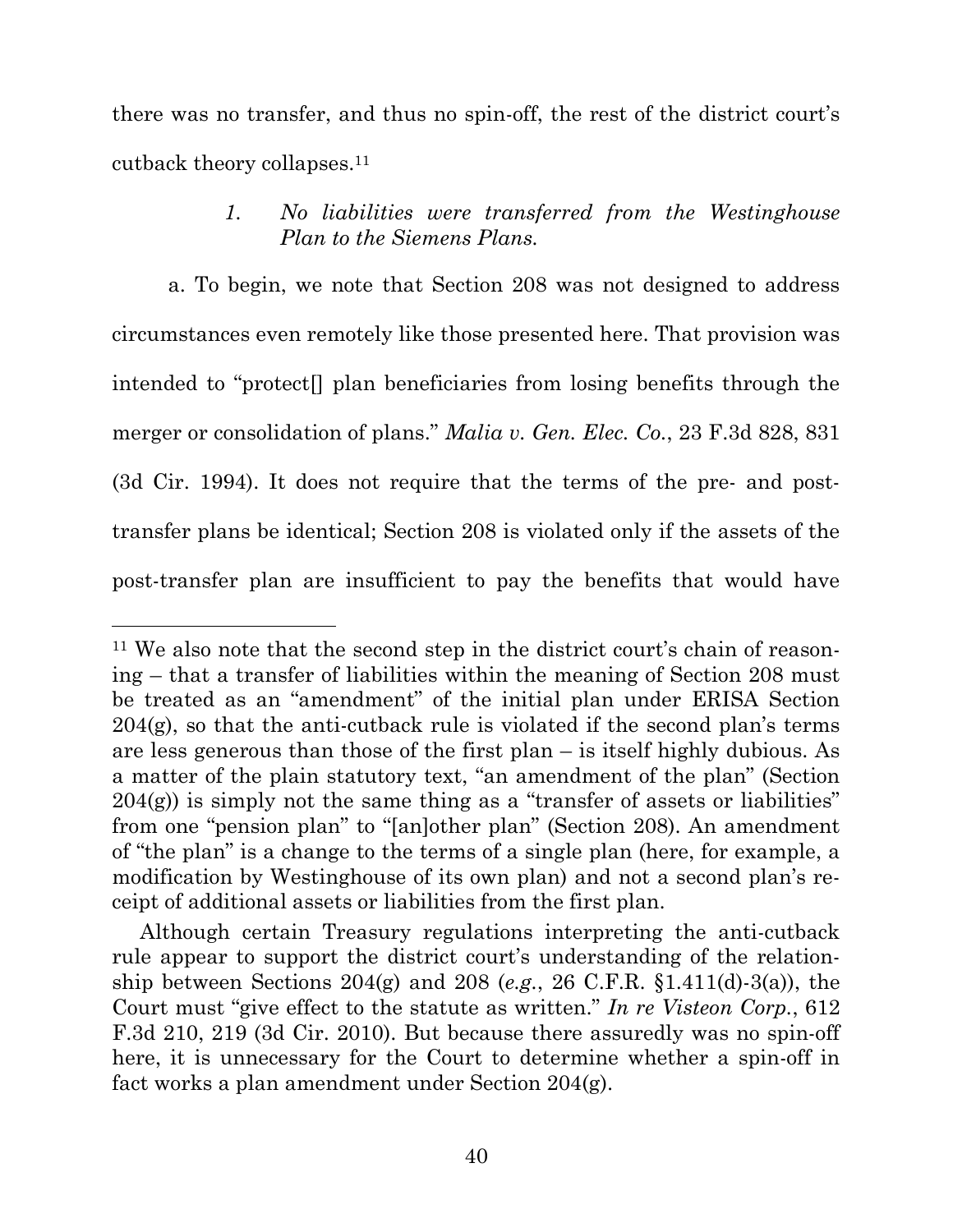been owing had the pre-transfer plan been terminated immediately prior to the transfer. *Id.* at 832.

Although there is little explanatory background on Section 208 in ERISA's legislative or regulatory history, the common sense of the provision is that it assures employees are not disadvantaged when one company divides its plan in two, or takes over another company's plan. Thus, the regulatory examples of the provision's application offered by the Treasury Department *all* address plan mergers,<sup>12</sup> while the term "spin-off" is defined as "the splitting of a single plan into two or more plans." 26 C.F.R. § 1.414(*l*)-1(b)(4). The decisions of this Court addressing Section 208 likewise involve plan mergers (as in *Malia*) or circumstances where one company takes over another's plan (as in *Gillis*); we are not aware of any case addressing a Section 208 spin-off when, as here, there has been an asserted transfer of a subset of plan liabilities, and nothing more.

Moreover, it is obvious why there are no decisions finding that a transfer of liabilities, standing alone, effectuates a spin-off. It would make no sense for one plan to accept another's liabilities, but not its assets. And more than that, such a transfer would leave both plans out of compliance with statutory and regulatory requirements. Here, a transfer of plan lia-

<sup>12</sup> *See* 26 C.F.R. § 1.414(*l*)-1(c)(1)(ii) (example), (j)(2) (illustration), (k) (examples 1, 2); 26 C.F.R. §1.411(d)-3(a)(3)(i) (Example 4(i)(B)).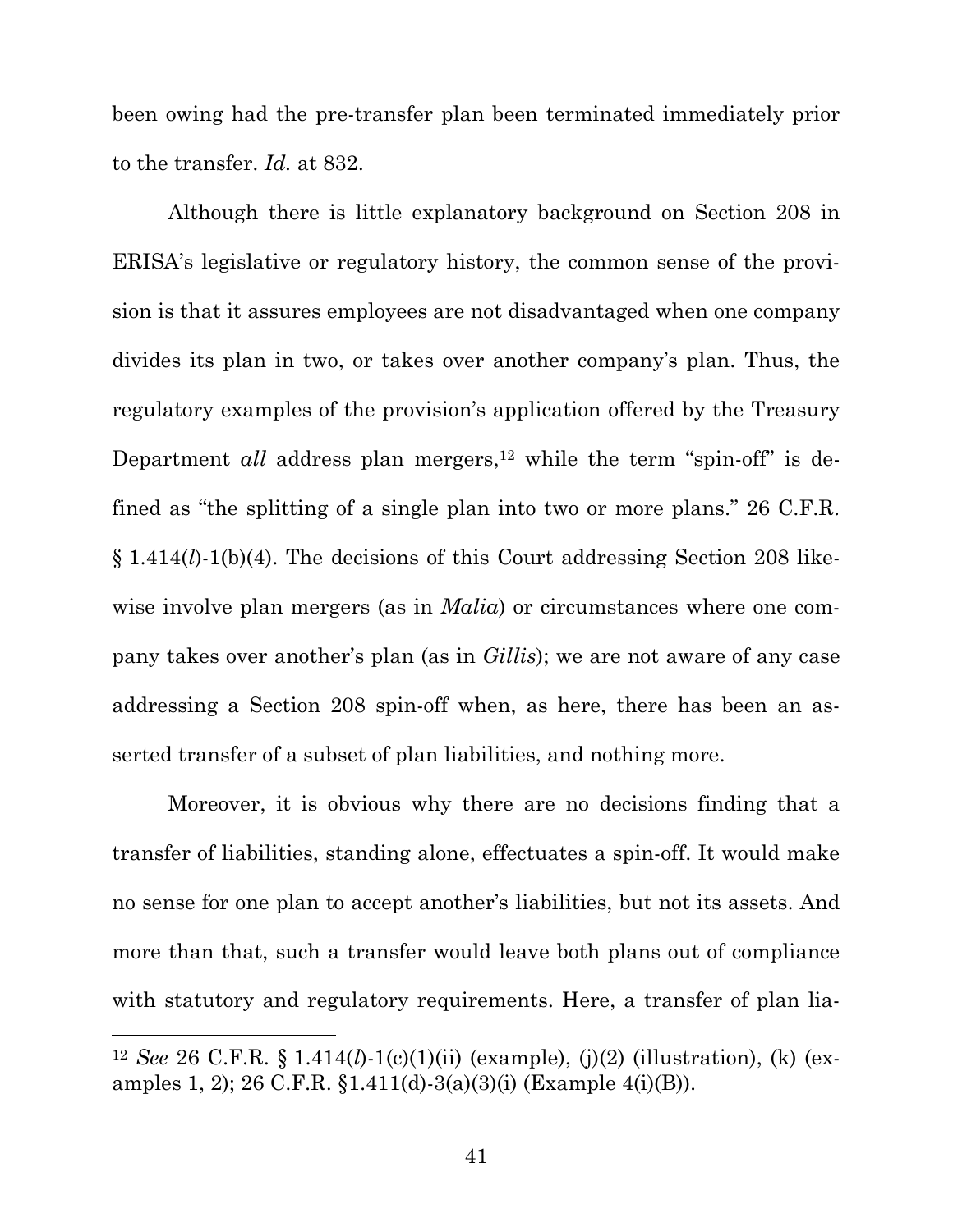bilities with no corresponding transfer of assets would have left the Siemens Plans underfunded at the moment they were created. *See* 26 C.F.R. §1.414(*l*)-1(4); *Gillis*, 4 F.3d at 1147 (citing 29 U.S.C. § 1344(a)(6) and stating, "to transfer their liability for early retirement benefits, [the transferor] must transfer assets ... to fund those benefits"). Tellingly, plaintiffs do not argue that the Siemens Plans were underfunded. There accordingly is no need to apply Section 208 to invalidate such an improbable characterization of the transaction at issue here.

b. It therefore is no surprise that, on examination, no transfer of liabilities between plans took place here, through the APA or otherwise. Most obviously, Section 208 is triggered by transactions between plans; insofar as is relevant here, it comes into play when a "pension plan … transfer[s] its … liabilities to any other plan." But there was, very simply, no such transfer here. Although the court below found the transfer of liabilities effectuated by the APA, the court recognized that the APA is not itself a plan or plan document. Moreover, Westinghouse never amended its Plan to transfer, and Siemens never provided in its Plans that they would accept, any Westinghouse Plan liabilities. Naturally, then, the Westinghouse Plan in fact at no time purported to transfer, and the Siemens Plans did not in fact accept, any Westinghouse Plan liabilities. Accordingly, there could not have been a transfer: a transfer "occurs when there is a diminu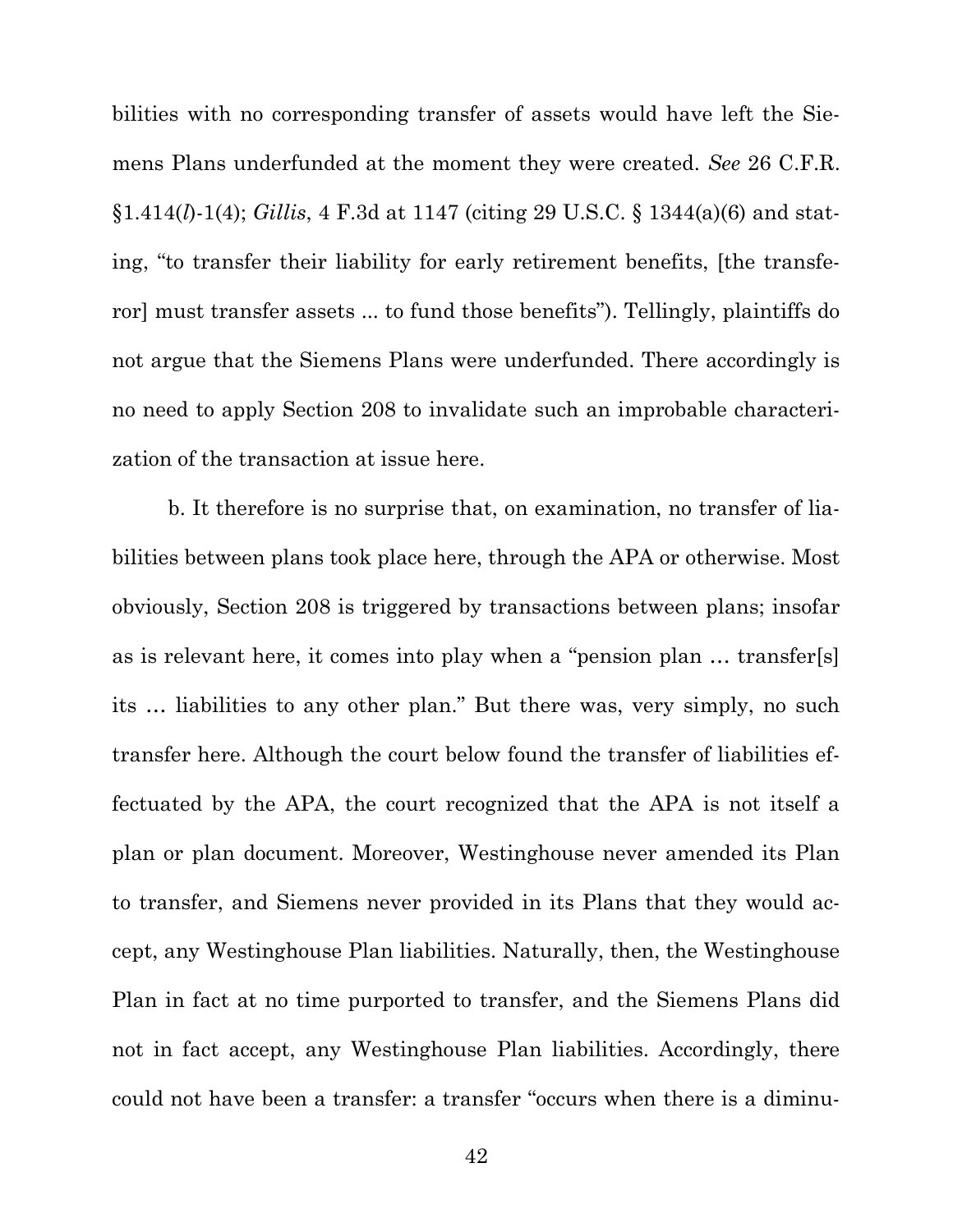tion of assets or liabilities with respect to one plan and the acquisition of these assets or the assumption of these liabilities by another plan." 26 C.F.R. § 1.414(*l*)-1(b)(3). That simply did not occur here.

In addition, even if the APA itself could have transferred liabilities absent any accompanying change in the Plans, it manifestly did not do so. To the contrary, APA § 5.5(d)(iii) provides expressly that the Westinghouse Plan "shall *retain liability* with respect to Business Employees for their accrued benefit calculated as of the Closing Date." JA138-139 (emphasis added). That is enough to dispose of plaintiffs' transfer argument. After all, it is central to plaintiffs' position that PJS benefits *are* "accrued benefits" within the meaning of Section 204(g); it is that proposition, plaintiffs say, that triggers application of the anti-cutback rule on which they rely. And if that is so, there is no reason to doubt that PJS benefits also are accrued benefits for APA purposes – liability for which expressly is retained by the Westinghouse Plan. The district court offers no contrary reading of APA  $\S$  5.5(d)(iii).

Instead, the court pointed to other provisions of the APA that it believed transferred the Westinghouse Plan's liability for PJS benefits, notwithstanding APA § 5.5(d)(iii). *First*, it found a transfer accomplished by the APA language providing that, "[e]ffective as of the Closing Date," Siemens agreed to offer pension benefits to the legacy employees on "terms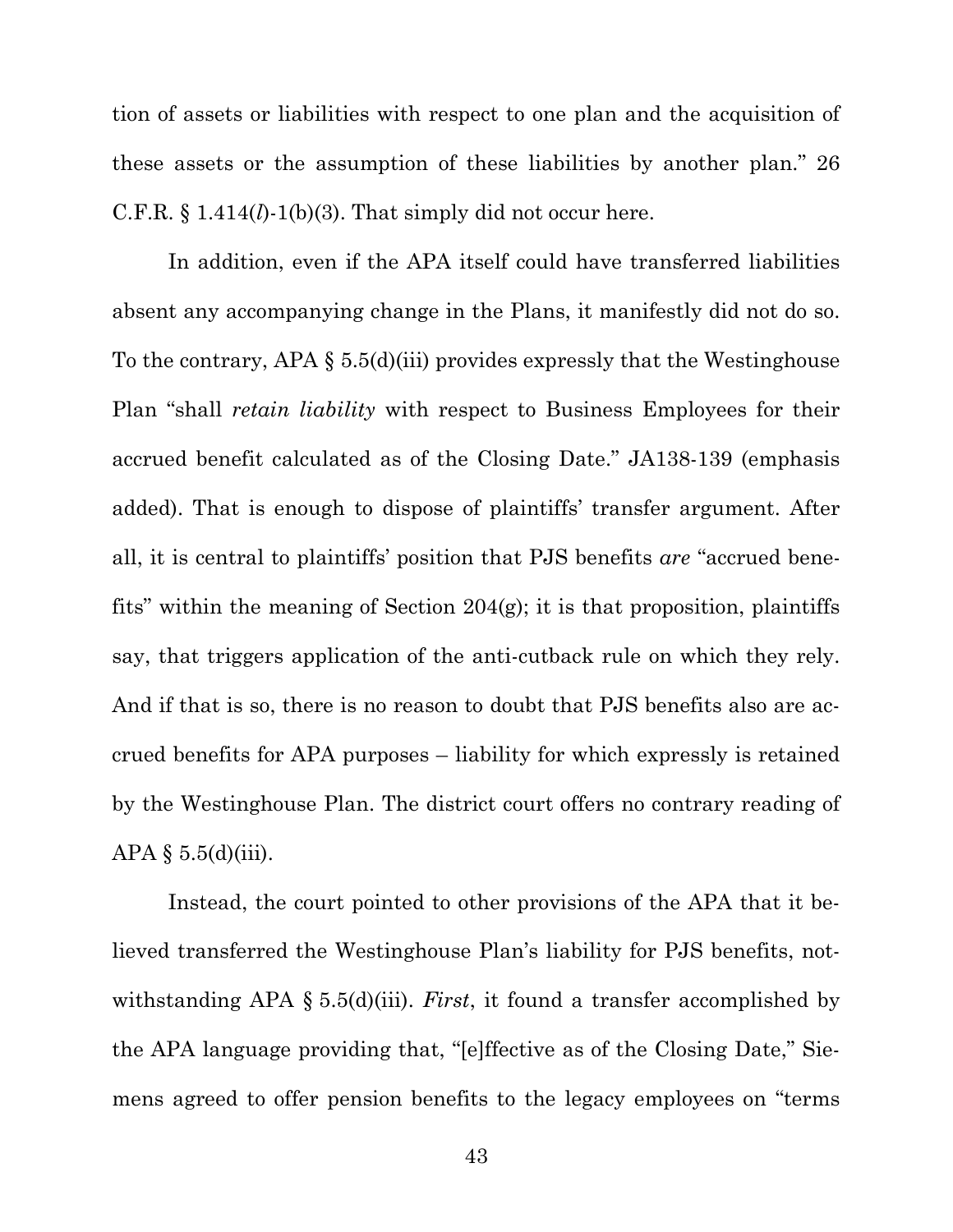and conditions … substantially identical … to those of the Westinghouse Plan in effect as of the Closing Date. " JA138; *see also* JA28, 60-61. But that conclusion is surely wrong.

As we have noted, a transfer of liabilities requires one plan to "assume[] liabilities *from* another plan." 26 C.F.R. § 1.414(*l*)-1(c)(i) (emphasis added). On the face of it, such a transfer was not accomplished by APA § 5.5(d)(i). The APA language stating that Siemens would create a plan "substantially identical" to that of the Westinghouse Plan as of the closing date promised simply that Siemens would establish its own plan that, going forward, would offer legacy employees (now employed by Siemens) benefits equivalent to those they previously had been offered by Westinghouse; by its terms, the provision did not transfer the Westinghouse Plan's pre-closing liabilities to the Siemens Plans.<sup>13</sup> Moreover, Siemens' commitment to Westinghouse to offer the legacy employees similar benefits in the future, after the sale of the PGBU had closed, obviously could not have shifted present liabilities corresponding to accrued benefits under the Westinghouse Plan to the Siemens Plans. Any benefits that might accrue to the legacy employees under the terms of the *Siemens Plans* in the *future*

<sup>13</sup> Of course, Siemens *did* provide benefits substantially identical to those offered by Westinghouse as of the closing date because PJS benefits sunsetted under the Westinghouse Plan prior to that date.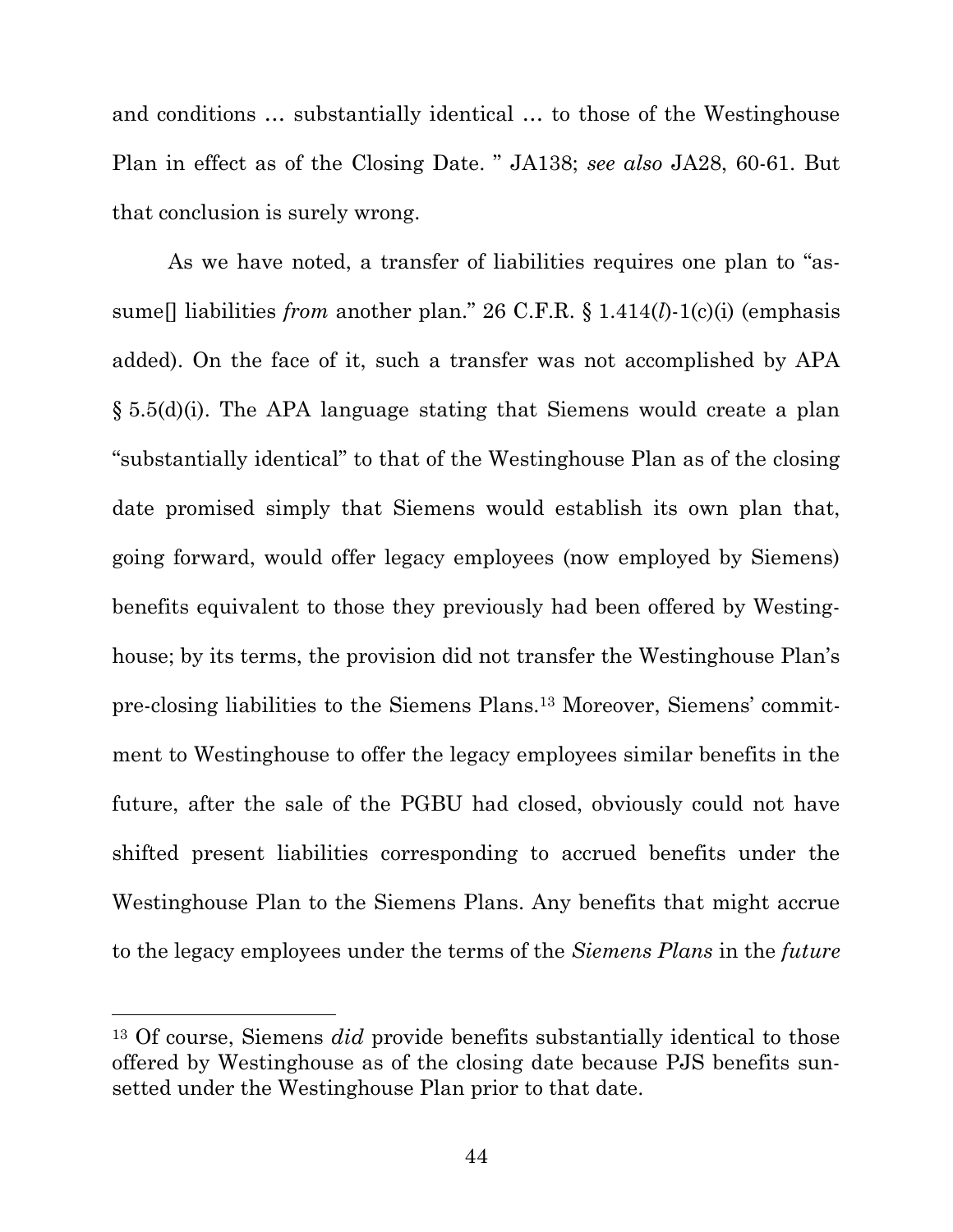as a consequence of their service *to Siemens* were never the Westinghouse

Plan's liabilities to transfer in the first place.

*Second*, the district court opined that liabilities were transferred by APA § 5.5(d)(iv) (JA139-140), which provides as to PJS benefits that the Siemens Plans

shall be solely responsible for (and the [Westinghouse] Pension Plan shall not provide for) … (B) any benefits pursuant to Section 19 of the [Westinghouse] Pension Plan [*i.e.*, the PJS provision] and the corresponding provision of the [Siemens] Pension Plan … with respect to a Business Employee who retires or terminates employment with [Siemens] … after the Closing Date."

*See* JA28, 62. But this, too, is wrong. By its plain terms, the provision does not transfer liabilities; it states only that certain liabilities for PJS benefits that attach *after* the closing date – contingent liabilities that, by definition, have not yet attached, and therefore could not be "transferred" – will be borne in the first instance by Siemens rather than Westinghouse. This is an allocation of future liabilities, not a transfer of existing liabilities between plans. By its plain terms Section 208 cannot come into play unless a "plan … transfer[s] its assets or liabilities to[] any other plan" (29 U.S.C. § 1058) – and that did not happen here.

In any event, as matters developed, there could have been no PJS benefits for which the Siemens Plans became responsible under APA § 5.5(d)(iv), and therefore no plan liabilities attributable to such benefits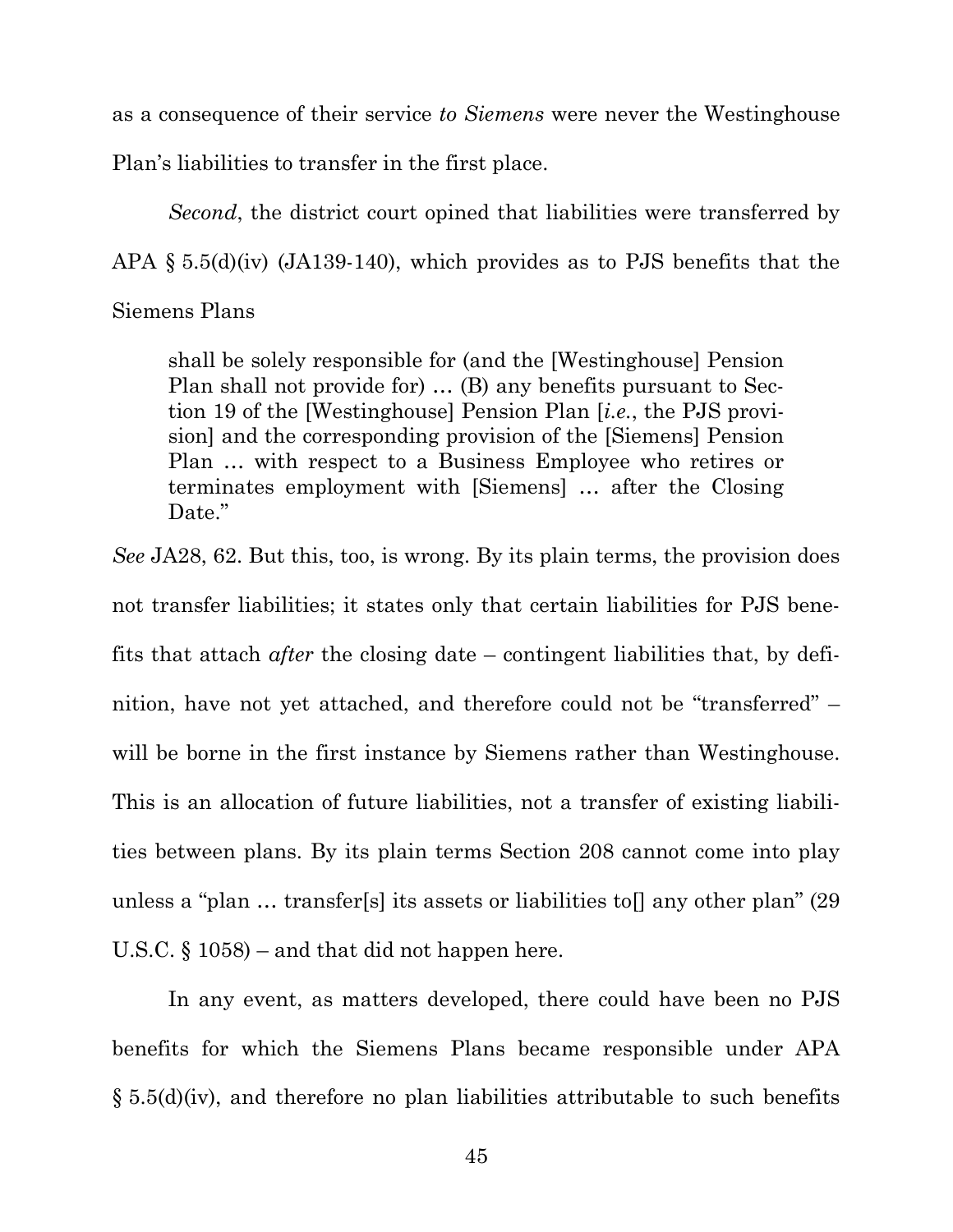that could have been transferred. As we have explained (at 9-10, *supra*), there were lengthy delays between the signing of the APA and the closing of the PGBU acquisition on August 18, 1998. On that date, Siemens and Westinghouse amended the APA to provide that, for pension purposes, the closing date of the transaction was September 1, 1998 – the day after the sunset of the PJS provision. Pursuant to this amendment, Westinghouse was to amend *its* plan to cover the legacy employees during "the period [from August 19] through August 31, 1998. JA156; *see also* JA105. Siemens agreed not to terminate any legacy employees "other than for cause before September 1, 1998 and in the event it does, to reimburse [Westinghouse] for any actuarial pension loss caused by such termination." JA156. The Westinghouse Plan thus remained liable for any PJS benefits that came due prior to the sunset of the PJS provision. And there could be, by definition, no post-closing PJS benefits to be assumed by Siemens because, after closing, the employees could no longer be terminated by Westinghouse, the PJS sunset date had passed, and Siemens did not include in its Plan provisions "corresponding" to the Westinghouse PJS provision.

*Third*, the district court also seemed to have it in mind that liabilities were transferred by APA language indicating that Siemens would be "solely responsible" for certain early retirement supplements that became payable to employees who retired *after* the closing date. JA139-140; *see al-*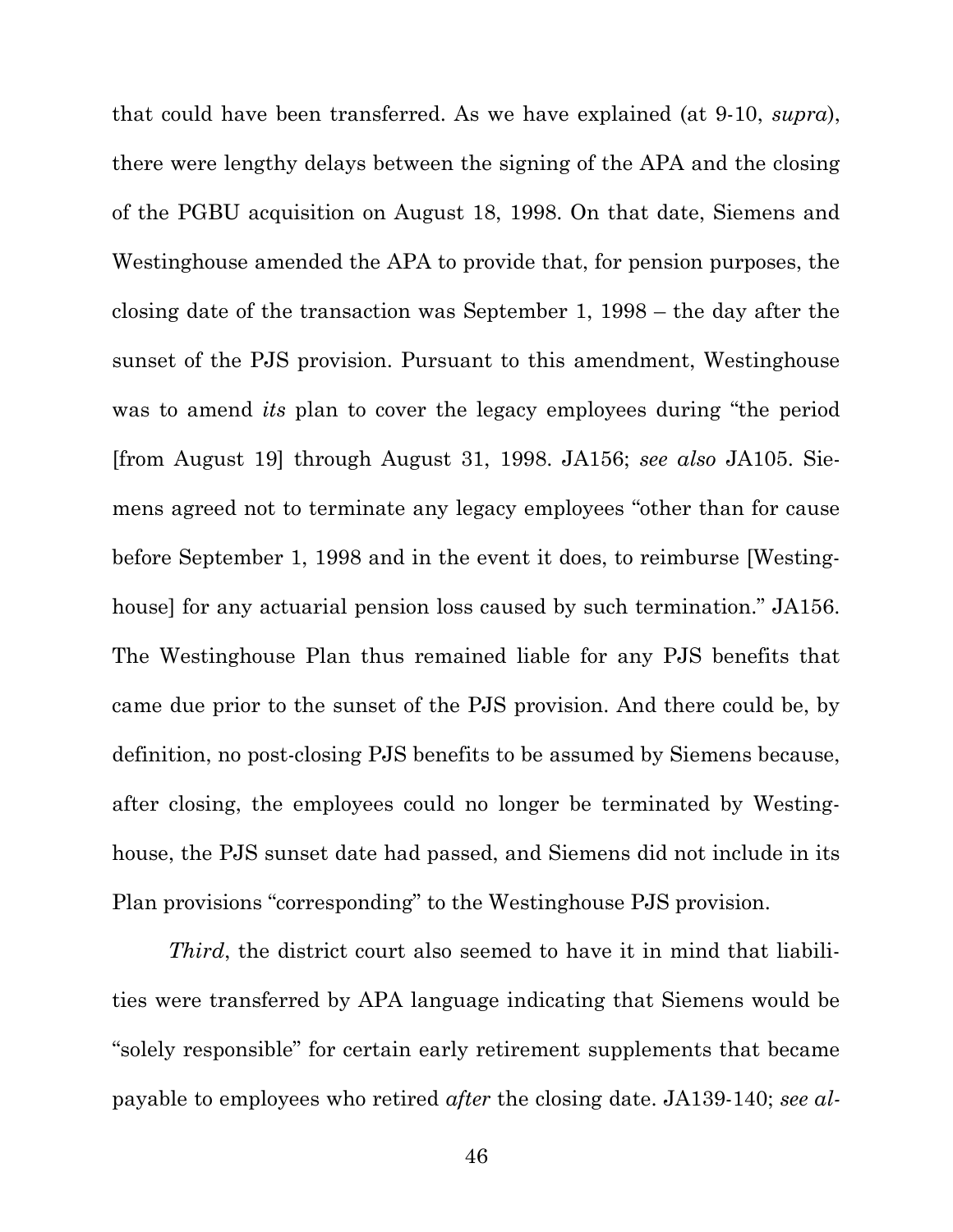*so* JA12, 62-63. But this view rests on a plain misreading of the APA. The APA provision cited by the district court addressed only a tiny subset of retirement benefits offered by Westinghouse – those providing special early retirement supplements for certain employees who retired prior to age 62 – that are not claimed by plaintiffs here and are not at issue in this case. The district court offered no basis for its conclusion that the APA's treatment of these supplements, which are wholly unrelated to the benefits claimed here, made the Siemens Plans a continuation of the Westinghouse Plan for all purposes.

In contrast, Westinghouse retained liability for early retirement benefits generally accrued as of the closing date. Indeed, in APA § 5.5(d)(iii) (JA138-139), Westinghouse agreed that, for the purposes of vesting certain early retirement benefits, its Plan would credit service provided to Siemens even *after* September 1, 1998; at its most restrictive, Westinghouse here assumed liability for the portion of those benefits attributable to years of service to Westinghouse. *See* JA139. And in APA § 5.5(d)(v) (JA140), Siemens agreed to indemnify Westinghouse for any actuarial losses to its Plan caused by certain actions of Siemens that resulted in the payment of early retirement benefits. That Siemens would have to indemnify Westinghouse for these losses makes clear that the latter remained liable: had a transfer of liability occurred, there would have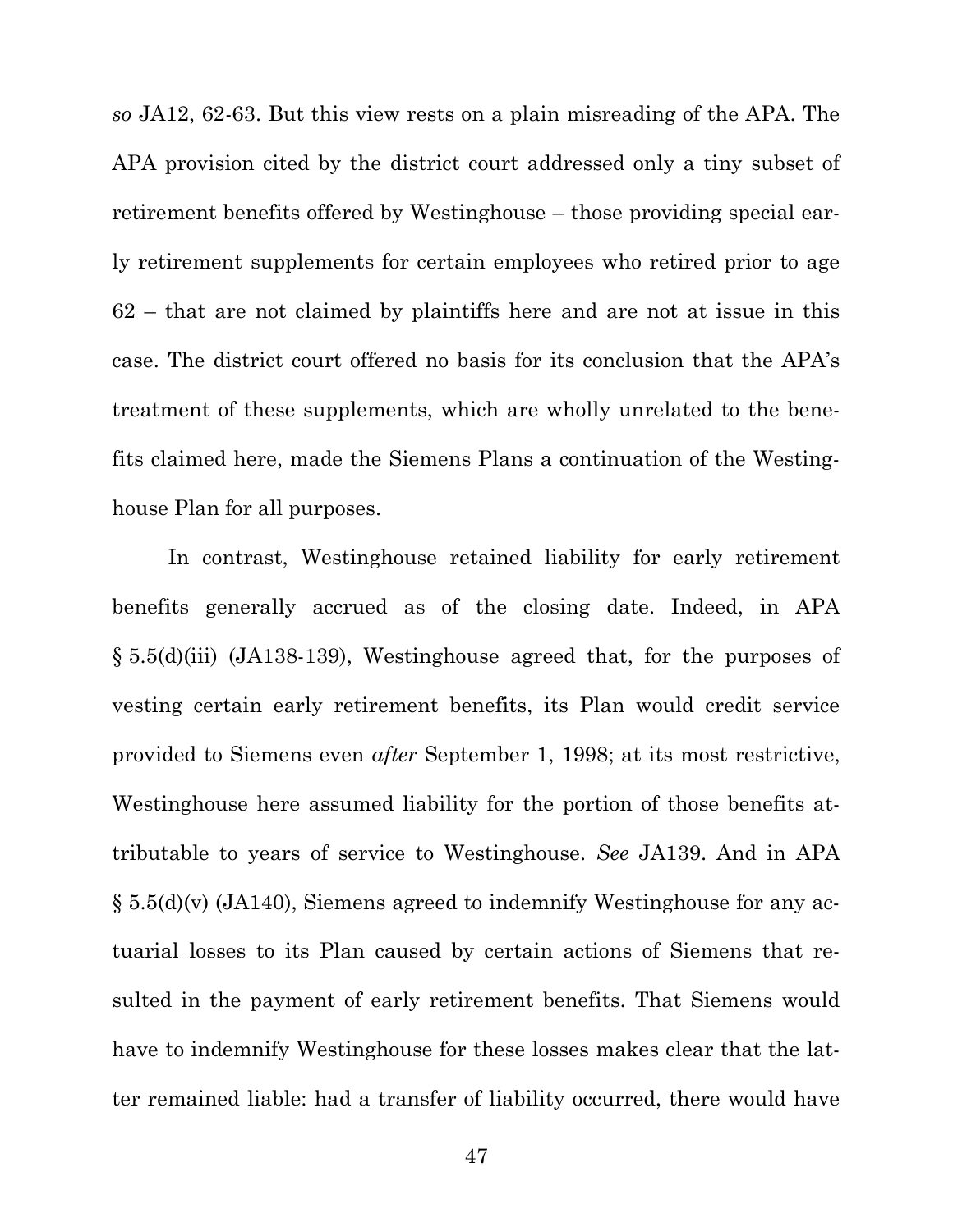been no need for an indemnity. *See Caldwell Trucking PRP v. Rexon Tech. Corp*., 421 F.3d 234, 243 (3d Cir. 2005) ("one who assumes a liability" must be "distinguished from one who agrees to indemnify against it"); *see also Black's Law Dictionary* 784 (8th ed. 2004) (defining "indemnity" as "[a] duty to make good any loss, damage, or liability incurred by another").<sup>14</sup>

c. The language of the Plans and the APA thus establishes that there was no transfer of liabilities. But if the APA were thought to be ambiguous on this point, it would be appropriate to consider extrinsic evidence to ascertain the intent of the contracting parties. *See Gritzer*, 275 F.3d at 298; *Stoner v. Bellow*, 196 F.2d 918, 921 (3d Cir. 1952). And on this, there can be no doubt: both Siemens and Westinghouse plainly understood that there was no transfer of liabilities between the two.

As we have explained, had the Siemens Plans accepted liabilities but not assets, they would have had negative values from their inception and therefore violated ERISA; the parties could hardly have intended such a result. *See Walsh v. Schlecht*, 429 U.S. 401, 408 (1977) ("ambiguously worded contracts should not be interpreted to render them illegal and un-

<sup>&</sup>lt;sup>14</sup> The district court also relied on APA  $\S 2.3(a)(vii)$  (JA134), under which Siemens assumed all liabilities "arising under or in connection with any Plan or Benefit Arrangement." JA60, 63. But the APA expressly excluded from these assumed liabilities "those retained by [Westinghouse] under [APA] Section 5.5." JA135. And under that provision, Westinghouse retained all liabilities accrued before the closing date.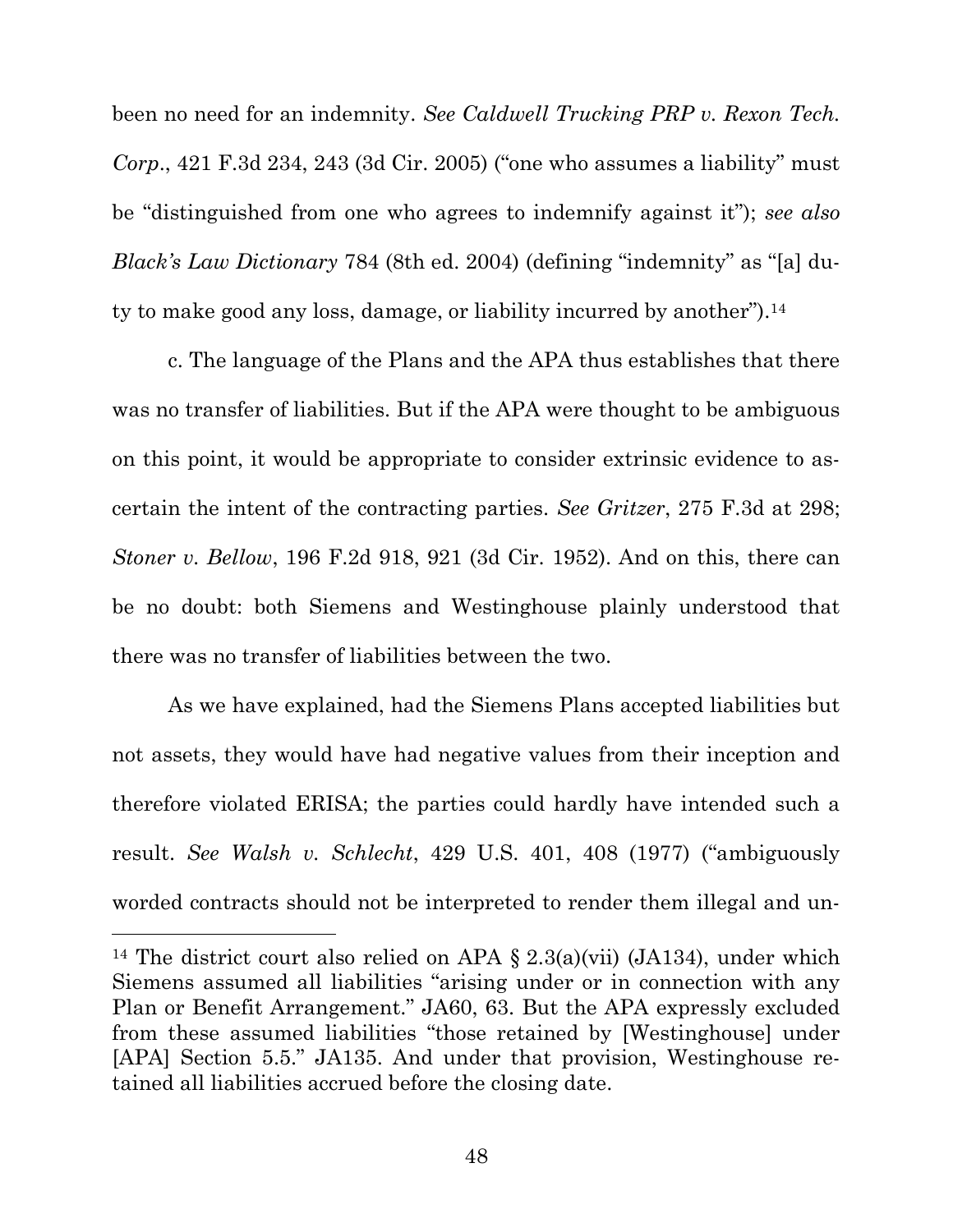enforceable"). And they manifestly did not. Although Westinghouse had every incentive to assert that it had transferred its liabilities, it instead acknowledged unreservedly that that it made no such transfer. JA398. That reality was confirmed by Westinghouse's actions. Had there been a transfer, Westinghouse would have been required to file a Form 5310A ("Notice of Plan Merger, or Consolidation, Spinoff, or Transfer of Plan Assets or Liabilities") with the IRS, but it made no such filing.

Siemens, meanwhile, filed Form 5500s ("Annual Return/Report of Employee Benefit Plan") in the years following the transaction stating that its Plans had not assumed liabilities from the Westinghouse Plan. JA371-396. And although the APA explicitly provides for the transfer of assets and liabilities from the Westinghouse 401(k) Plan and the Westinghouse *Canadian* Pension Plan to the corresponding Siemens plan,<sup>15</sup> it contains no such language transferring assets *or* liabilities from the Westing-

<sup>15</sup> As to the 401(k) plan, the APA provided that Westinghouse "shall cause to be transferred from the [Westinghouse] Savings Program to purchaser's 401(k) Plan assets having fair market value equal to the aggregate value of the account balances in the [Westinghouse] Savings Program as of the date of transfer … and Purchaser shall cause the Purchaser's 401(k) Plan to accept the receipt of such transfers and the liabilities relating thereto." APA § 5.5(e)(iii). Regarding the Canadian plan, the APA provided that "the accrued pension benefits of the Canadian Plans attributable to the Canadian Business Participants, shall be transferred, in accordance with applicable law, to a pension plan (or plans) maintained by the Purchaser."  $APA § 5.5(0)(ii).$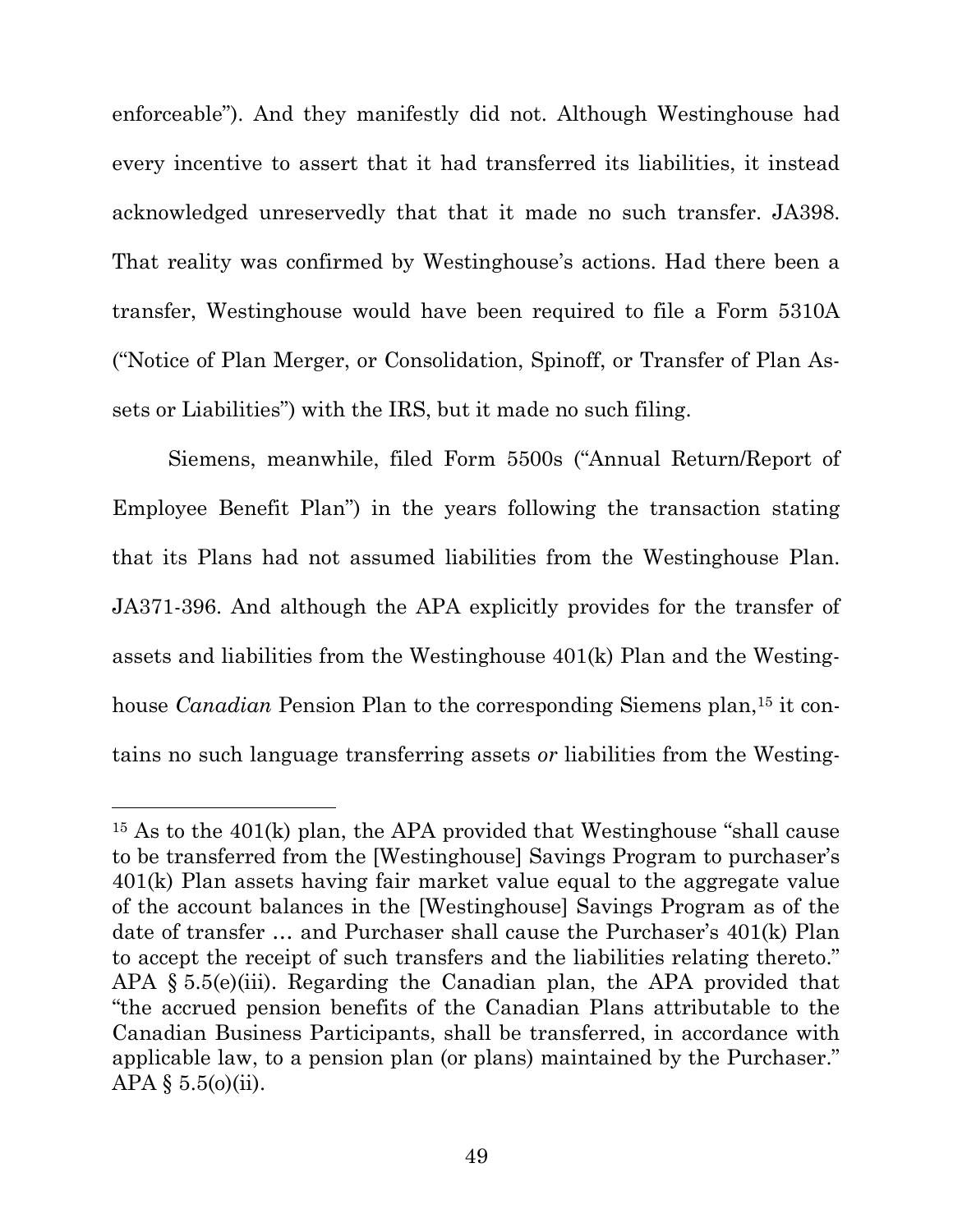house Plan to the Siemens Plans for U.S. employees at issue in this case. In the face of this showing – which was simply disregarded by the district court – it cannot plausibly be thought that Westinghouse's Plan effected a transfer of liabilities to the Siemens Plans.

### *2. Contingent liabilities are not "liabilities" within the meaning of Section 208.*

The district court's Section 208 analysis also is wrong for an additional reason: even if Westinghouse transferred *something* to Siemens, the contingent and inchoate responsibility for PJS benefits and early retirement supplements upon which the district court focused were not "liabilities" within the meaning of Section 208. When, as here, a word "[is] not statutorily defined," it is "usually ascribed [its] 'ordinary or natural meaning.'" *Lozano v. City of Hazleton*, 620 F.3d 170, 208 (3d Cir. 2010) (quoting *FDIC v. Meyer*, 510 U.S. 471, 476 (1994)) *petition for cert. filed,* 79 U.S.L.W. 3370 (U.S. Dec. 8, 2010). The ordinary meaning of "liability" is "[t]he quality or state of being legally obligated or accountable." *Black's Law Dictionary* 997 (8th ed. 2004). By connoting a *presently* binding legal obligation, a "liability" is distinguishable from a "contingent liability," which is a liability that *may* "occur" in the *future*, "if a specific event happens." *Id*.; *see also* Int'l Accounting Standard No. 37.10 (defining a "liability" as a "*present* obligation as a result of *past* events," and a "contingent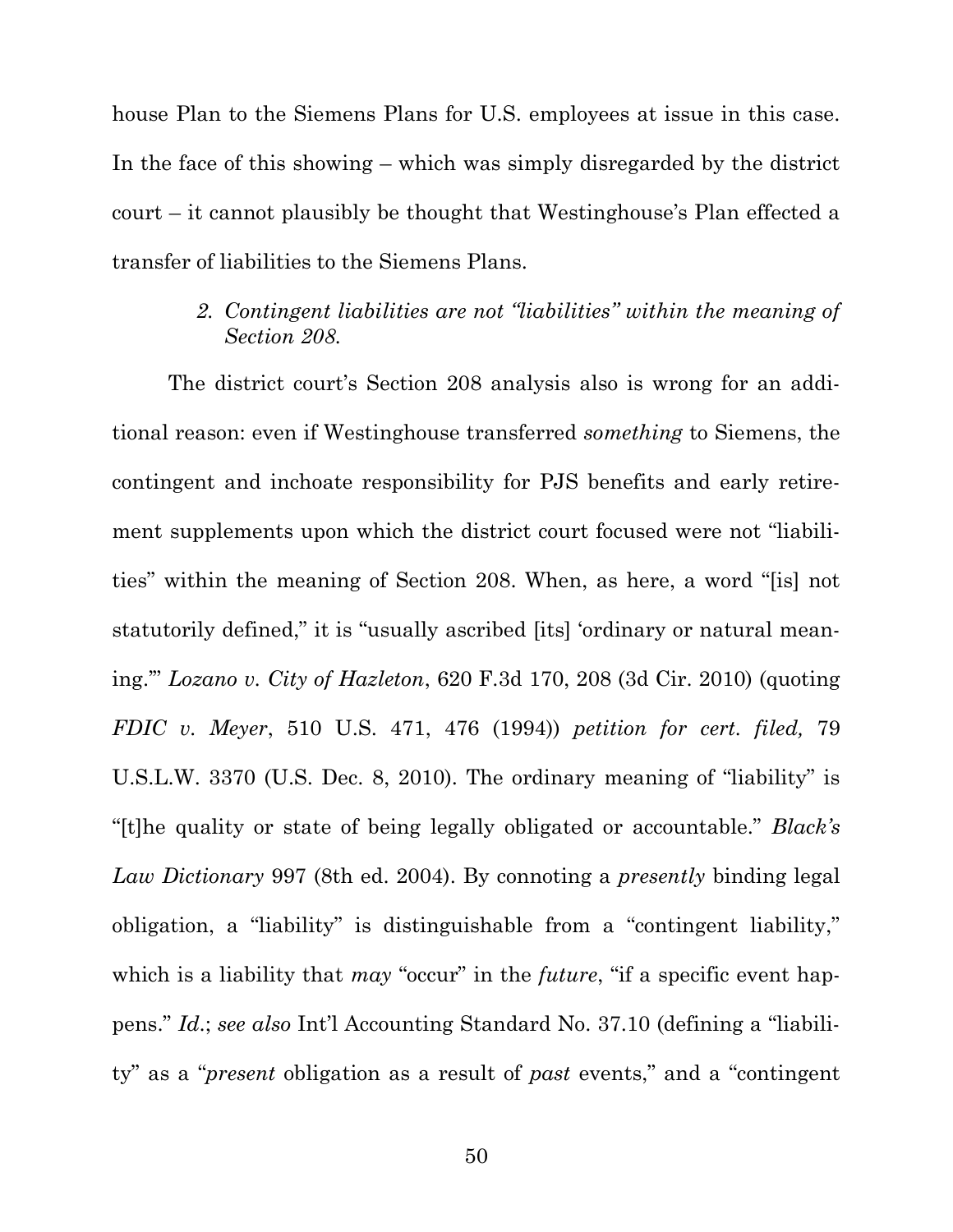liability" as "a *possible* obligation depending on whether some uncertain *future* event occurs") (emphasis added), *available at* http://www.iasplus. com/standard/ias37.htm.

The consequence of the everyday meaning of the word "liability," as distinguished from a mere "contingency," is clear: because a plan incurs a liability corresponding to a contingent PJS benefit only after a participant meets the conditions for receiving the benefit, there is no "liability" to transfer within the meaning of Section 208 prior to the satisfaction of those conditions.<sup>16</sup>

This understanding of the word "liability" is confirmed by ERISA § 4044, 29 U.S.C. § 1344, which dictates the measurement and allocation of plan benefits following a plan termination. *See Mead Corp. v. Tilley*¸490 U.S. 714, 717 (1989). The courts, together with the agencies responsible for interpreting ERISA, have held that Section 4044 does not protect contingent benefits. *Id*. at 722-723; *Malia*, 23 F.3d at 831; PBGC Opinion Letter

<sup>16</sup> Consistent with this understanding, IRC Section 412(*l*)(7) provided prior to 2006 that "unpredictable contingent event benefit[s] shall not be taken into account" as "liabilities" of a plan "until the event on which the benefit is contingent occurs." 26 U.S.C.  $\S$  412( $l$ )( $7$ )( $B$ ) (2000). For reasons that are not clear from the legislative history, Congress eliminated that and substantial other portions of Section 412 in 2006. *See* Pension Protection Act of 2006, Pub. L. 109-280, § 111(a), 120 Stat. 780, 820 (2006). There is no indication that Congress intended its elimination of IRC Section 412(*l*)(7) to imply that unpredictable contingent event benefits now should be treated as present plan liabilities.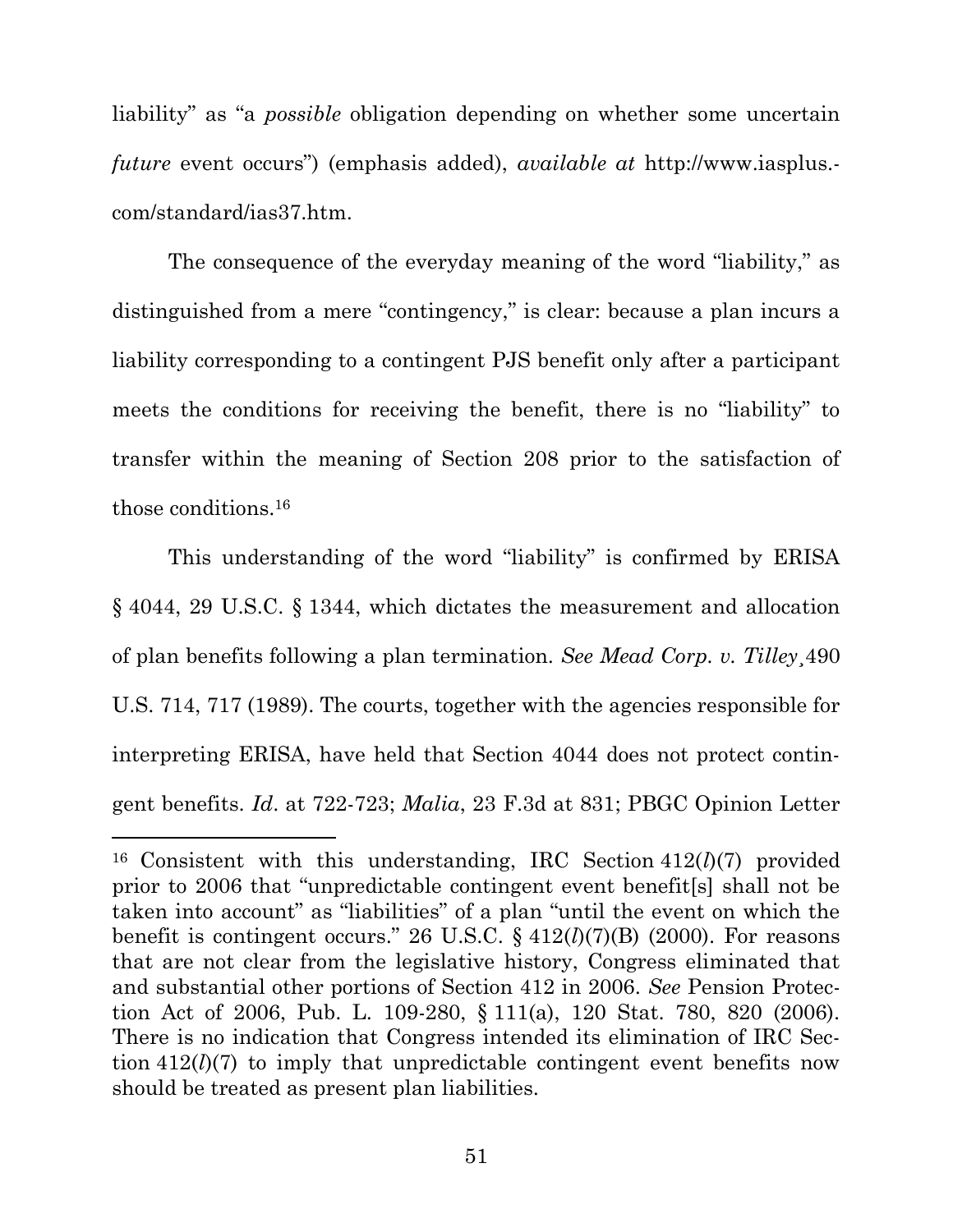86-1, 1986 WL 38780, at \*1 (Jan. 15, 1986). When distributing the posttermination residual assets of a plan, employers thus need not provide compensation for unaccrued contingent benefits, and instead may recoup the assets for themselves. *E.g.*, *Malia*, 23 F.3d at 832. Section 4044(d) provides, however, that the "residual assets of a single-employer plan" may be retained by the employer only after "all *liabilities* of the plan to participants and their beneficiaries have been satisfied." 29 U.S.C. § 1344(d)(1) (emphasis added). Congress in Section 4044 therefore excluded contingent benefits from the understanding of ERISA "liabilities."<sup>17</sup>

As a consequence, even assuming that APA § 5.5(d) transferred the Westinghouse Plan's responsibility for certain then-unaccrued contingent

<sup>17</sup> 26 C.F.R. § 1.401-2(b)(2) does not require a contrary conclusion. Although that regulation suggests that the term "liabilities" appearing in IRC  $\S$  401(a)(2) "includes both fixed and contingent obligations to employees," other authoritative Treasury pronouncements concerning the same provision have explained that a "[c]ontingent" obligation must correspond to "benefit credits accrued [at] the time of termination" to constitute a "liability." Revenue Ruling 65-178, 1965-2 C.B. 94, pt. 3(a); *see also supra* note 18. Other courts have agreed with this understanding of the term "liability." The Southern District of New York has recognized, for example, that a "liability" under ERISA "is incurred" only once "the employee benefits" corresponding to the liability "become nonforfeitable." *In re Chateaugay Corp.*, 87 B.R. 779, 799 (S.D.N.Y. 1988). Section 4001(a)(8) of ERISA defines "nonforfeitable benefit" to mean, in relevant part, "a benefit for which a participant has satisfied the conditions for entitlement under the plan." 29 U.S.C. § 1301(a)(8).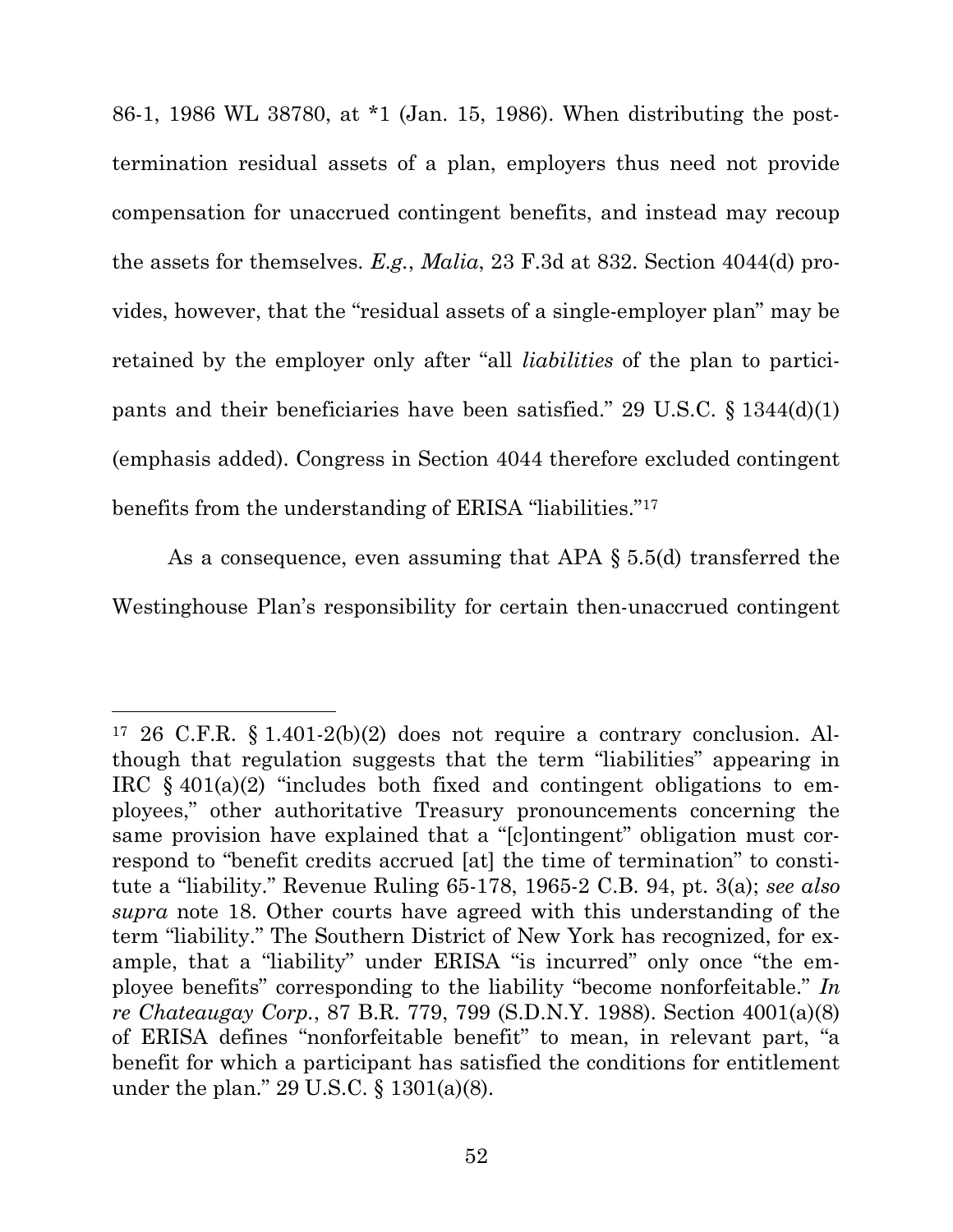benefits to the Siemens Plans, that transfer could not have been a transfer of "liabilities" within the meaning of Section 208.

### **C. Siemens Did Not Create A "Transition Plan."**

The district court's alternative theory of liability was its belief that Siemens adopted an ERISA-protected "transition plan" to cover the legacy employees during the thirteen days from August 19, 1998, through August 31, 1998 – the period when those employees remained covered by the Westinghouse Plan while working for Siemens, prior to the effective date of the Siemens Plans on September 1, 1998. In the district court's view, "Siemens provided its new employees with pension benefits through the Westinghouse Plan until its Plans were effective." JA72. And because under this "transition plan" "the intended benefits were those provided by the Westinghouse Plan" (JA70), and because the Westinghouse Plan offered PJS benefits, the court concluded Siemens cut back on the terms of this "transition plan," in violation of ERISA Section 204(g), when it omitted PJS benefits from its Plans. JA32-34, 74. But this holding is wholly insupportable: there was no "transition plan" that could be subject to Section 204(g).

*First*, there simply is no such thing as an ERISA "transition plan." Sponsoring an ERISA-qualified pension plan entails "a host of obligations, such as determining the eligibility of claimants, calculating benefit levels, making disbursements, monitoring the availability of funds for benefit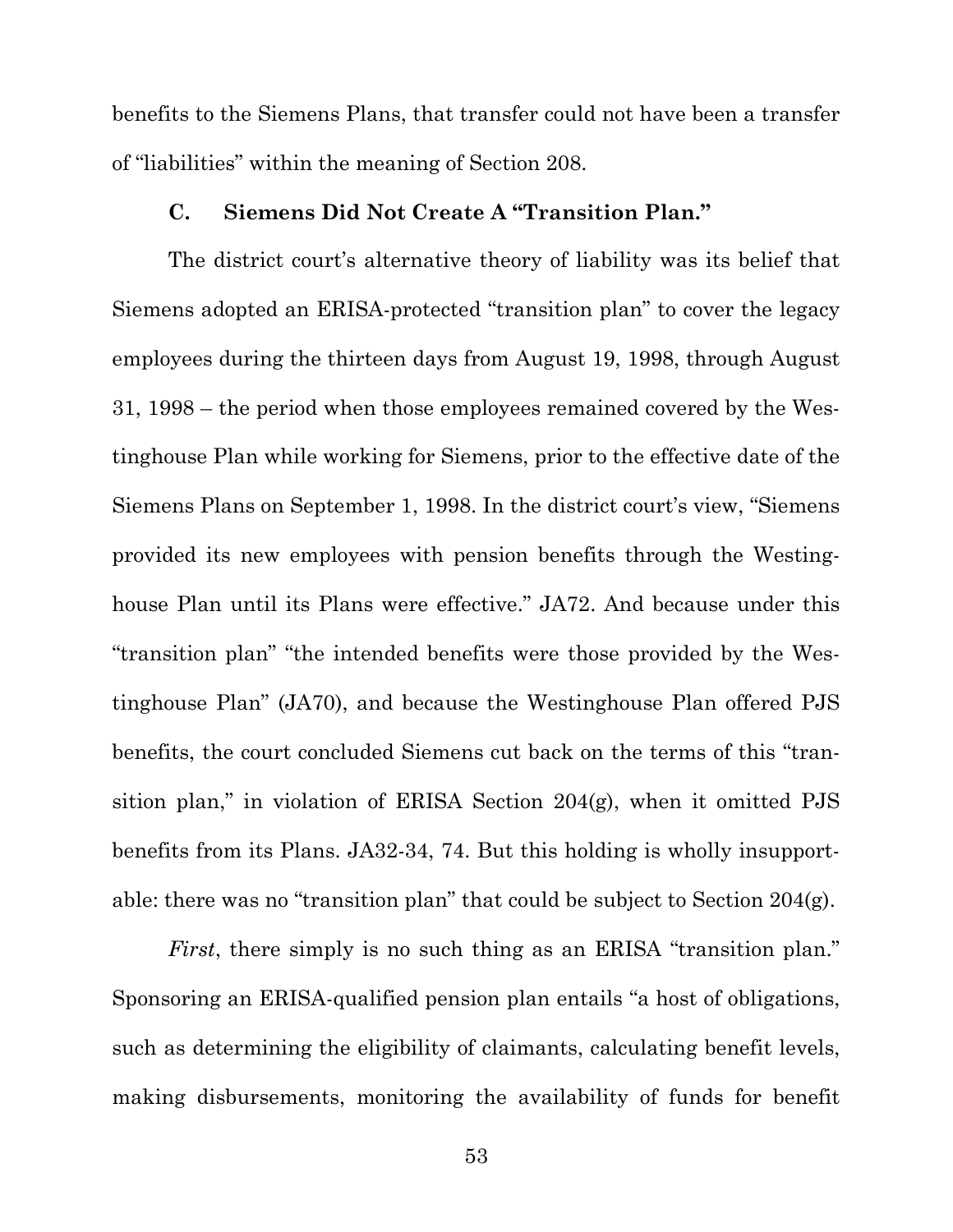payments, and keeping appropriate records in order to comply with applicable reporting requirements." *Fort Halifax*, 482 U.S. at 9. These obligations must be performed indefinitely, over a period of years; as this Court has explained, "the crucial factor in determining whether a 'plan' has been established is whether [the employer has expressed an intention] to provide benefits on a regular and long-term basis." *Deibler v. United Food & Commercial Workers' Local Union 23*, 973 F.2d 206, 209 (3d Cir. 1992). For precisely this reason, Treasury regulations provide that "[t]he term 'plan,'" within the meaning of ERISA and the IRC, "implies a *permanent* as distinguished from a *temporary* program." 26 C.F.R. § 1.401-1(b)(2) (emphasis added). A thirteen-day program obviously is not permanent. For this reason alone, the district court's analysis is wrong.

*Second*, even if there could be a "transition plan," Siemens did not establish one here. Nothing in either the APA itself, or in the August 19, 1998 amendment to the APA that obligated Westinghouse to amend *its* Plan to cover the legacy employees until August 31, 1998, suggests that Siemens took on *any* of the myriad obligations required to sponsor an ERISA-protected pension plan during that same transition period. To the contrary, if the APA makes anything clear, it is that the *Westinghouse Plan*, not Siemens, provided the legacy employees benefits during that time.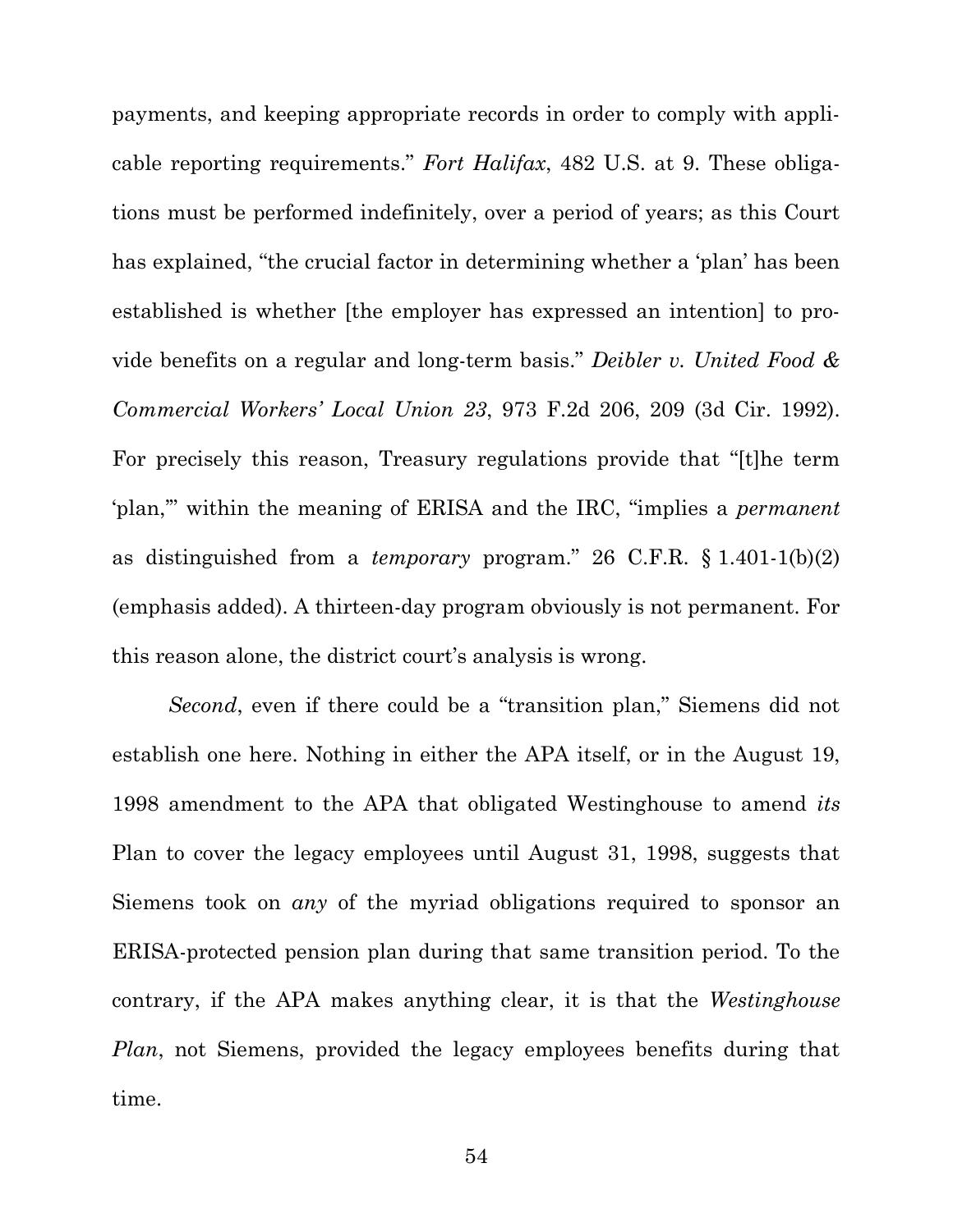The APA amendment obligated Westinghouse, not Siemens, to amend its Plan to cover the legacy employees during this period (JA143); Westinghouse Plan administrators were responsible for keeping track of employee service for pension purposes during those thirteen days; it is those administrators who would have determined the availability and amount of benefits due had a legacy employee been laid off during the interim period; and Westinghouse would have had to pay any benefits that came due. The plaintiffs have admitted as much: they acknowledged in their motion for summary judgment that the legacy employees were "covered under the Westinghouse Plan until August 31, 1998, even though they were Siemens employees after [August 18, 1998]." Dist. Dkt. 61, at 14 n.7. Because Westinghouse counted these thirteen days as credited service under *its* Plan, deeming there to have been a Siemens "transition plan" in effect at the same time would mean that plaintiffs were receiving an accrued benefit for the same period under two separate plans.

That Siemens employed the legacy employees while they were being credited for service under the Westinghouse Plan did not transform Siemens into a co-sponsor of that plan. Siemens had *no* pension obligation to the legacy employees during the period that they remained covered by the Westinghouse Plan. As the Eleventh Circuit concluded in *McCay*, "Siemens did not become a sponsor of the Westinghouse Plan when Westing-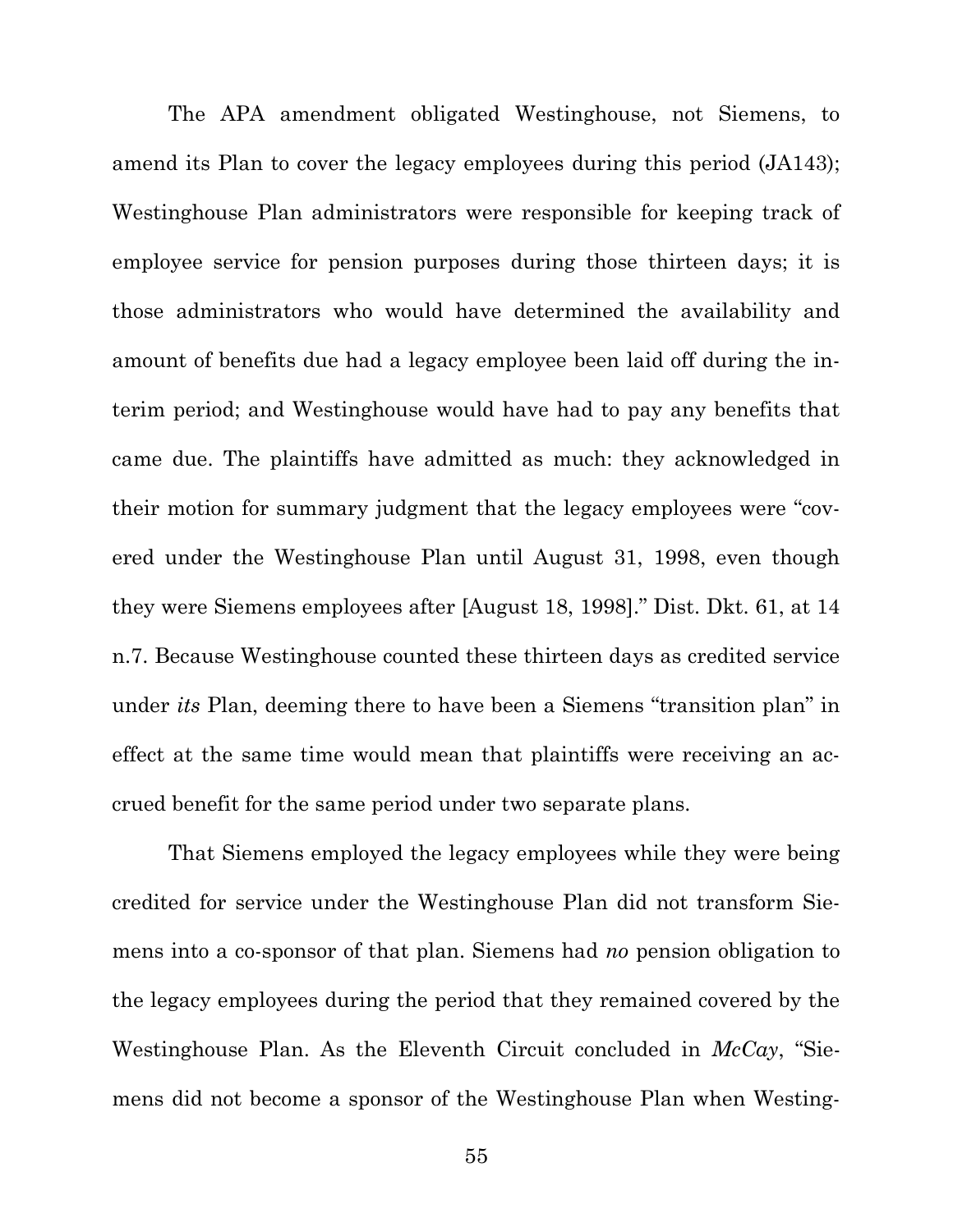house agreed to provide eligibility credit, vesting credit, and limited pension service credit" during the transition period. 247 F. App'x at 178. Instead, "the Westinghouse Plan alone created and provided for such liabilities." *Id*. Siemens never funded the Westinghouse Plan, kept pension records corresponding to the legacy employees for the period that they were covered by the Westinghouse Plan, or made any decisions about the legacy employees' benefits eligibility corresponding to their service during that period. *See Fort Halifax*, 482 U.S. at 9.

*Third*, in reaching the contrary conclusion, the district court evidently reasoned that, under the APA, "the source of financing [for the 'transition plan'] was split between the employers." JA70. But the APA accomplished no such thing. Nothing in the APA made Siemens liable to the legacy employees for pension or PJS benefits accrued during the thirteen-day interim period. Siemens' only obligation for events occurring during that time was to indemnify Westinghouse for actuarial losses were Siemens to terminate an employee without cause.<sup>18</sup> But as noted above (at 48), an agreement to indemnify presupposes that there has *not* been an assumption of the underlying liability. Siemens simply agreed to compensate Westinghouse for certain possible pension losses that could have been caused

<sup>18</sup> In fact, no legacy employees were terminated during this period.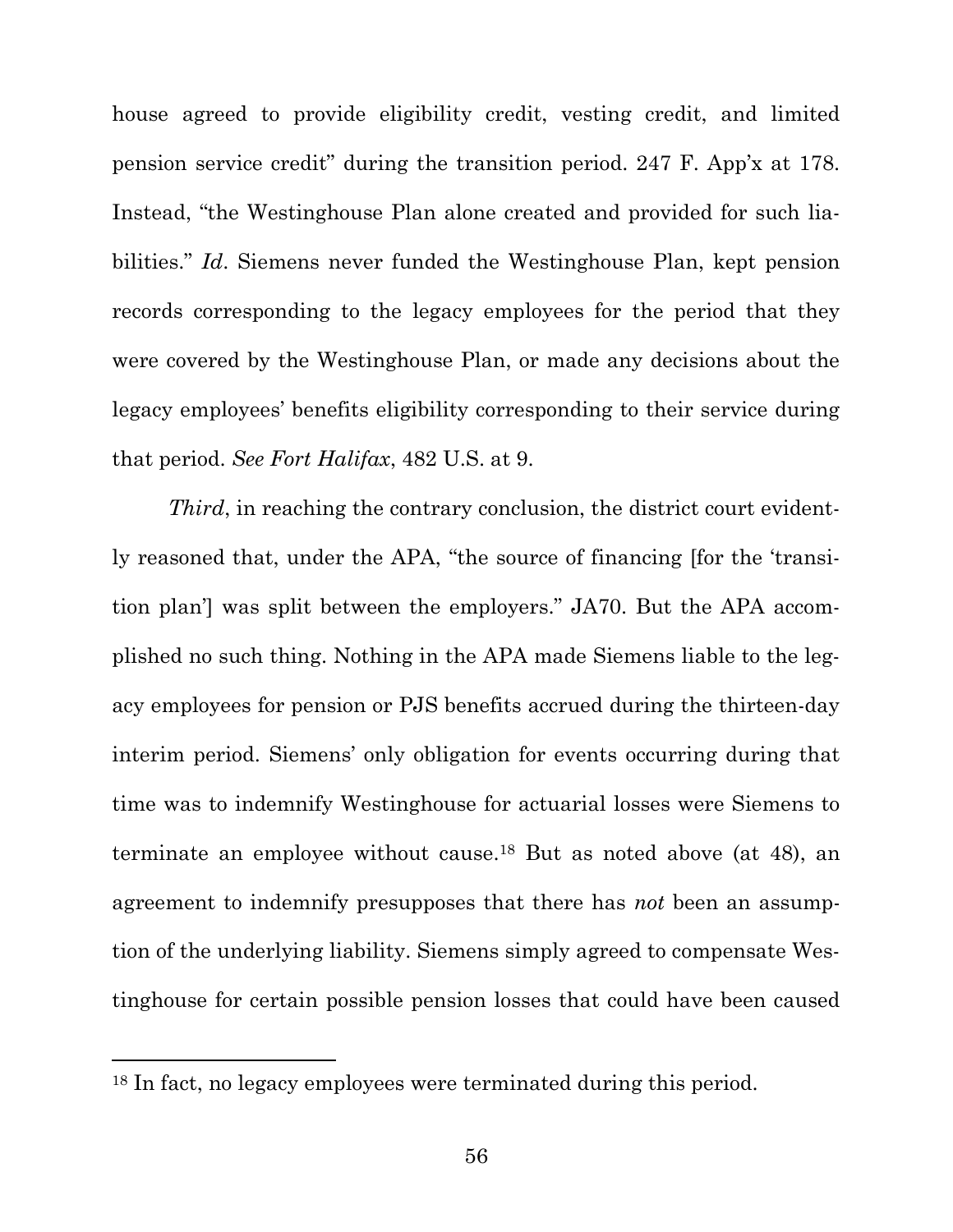by Siemens' actions – and it is settled that a promise "[t]o do little more than write a check" does not "constitute[] the operation of a benefit plan." *Fort Halifax*, 482 U.S. at 12; *accord O'Connor v. Commonwealth Gas Co.*, 251 F.3d 262, 267 (1st Cir. 2001); *Kulinski v. Medtronic Bio-Medicus, Inc.*, 21 F.3d 254, 258 (8th Cir. 1994); *Angst v. Mack Truck, Inc.*, 969 F.2d 1530, 1538-39 (3d Cir. 1992).

*Fourth*, this aspect of the decision below also will have significant and unfortunate effects that undermine ERISA's policies. Transitional arrangements of the sort at issue in this case are hardly unusual. But under the rule announced below, when such an arrangement is put in place the acquiring employer is deemed to have adopted the selling employer's plan as its "transitional plan," requiring the acquiring employer to include in its own permanent plan going forward terms that are at least as generous as those in the selling employer's plan. Indeed, as this approach was applied by the court below, the acquiring employer also assumes the risk that there are hidden defects in the seller's plan (like the invalidity of the Westinghouse Plan's sunset provision) that the purchaser will have to cure in its own plan many years later. The consequence is that using the seller's plan to provide the purchaser's new employees pension coverage for even a brief period prior to the initiation of the purchaser's plan will expose the purchaser to the prospect of substantial, unpredictable, and unanticipated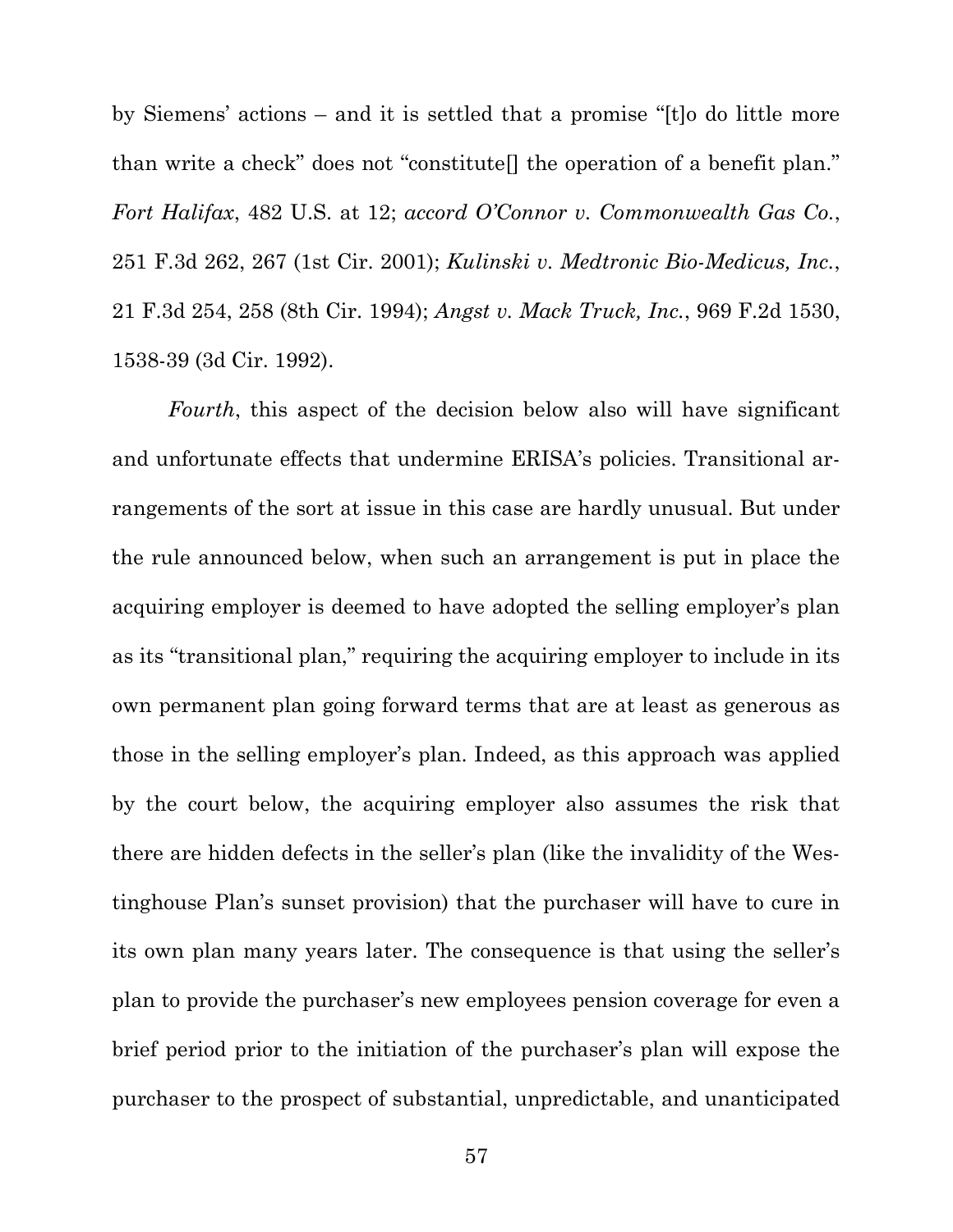pension liability. And that will likely discourage employers from providing interim coverage in such circumstances at all. ERISA does not countenance such a result.

# **II. THE DISTRICT COURT ERRED IN DENYING SUMMARY JUDGMENT TO SIEMENS AGAINST THE RELEASE PLAIN-TIFFS.**

Even if all of that we have said so far were wrong, Siemens *still* would be entitled to summary judgment as to the vast majority of the plaintiffs in this case. That is because 207 of the 227 class members released Siemens from liability for any claims related to or arising out of their employment or termination. JA108-112. In exchange for these releases and promises not to sue, Siemens paid very substantial severance amounts to each Release Plaintiff. JA112. The Release Plaintiffs have already eaten their cake; they cannot have it too.

The magistrate judge and district court both properly concluded that ERISA permitted plaintiffs to release their claims to PJS benefits, and that the releases here unambiguously covered the claims raised in this lawsuit. JA45-46, 90-91. They also correctly agreed that once Siemens produced the releases and demonstrated that they covered the claims raised, the burden shifted to the Release Plaintiffs to prove that the releases were "not voluntarily and knowingly enter[ed] into." JA46-47, 88. Where the magistrate judge and district court disagreed – and where the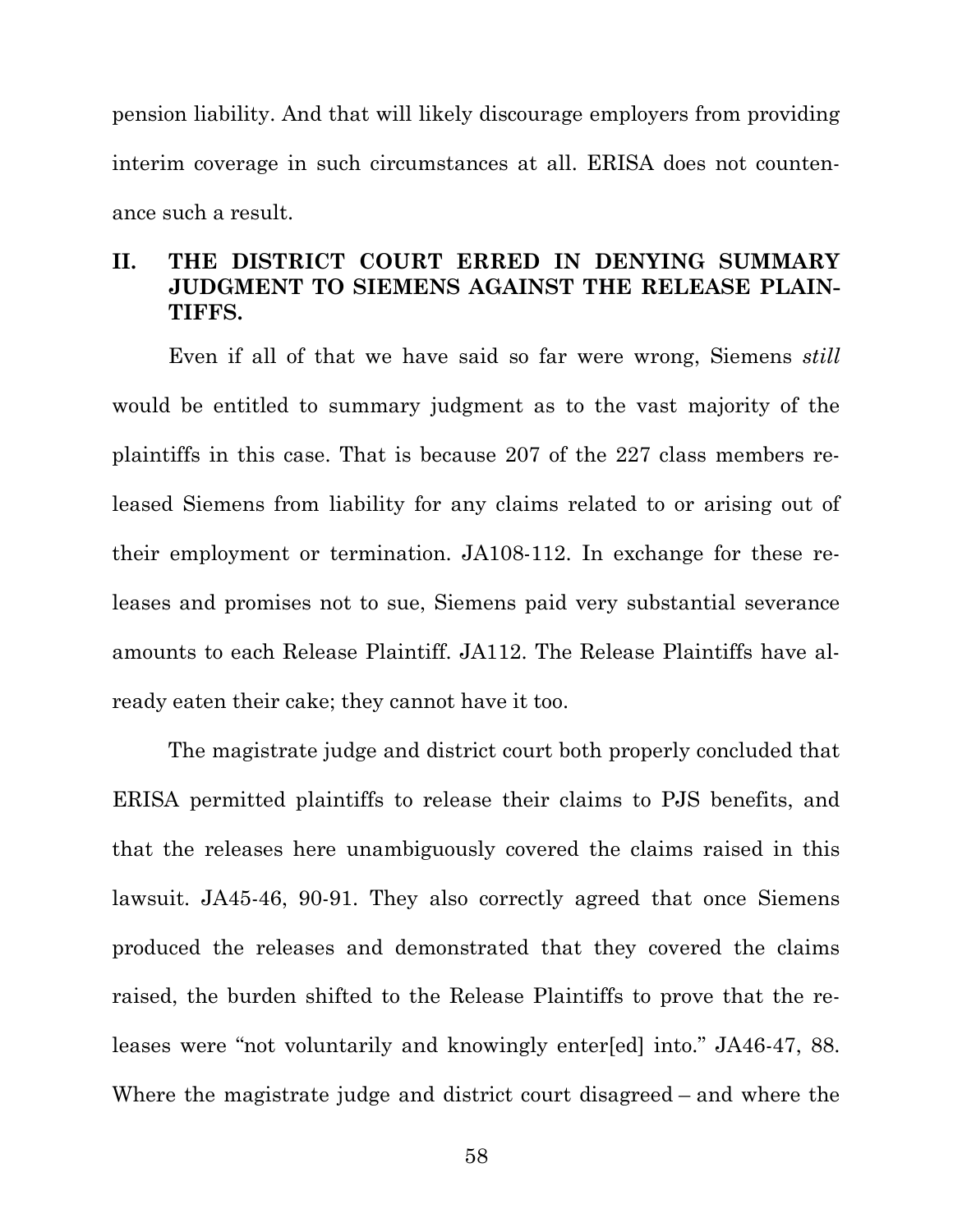latter erred – was in the district court's sweeping conclusion that "[s]ummary judgment is not an appropriate vehicle for such a factintensive inquiry." JA47.

The summary judgment standard is familiar: it turns not on whether a factual dispute is "intensive," but on whether it is *genuine*. Fed. R. Civ. P. 56(c). When there is no genuine dispute to be resolved by further proceedings, Rule 56(c) "*mandates* the entry of summary judgment" for the moving party, without regard for the potential complexity of any of the undisputed issues. *Celotex Corp. v. Catrett*, 477 U.S. 317, 322 (1986) (emphasis added).

Here, plaintiffs simply failed to produce any evidence calling the validity of their releases into question. They never argued that their releases were entered into unknowingly or involuntarily, and their trial court submissions all but admitted that the were *not*. As the magistrate judge observed, plaintiffs readily acknowledged both that they had "consulted … attorney[s] about the meaning" of the releases and that they had "entered into the agreement[s] voluntarily with the intent to be legally bound by [their] terms." JA90. There was, in short, no genuine dispute concerning the validity of the releases.

The district court accordingly erred in denying summary judgment vis-à-vis the Release Plaintiffs. Siemens "demonstrate[d] the absence of a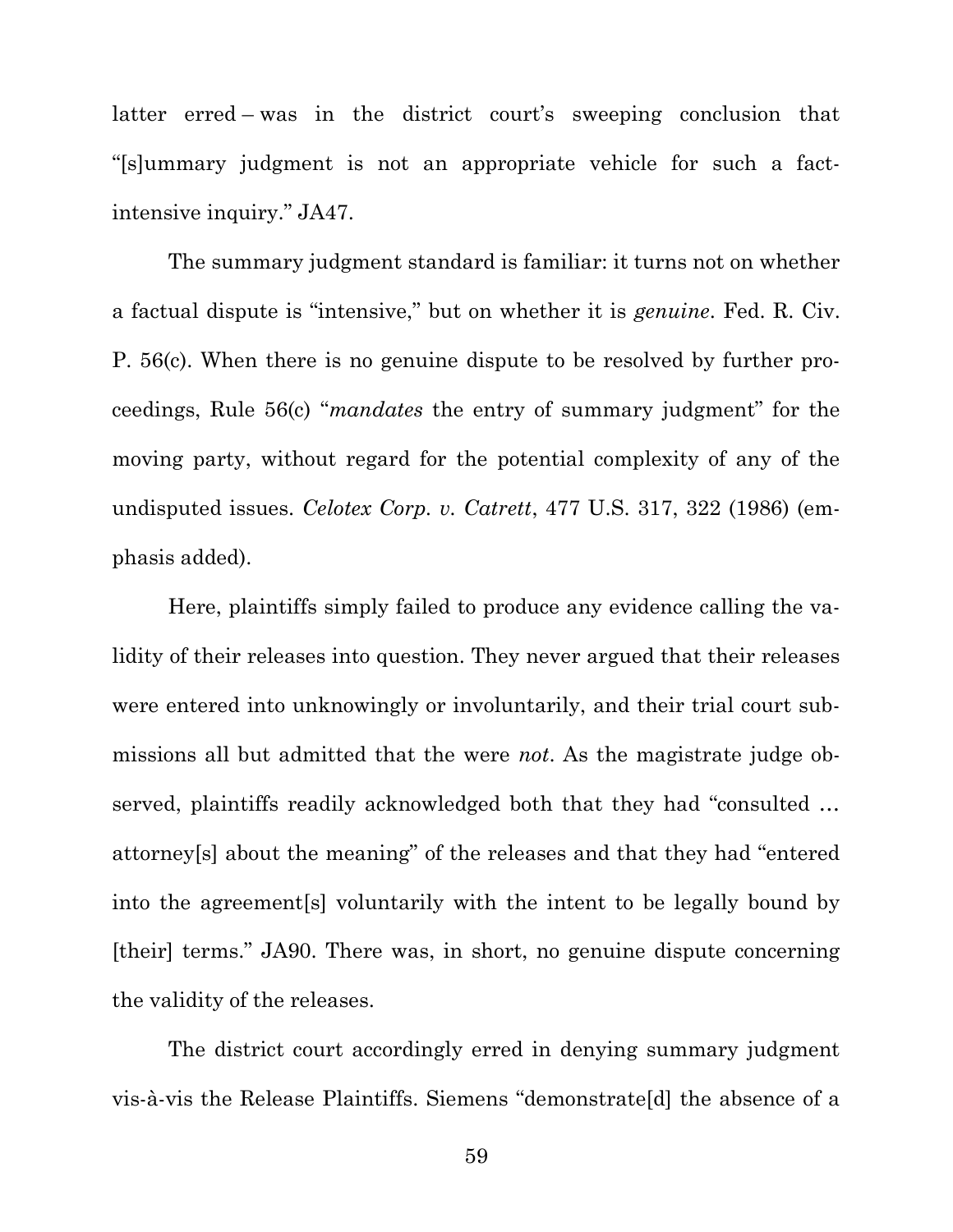genuine issue of material fact," and Rule 56 accordingly "mandated" that the district court grant Siemens' motion. *Celotex*, 477 U.S. at 323.

### **CONCLUSION**

The district court's final judgment with respect to the Non-Release Plaintiffs and its order denying summary judgment to Siemens with respect to the Release Plaintiffs both should be reversed, and the case should be remanded with instructions to grant summary judgment to Siemens with respect to all plaintiffs.

Respectfully submitted,

### /s/ *Charles A. Rothfeld*

Charles A. Rothfeld Michael B. Kimberly MAYER BROWN LLP 1999 K Street NW Washington, DC 20006

Lauren R. Goldman MAYER BROWN LLP 1675 Broadway New York, NY 10019

Dana L. Rust David F. Dabbs Robert F. Holland MCGUIRE WOODS, LLP One James Center 901 East Cary Street Richmond, VA 23219

*Counsel for Appellants/Cross-Appellees*

Dated: May 27, 2011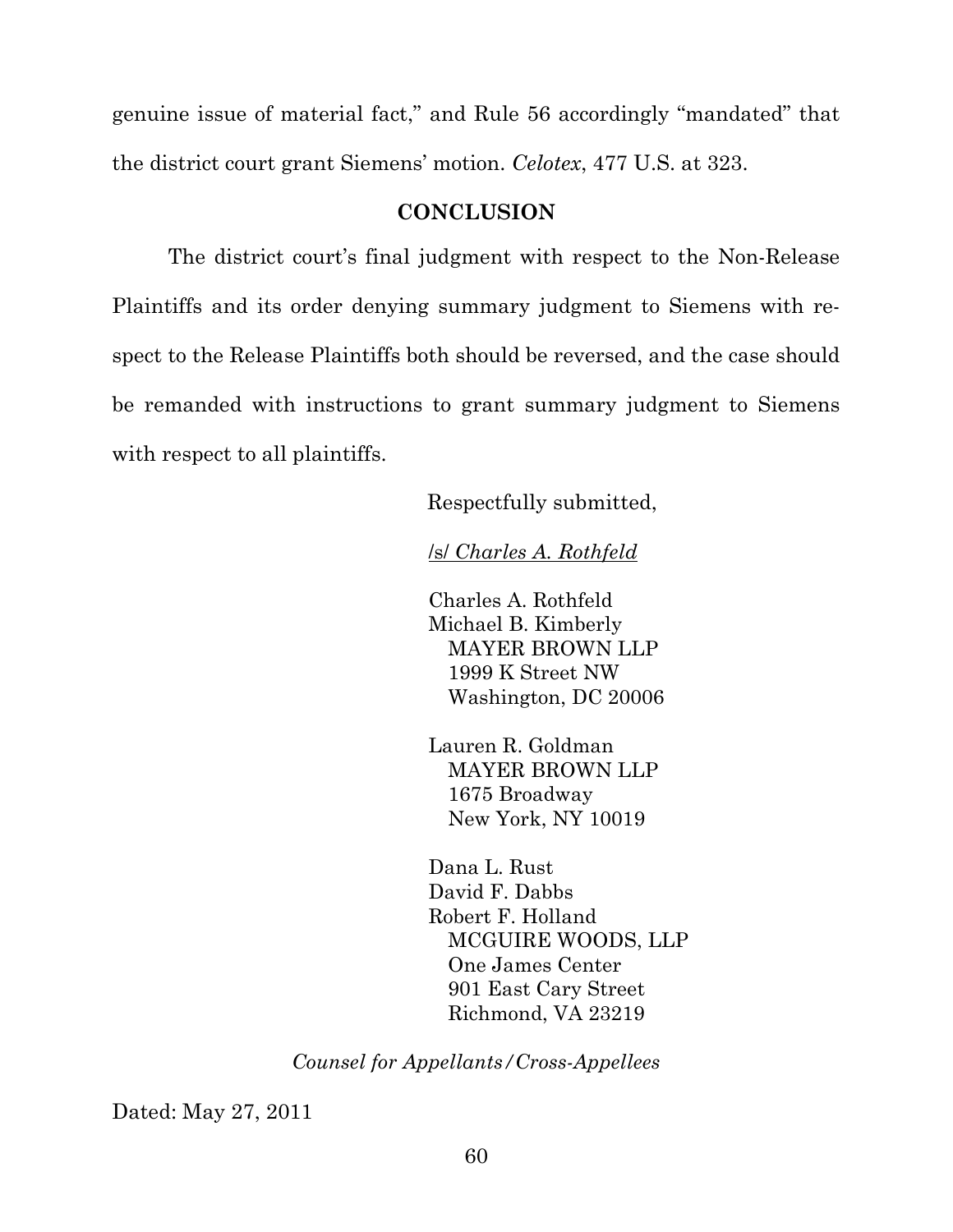#### **CERTIFICATE OF COMPLIANCE**

Pursuant to Federal Rule of Appellate Procedure 32(a)(7)(C) and Third Circuit Rule 31.1(c), the undersigned counsel for Appellants/Cross-Appellees certifies that this electronic brief:

(i) complies with the type-volume limitation of Rule  $32(a)(7)(B)$ because it contains 13,948 words, including footnotes and excluding the parts of the brief exempted by Rule  $32(a)(7)(B)(iii)$ ;

(ii) complies with the typeface requirements of Rule  $32(a)(5)$  and the type style requirements of Rule 32(a)(6) because it was prepared using Microsoft Office Word 2007 and is set in 14-point sized Century Schoolbook font;

(iii) is identical to the ten hard copies sent to the Clerk of the Court on May 27, 2011 via overnight courier service; and

(iv) has been scanned with a virus detection program and no virus was detected.

### /s/ *Michael B. Kimberly*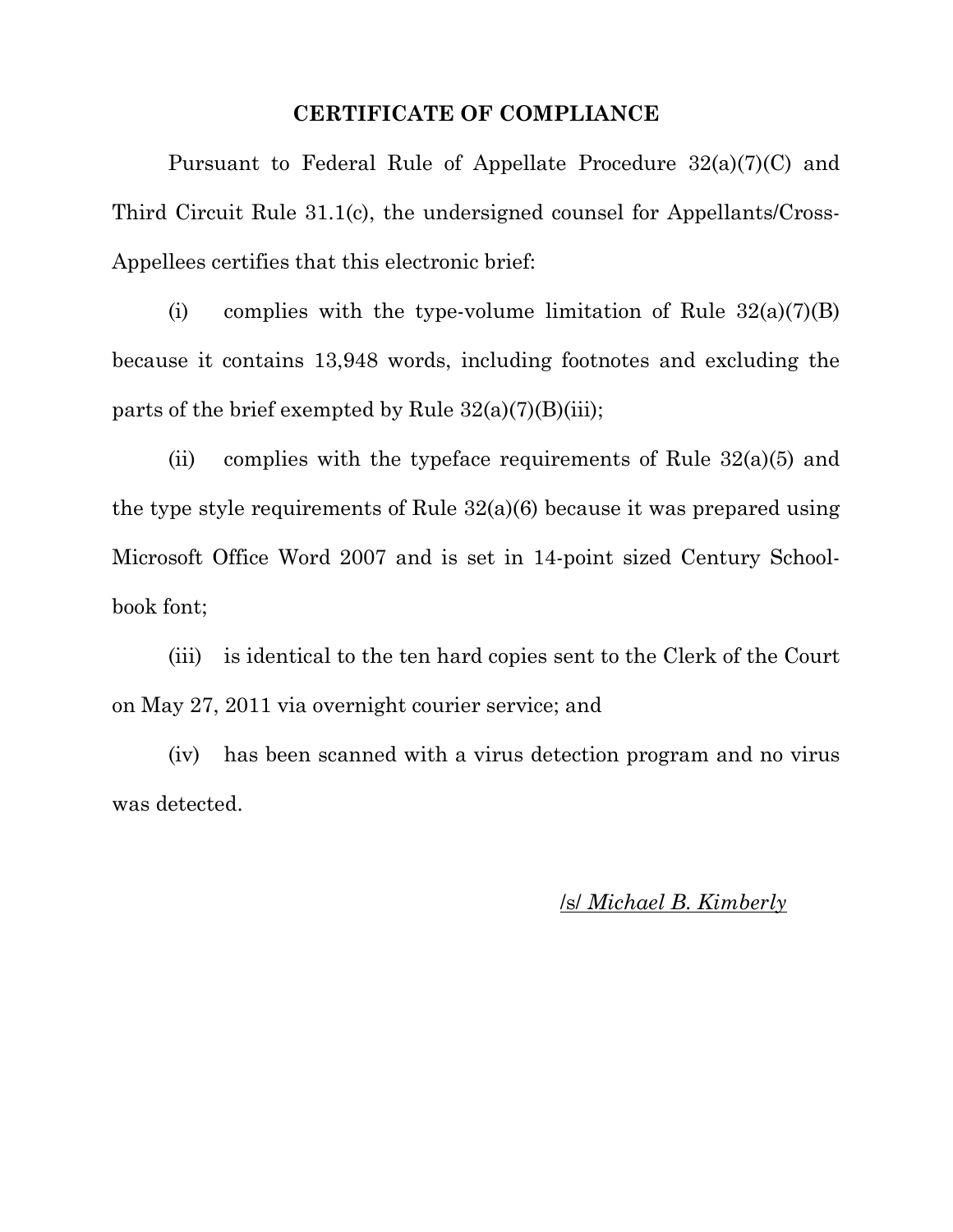# **THIRD CIRCUIT RULE 28.3(d) CERTIFICATION**

Pursuant to Third Circuit Rule 28.3(d), the undersigned counsel for Appellants/Cross-Appellees certifies that Charles A. Rothfeld and Michael B. Kimberly both are members of the bar of this court.

/s/ *Michael B. Kimberly*